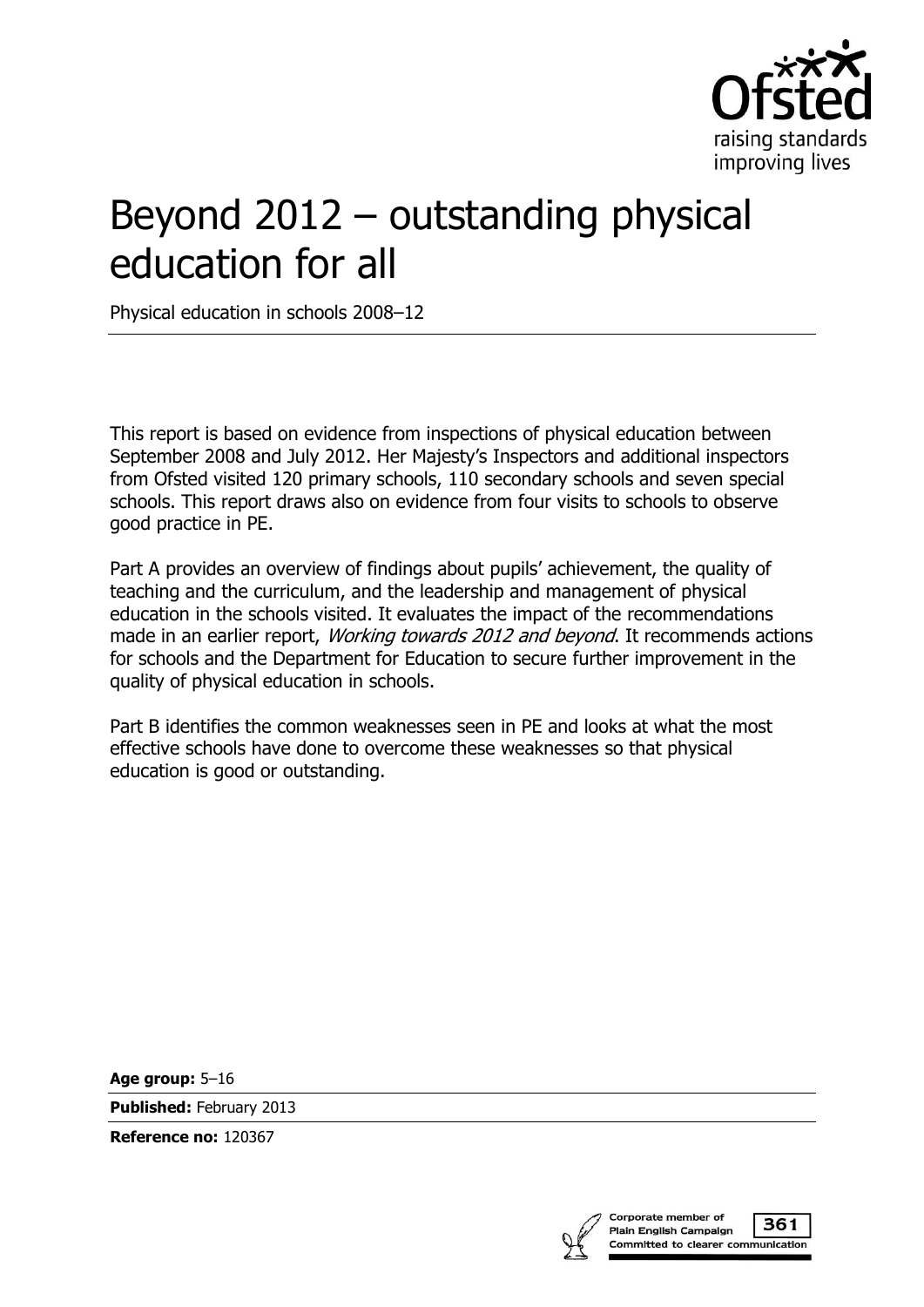The Office for Standards in Education, Children's Services and Skills (Ofsted) regulates and inspects to achieve excellence in the care of children and young people, and in education and skills for learners of all ages. It regulates and inspects childcare and children's social care, and inspects the Children and Family Court Advisory Support Service (Cafcass), schools, colleges, initial teacher training, work-based learning and skills training, adult and community learning, and education and training in prisons and other secure establishments. It assesses council children's services, and inspects services for looked after children, safeguarding and child protection.

If you would like a copy of this document in a different format, such as large print or Braille, please telephone 0300 123 1231, or email enquiries@ofsted.gov.uk.

You may reuse this information (not including logos) free of charge in any format or medium, under the terms of the Open Government Licence. To view this licence, visit www.nationalarchives.gov.uk/doc/open-government-licence/, write to the Information Policy Team, The National Archives, Kew, London TW9 4DU, or email: psi@nationalarchives.gsi.gov.uk.

This publication is available at www.ofsted.gov.uk/resources/120367.

To receive regular email alerts about new publications, including survey reports and school inspection reports, please visit our website and go to 'Subscribe'.

Piccadilly Gate Store Street Manchester M1 2WD

T: 0300 123 1231 Textphone: 0161 618 8524 E: enquiries@ofsted.gov.uk W: www.ofsted.gov.uk

No. 120367 © Crown copyright 2013

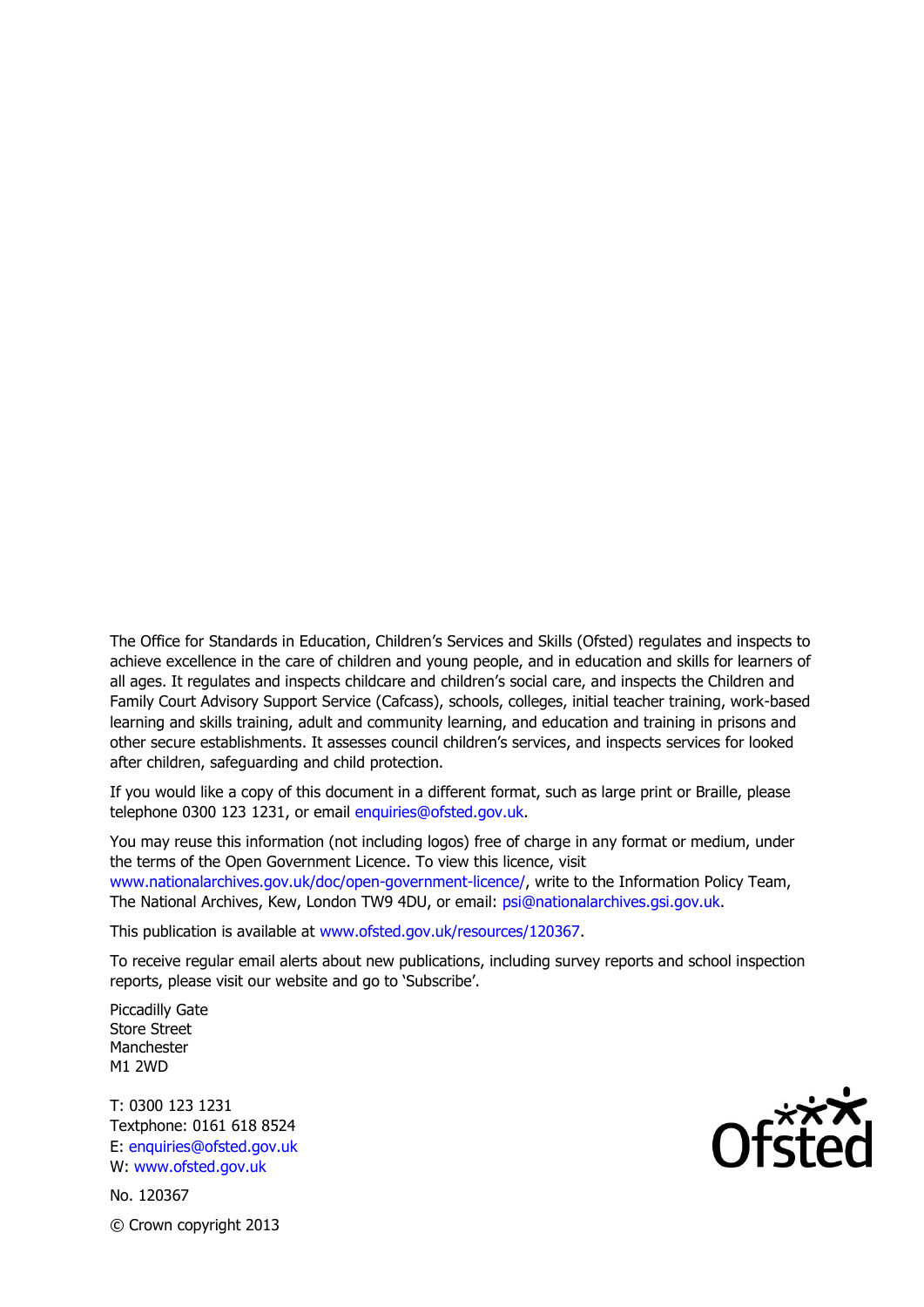## **Contents**

| <b>Introduction</b>                                        | 4  |
|------------------------------------------------------------|----|
| Key findings                                               | 5  |
| Primary schools                                            | 5  |
| Secondary schools                                          | 6  |
| <b>Recommendations</b>                                     | 8  |
| Part A: The overall effectiveness of PE in primary schools | 11 |
| Achievement                                                | 11 |
| The quality of teaching                                    | 14 |
| The quality of the curriculum                              | 21 |
| Leadership and management                                  | 24 |
| The overall effectiveness of PE in secondary schools       | 26 |
| Achievement                                                | 27 |
| The quality of teaching                                    | 32 |
| The quality of the curriculum                              | 37 |
| Leadership and management                                  | 45 |
| Part B: Towards outstanding PE in all schools              | 49 |
| Common weaknesses in achievement                           | 49 |
| Common weaknesses in teaching                              | 52 |
| Common weaknesses in the curriculum                        | 54 |
| Common weaknesses in leadership and management             | 56 |
| <b>Notes</b>                                               | 58 |
| <b>Further information</b>                                 | 59 |
| <b>Annex: Schools visited</b>                              | 60 |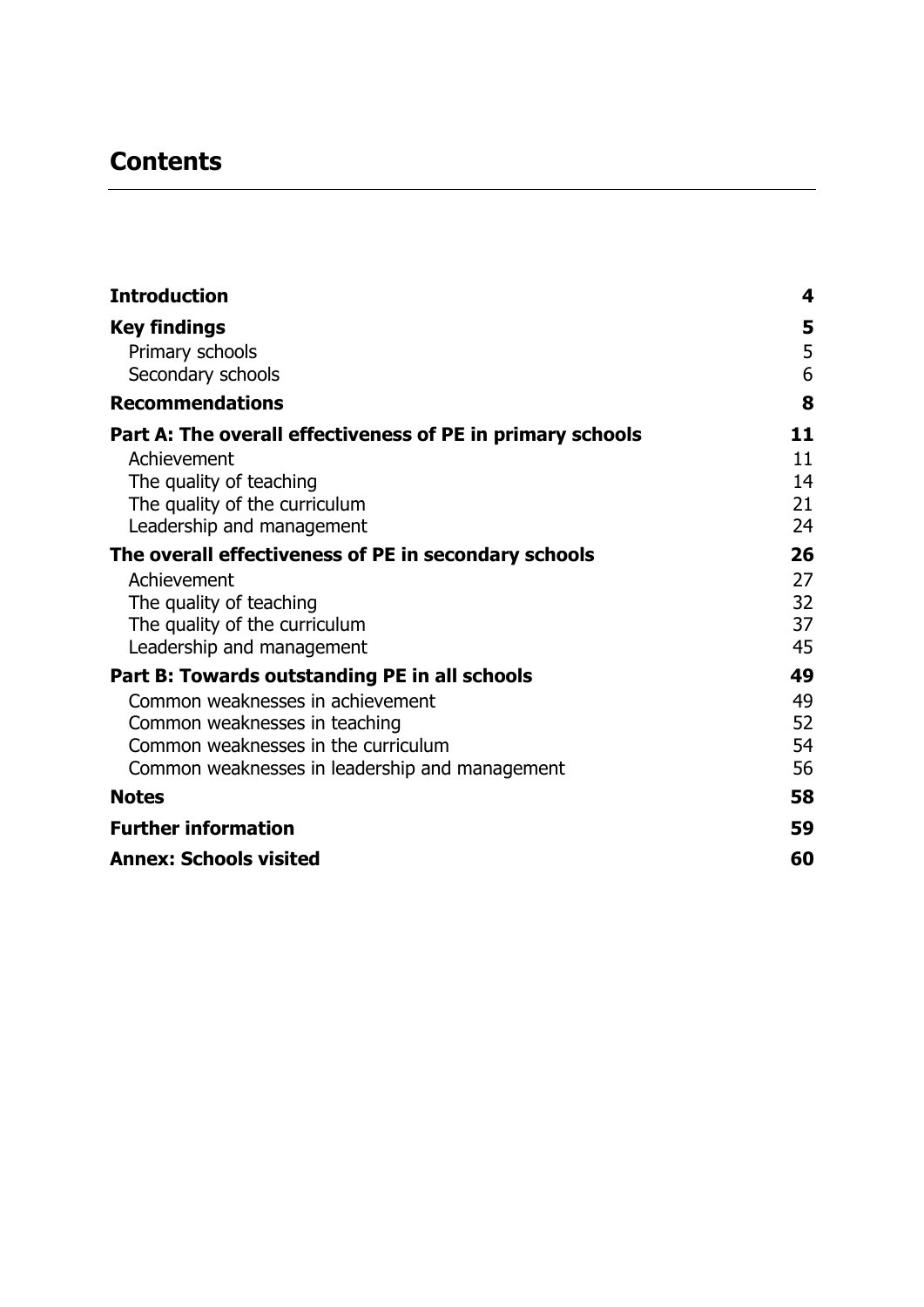

## <span id="page-3-0"></span>**Introduction**

Physical education (PE) is part of every child's entitlement to a good education. It is unique in that it is taught through physical activity in weekly practical lessons both indoors and outdoors, in a wide range of physical, creative and aesthetic settings. It provides pupils with the generic skills, knowledge and understanding they need to become physically literate, and at the same time gives most of them their first regular experiences of sport. When taught well, physical education enthuses and inspires pupils to participate fully and develop a life-long love of physical activity, sport and exercise.

This report, *Beyond 2012 – outstanding physical education for all*, acknowledges the improvements made to PE and school sport over the last four years. However, inspectors found that despite significant investment during much of this time, not all pupils have a good physical education. In some schools, there is not enough *physical* education in PE. In other schools, PE is not taught in enough depth and there is only limited access to a high standard of competitive sport. PE requires further improvement in about one third of primary schools and one quarter of secondary schools.

In primary schools, some teachers lack the specialist knowledge needed to teach PE well and outcomes for pupils are not as good as they could be. More able pupils are not always challenged to achieve their very best, levels of personal fitness are not high enough and not all pupils are able to swim 25 metres before they leave school. PE in secondary schools does not always contribute to improving pupils' fitness. More able pupils do not have enough time to practise and achieve their very best. Only a minority of schools play competitive sport to a very high level. Only a few schools have achieved a balance between increasing participation and generating elite performance: in these schools sport was played to a very high standard.

Nevertheless, the report confirms there is more good and outstanding PE than at the time of the last Ofsted PE survey in 2008. Sustained government investment has enabled schools to make significant improvements in PE and school sport. However, continuing these improvements will present a formidable challenge for schools against a backdrop of greater expectations. Ofsted recommends that the Department for Education considers devising a new national strategy for PE and school sport that builds on the successes of school sport partnerships and enables schools to make a major contribution to the sporting legacy left by the 2012 Olympic Games.

It is hoped that schools use these findings and the case studies of good practice included in the report to gauge the quality of their own PE and consider what they must do to make it good or outstanding. Ofsted has made a number of recommendations in the report to assist schools in this process. Ofsted will also look to act on the findings from this survey: we will disseminate the findings of this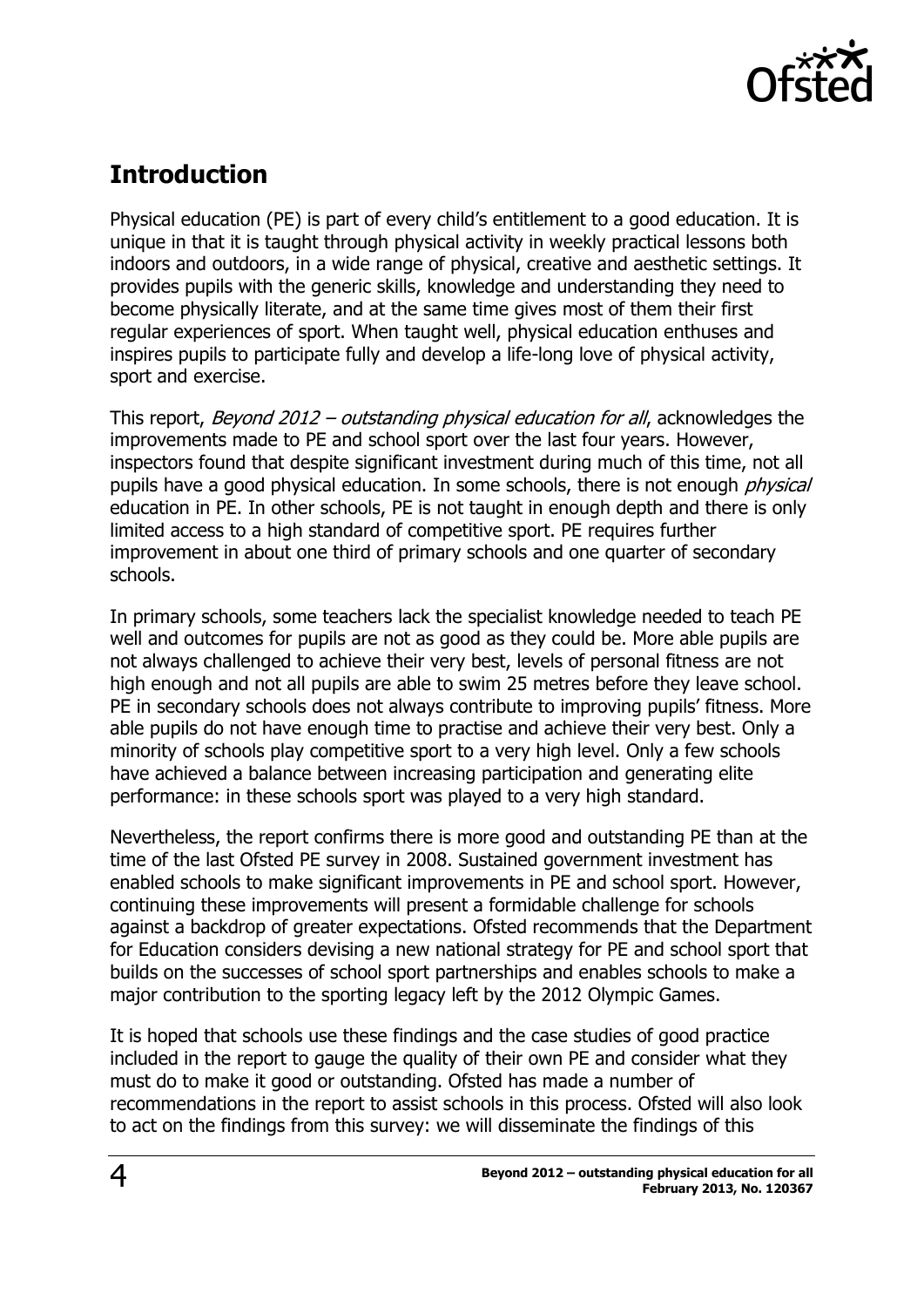

survey nationally and will follow it with a report examining the quality of the best competitive school sport in the state sector, comparing it with that on offer in the independent sector.

## <span id="page-4-0"></span>**Key findings**

#### <span id="page-4-1"></span>**Primary schools**

- Achievement was good or outstanding in two thirds of schools visited. Boys and girls, disabled pupils and those with special educational needs made similar progress in PE.
- By the end of Key Stage 2, most pupils had achieved age-related expectations, including in swimming. However, a fifth of schools visited had not ensured that every pupil could swim 25 metres by the end of Year 6.
- Pupils' achievement and enjoyment of school, including their personal development and well-being, were enhanced significantly by opportunities to train as playground buddies and junior sports leaders.
- Teaching was good or outstanding in more than two thirds of schools visited. None of the schools visited had inadequate teaching. Where it required improvement, $1$  the main weaknesses were the teachers' limited subject knowledge and use of assessment which led to superficial planning and insufficient challenge, particularly for the more able pupils.
- In a quarter of schools, pupils were not challenged to improve their personal fitness sufficiently. Warm-ups were too short and too easy, and were often followed by long periods of inactivity as teachers introduced the lesson. Only a few schools had adapted PE programmes to suit the individual needs of obese pupils, or engaged with health agencies, parents and carers to improve the lifestyle of these pupils.
- The quality of the PE curriculum was good or outstanding in over three quarters of schools visited. Most schools provided two hours of PE each week $^2$  and have enhanced their provision to achieve a good balance of games, gymnastics, swimming, dance and athletic activities. They provided a wide range of afterschool clubs and inter-school competitions.

j

 $<sup>1</sup>$  Since September 2012, inspection judgements that are not good (grade 2) have been judged to</sup> require improvement (grade 3). For reasons of consistency, all grade 3 inspection judgements in this survey are referred to as 'requires improvement'.

 $2$  Two hours of PE and school sport each week was an aspirational target for schools introduced by the previous government. There is no statutory requirement for schools to devote a specific amount of time to PE.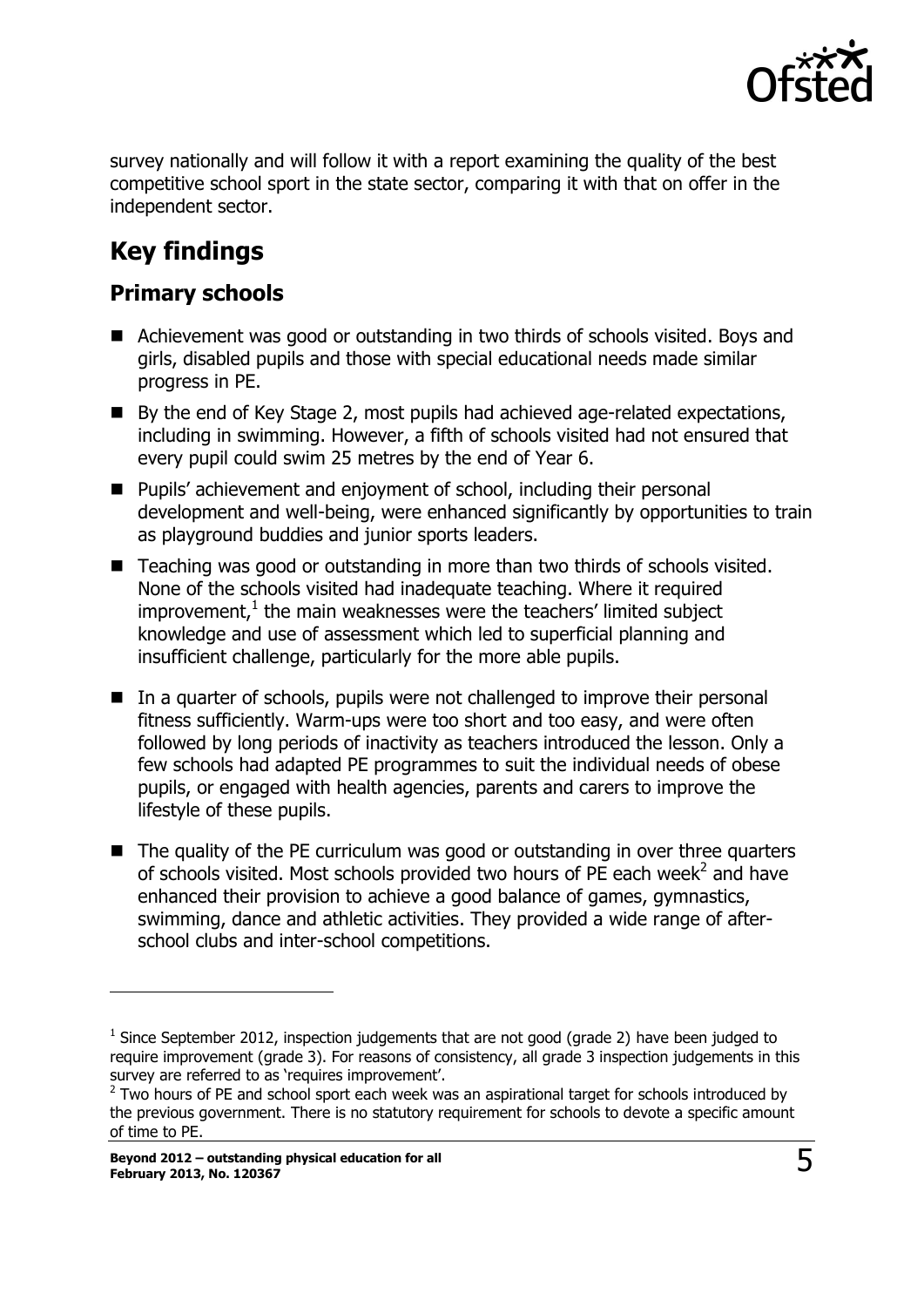

- $\blacksquare$  The impact of school sport partnerships<sup>3</sup> in maximising participation and increasing regular competition was clearly evident in the vast majority of schools visited. Participation rates were very high but only a few primary schools taught selected activities in sufficient depth or played competitive sport to a very high standard.
- Leadership and management of PE were good or outstanding in over two thirds of schools visited. Professional development and training provided by school sports partnerships had increased subject leaders' knowledge and understanding of self-evaluation, action-planning and curriculum development, and empowered them to lead improvements to PE. However, assessment procedures were less well developed in the majority of schools visited.

### <span id="page-5-0"></span>**Secondary schools**

- Achievement was good or outstanding in almost three quarters of schools visited. In GCSE PE and BTEC Sport, achievement in lessons was good or outstanding in most schools. GCSE PE A\* to C results improved by six percentage points during the period of this survey.
- Pupils with special educational needs made similar progress to other pupils in PE. Boys' and girls' progress in GCSE PE was similar to the national trend where boys tended to out-perform girls in practical lessons, particularly in invasion games.
- Pupil's achievement and enjoyment, and their personal development and wellbeing were enhanced significantly by opportunities to gain qualifications in sports leadership, coaching and refereeing, and organising sport for others.
- Teaching was good or outstanding in more than three quarters of schools visited. Where teaching was outstanding, planning and assessment procedures were systematic and rigorous. Pupils' learning and progress were accelerated by regular, precise feedback and extended periods of time to practise skills.
- The needs of gifted and talented pupils were met through additional provision and personalised support programmes for them. However, their needs and those of other more able pupils were not always met in lessons. Low expectations, too much teacher-talk and insufficient opportunities for pupils to learn independently meant that some of them were not fully challenged to work hard and achieve their very best. In some lessons, tasks were not challenging enough, time to practise and improve skills was too short and there were too few opportunities to select and apply newly acquired skills in competitive situations.

 $\overline{a}$ 

 $3$  School sport partnerships (SSPs) are one strand of the previous government's Physical Education, School Sport and Club Links strategy launched in 2002. They are families of secondary, primary and special schools working together to increase the quality and quantity of PE and sports opportunities for young people.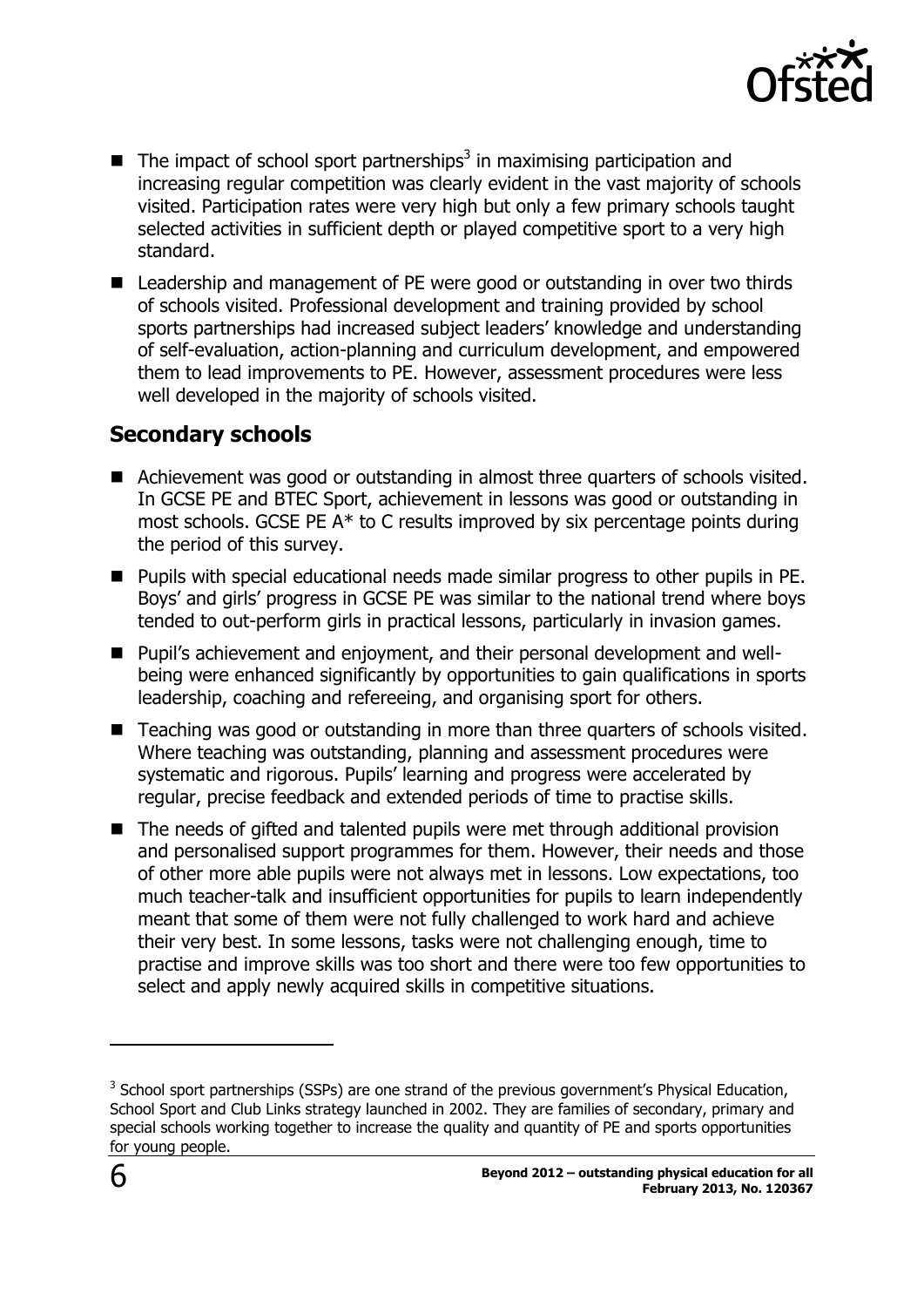

- The previous Ofsted PE survey recommended that the Qualifications and Curriculum Authority (QCA) and professional associations linked to PE develop a common strategy to support schools in assessing core PE in Key Stage 4. This survey found little evidence of a common approach being used. Schools devised their own procedures or chose not to assess students' progress throughout Key Stage 4.
- The previous Ofsted PE report also recommended that schools develop effective assessment information to transfer within, and between, schools. This survey found that very few secondary schools had responded to this by actively seeking assessment information from their feeder primary schools to plan the Key Stage 3 curriculum and monitor students' progress in PE.
- Over three quarters of the schools visited had a good or outstanding PE curriculum. In Key Stage 4, accredited awards in PE were taught alongside, or as part of, core provision.<sup>4</sup> A range of alternative activities, such as street dance, outdoor pursuits and golf, captured the interest of those not suited to team games or at risk of disengaging from traditional PE activities. However, weak assessment procedures and minimal time for core PE fuelled the perceptions of a very small minority of pupils that PE was merely 'a break from academic study'.
- **Sports enrichment was central to the ethos of most schools visited and led to** extensive provision of after-school clubs, inter-school competitions and fixtures, and training for sports leaders. In a small minority of secondary schools, including some sports colleges where PE was outstanding, the balance between maximising participation and generating elite performance had been achieved and sport was played to a very high standard.
- Fitness training was often taught as a discrete unit of work, but was not regularly reinforced in other PE lessons in a quarter of schools visited. Opportunities to observe and evaluate others' work were overdone at the expense of highintensity, sustained physical activity. Only a few of the schools had coherent plans to tailor PE provision to support obese pupils to lead a healthy lifestyle by engaging them in regular physical activity.
- Leadership and management of PE were good or outstanding in over three quarters of schools visited. In more than one third of them, leadership and management were outstanding. In these schools, subject leaders were expert practitioners who inspired others to support their relentless drive for improvement. However, in one in five schools visited, subject leadership required improvement. Weaknesses in teaching had not been tackled well enough and improvement planning had not led to long-term gains in pupils' achievement.

j

 $4$  Core PE at Key Stage 4 is the provision for all pupils in Years 10 and 11 to ensure coverage of National Curriculum expectations. In addition to this, students can choose to pursue an accredited award in PE or sport.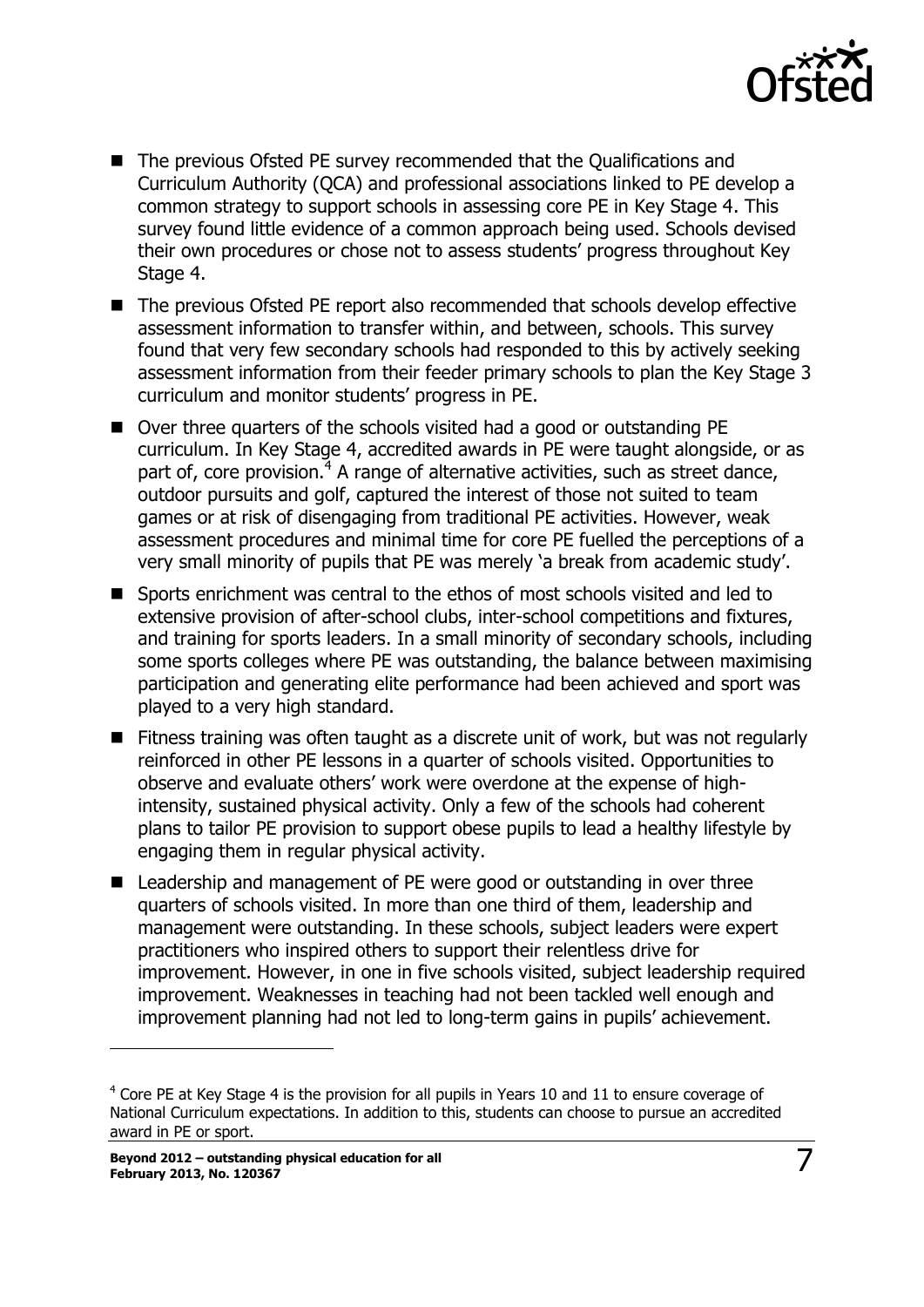

## <span id="page-7-0"></span>**Recommendations**

PE is generally in good health. Considerable investment over the last decade has ensured that PE is a central part of the lives of pupils of all ages. Most of them engaged with the build-up and preparation for the 2012 London Games, by learning about them and participating in a range of sports initiatives to promote the event.

Schools have a vital role to play in ensuring that all pupils remain at the heart of a successful sporting legacy left behind by the Olympic Games. Pupils must be encouraged to remain actively engaged in PE and school sport, and be helped to maintain their interest in sport outside of school by participating regularly in activities in local clubs and community sports facilities.

A commitment from the government to invest in a new strategy for PE and school sport is needed if this legacy is to be maintained. This survey confirms that national funding over the last four years has led to considerable improvements.

Government funding is only part of the solution. Schools have a key role to play too. School leaders and staff must take a lead in securing the nation's sporting future beyond 2012. Teachers and coaches in schools are best placed to stimulate pupils' early interest and enthusiasm for play, physical activity, PE and school sport. Ensuring that the quality of PE in their school is good or outstanding will make a significant contribution to maintaining a legacy of sporting success up to and beyond 2016. This opportunity must not be missed.

#### **All school leaders should:**

- $\blacksquare$  routinely monitor the quality of teaching and leadership of PE, measuring its impact on pupils' learning and progress, and taking decisive action when outcomes for pupils are less than consistently good
- **P** provide weekly opportunities for all pupils to participate and compete in school sport to enable the most able pupils to attain high standards of performance
- Increase the time given to teaching core PE each week, where this is less than two hours, to enable all pupils to exceed National Curriculum PE expectations and lead a healthy lifestyle.

#### **Primary school leaders should:**

- **E** ensure that every pupil can swim at least 25 metres before the end of Key Stage 2
- plan learning in PE that builds on what pupils of all abilities already know, understand and can do, and identifies what pupils need to do next in order to improve.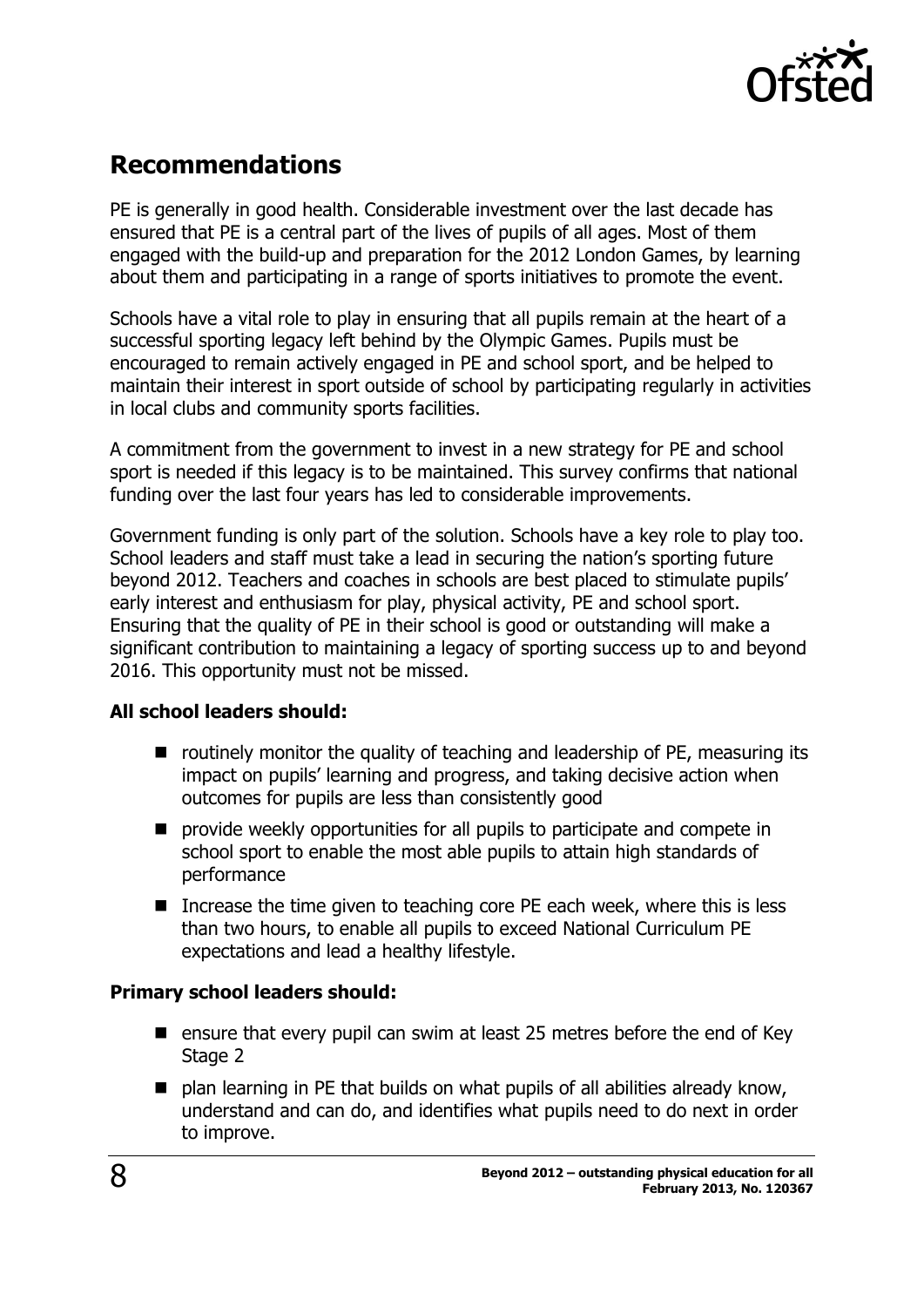

#### **All subject leaders should:**

- articulate a clear vision for making PE good or outstanding and ensure that improvement plans are fully understood and supported by all staff
- set the highest expectations of staff and pupils, and model good practice
- **P** provide schemes of work for all areas of activity that include clear quidance for colleagues on the step-by-step stages of teaching specific skills
- work in partnership with parents and health agencies to enable overweight and obese pupils to participate regularly in a personalised programme of PE as part of a healthy lifestyle.

#### **Secondary subject leaders should:**

- $\blacksquare$  use their subject expertise to rigorously evaluate the quality of teaching, pinpointing precisely the strengths and weaknesses, and providing training for staff whose teaching is not consistently good
- implement manageable and effective procedures to assess pupils' progress from entry to exit from the school, and check that all staff use this information to raise the achievement of pupils of different abilities
- foster stronger links between schools and local sports clubs and leisure providers to enable more pupils to participate and excel in PE, extracurricular and community sport.

#### **All teachers, classroom assistants and sports coaches should:**

- $\blacksquare$  improve pupils' fitness by keeping them physically active throughout all lessons and engaging them in regular, high-intensity vigorous activity for sustained periods of time
- raise their expectations of what more able pupils are capable of achieving and provide them with challenging, competitive activities that lead to high standards of performance
- **E** apply agreed schemes of work and assessment procedures consistently so that all teaching is at least good.

#### **The Department for Education should:**

■ build on the improvements made to PE and harness the interest and momentum generated by the 2012 London Olympic Games by devising and implementing a new national strategy for PE and school sport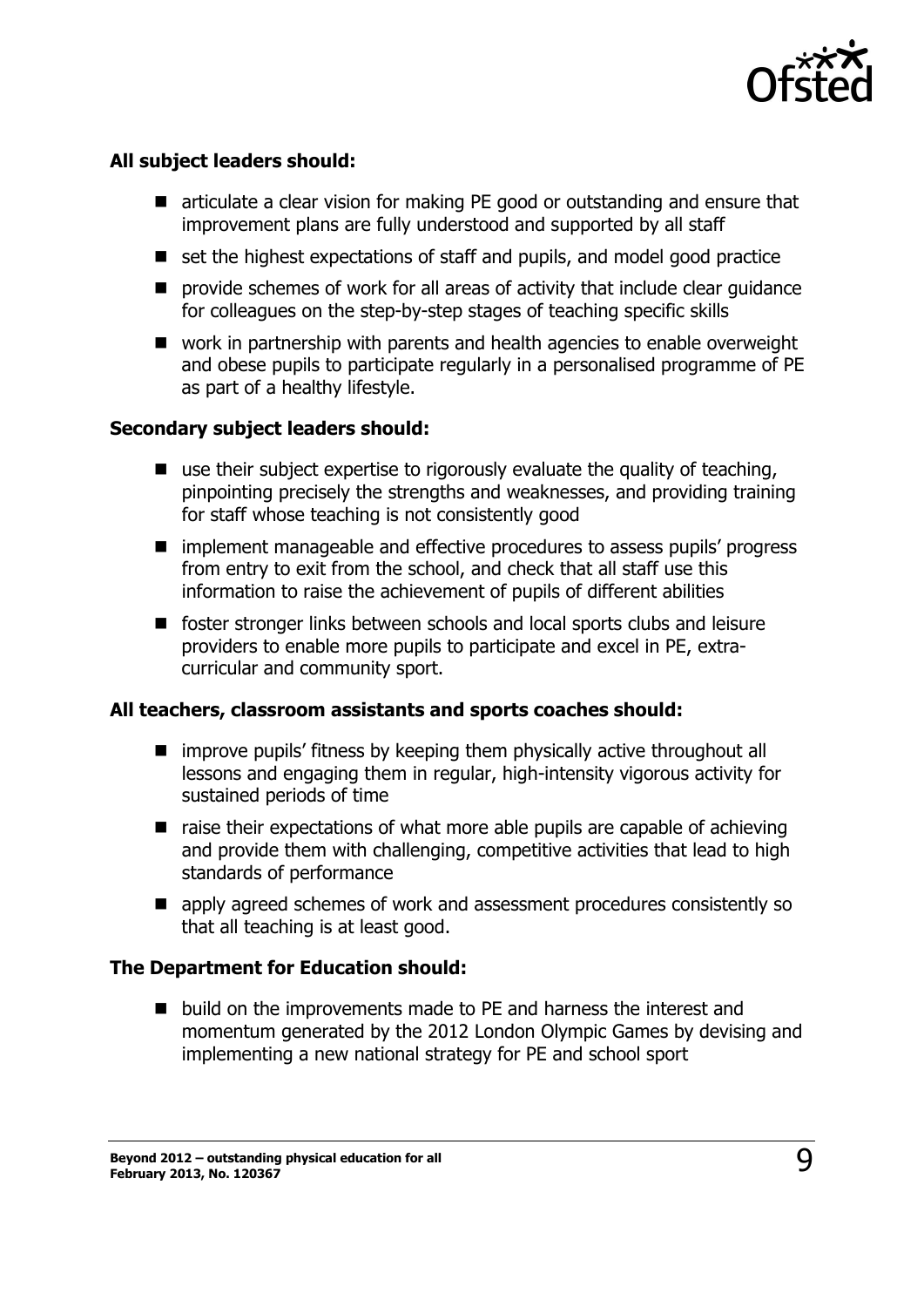

 $\blacksquare$  ensure that those responsible for the initial training of primary teachers provide them with sufficient subject knowledge to enable them to teach PE well.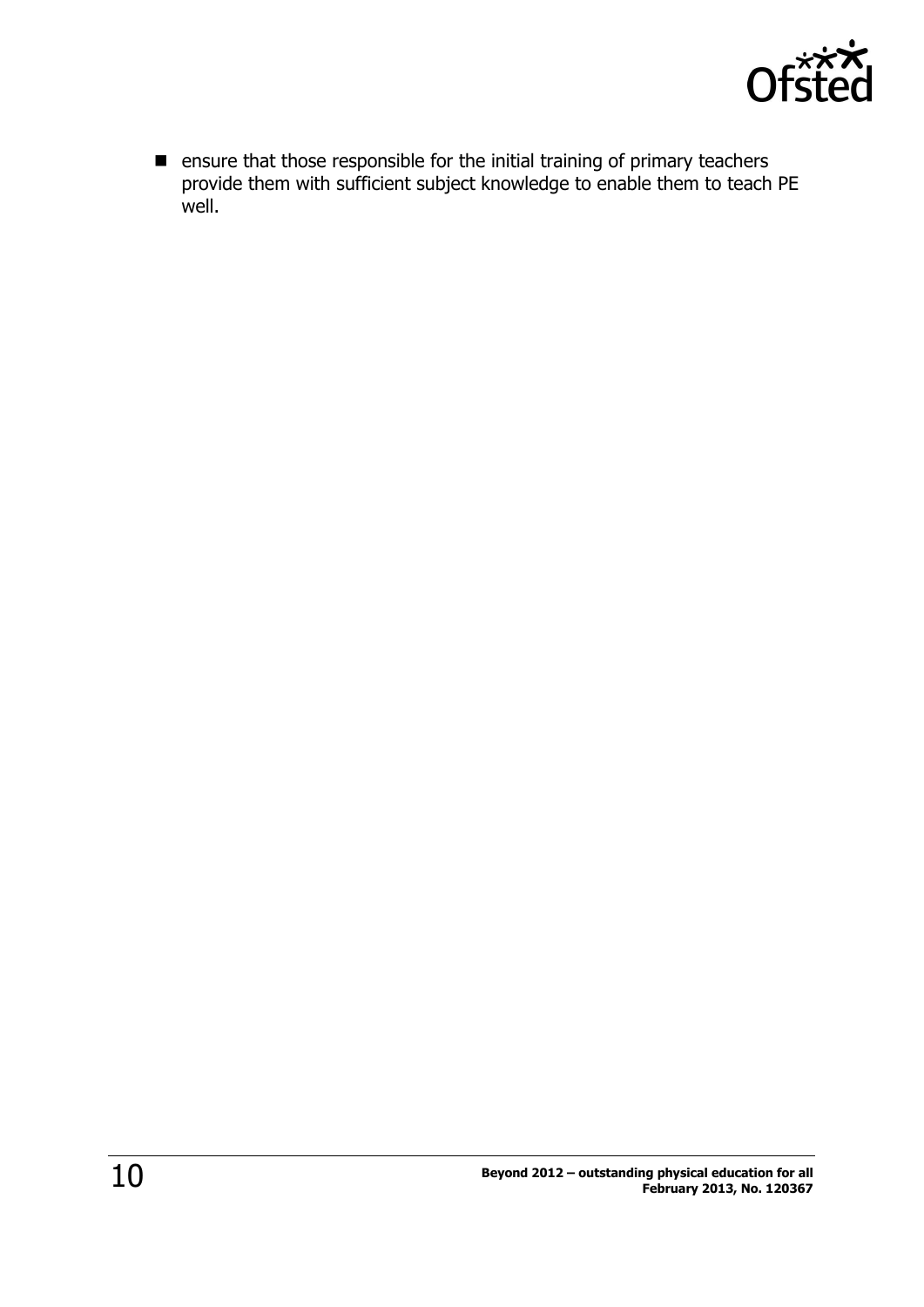

## <span id="page-10-0"></span>**Part A: The overall effectiveness of PE in primary schools**

1. The overall effectiveness of PE was good in 54% of schools and outstanding in 15% of schools visited. It required improvement in 29% of schools and was inadequate in 2% of them.



Percentages are rounded and may not add to 100.

### <span id="page-10-1"></span>**Achievement**

2. Pupils' achievement in PE was good in 59% of schools and outstanding in 8% of schools visited. It required improvement in 33% of schools and was inadequate in 1% of them. The proportion of schools with good achievement in PE was similar to the findings at the time of the last Ofsted survey of PE. The proportion of schools with outstanding achievement in PE was much larger.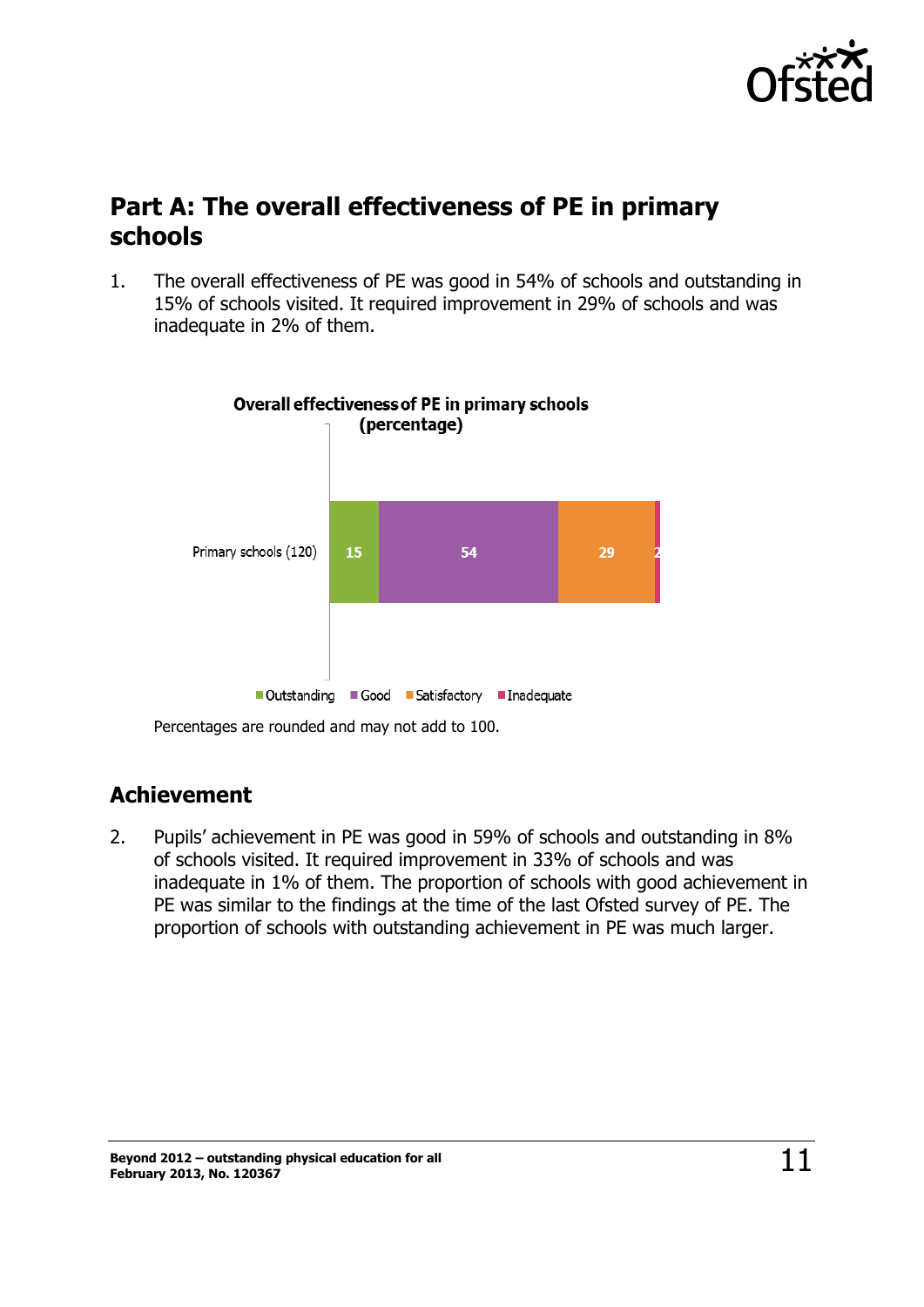



#### Achievement in PE in primary schools (percentage)

Percentages are rounded and may not add to 100.

- 3. Most pupils achieved well in team games, dance and swimming, partly reflecting the better quality subject knowledge of teachers, coaches and instructors in these activities. Pupils' enthusiasm for PE and willingness to 'have a go', using the skills and knowledge they had already acquired, enabled them to enjoy participating in a wide range of activities.
- 4. In the Early Years Foundation Stage, most children achieved or exceeded agerelated expectations. They were able to replicate the actions demonstrated by the teacher and could respond effectively in time to music and song. Children could move around indoor and outdoor spaces safely and developed fine and gross motor skills in structured play, formal games and gymnastics lessons.
- 5. In Key Stages 1 and 2, pupils' learning and progress were good or outstanding in two thirds of schools visited due to the good or better teaching they received. In lessons where teaching did not enable pupils to improve their skills and personal fitness, or when learning was too closely directed by teachers, pupils made much less progress. Boys and girls made similar progress in most activities. Good personalised support for disabled pupils and those with special educational needs ensured that they were fully included in PE lessons and made sufficient progress
- 6. In a third of schools visited, more able pupils did not progress beyond basic techniques in ball games, gymnastics and dance due to teachers' low expectations and limited subject knowledge. In lessons seen in these schools, all pupils performed the same tasks regardless of their ability and the tasks set were too easy for those who had already secured a basic range of skills. One school visited, however, took an innovative and effective approach to ensuring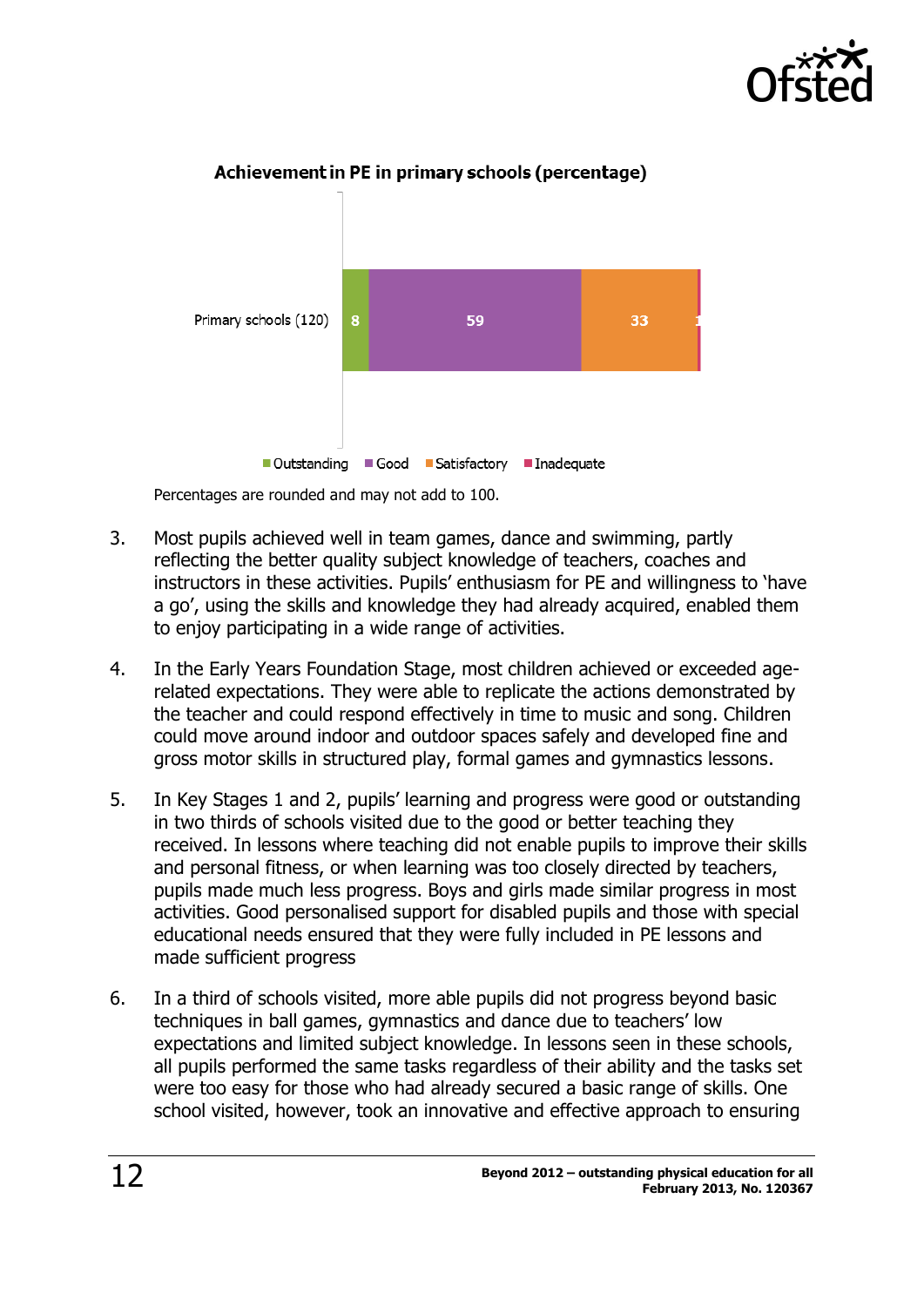

that all pupils benefited from teaching finely tuned to their individual needs. In this school, standards were high as a result of 'games afternoons'.

For one lesson each week all Key Stage 2 classes are timetabled at the same time. Pupils of different ages and abilities are grouped together and matched with the relevant teacher or sports coach to help them progress. The most able pupils benefit from specialist teaching of games by coaches which enables them to achieve above average standards. Less able pupils are taught by teachers and coaches who match lesson content to what pupils know, understand and can do, so all are interested and engaged. By working with others of the same ability, pupils are able to progress well.

7. Almost all of the schools provided regular swimming lessons in Key Stage 2. Most schools ensured that all pupils met national requirements for swimming by the end of Year 6. However, in one in five schools visited, a few pupils were unable to swim 25 metres unaided by the end of Key Stage 2. Most of these schools could not access additional time in off-site pools to provide further swimming lessons for those pupils who had not met minimum expectations. In this school, typical of others facing similar problems, standards in swimming were below average because pupils were not given enough opportunities to learn to swim.

> Pupils attended 30-minute swimming lessons once a week for one and a half terms in Year 4. This was coordinated by the local authority that organised swimming for all other schools in the borough. Consequently pool time was limited and the allocation given to the school was not sufficient to raise standards in swimming. There were also no other available pools with spare capacity in the borough or its neighbouring boroughs.

8. PE made an excellent contribution to pupils' personal development and wellbeing in most of the schools visited. Pupils enthused about PE, saying it was their 'favourite subject' and 'the main reason for their enjoyment of school'. In one school an inspector noted:

> Pupils say that PE is 'absolutely brilliant'. This is reflected in their obvious enjoyment and eagerness to learn. High participation rates and impeccable behaviour are testimony to high levels of pupil enjoyment and engagement. The school ensures that sporting success is celebrated and rewarded and this has a notable impact in boosting pupils' self-esteem.

9. Regular participation during lessons and enrichment activities aided pupils' achievement by instilling confidence, building self-esteem and promoting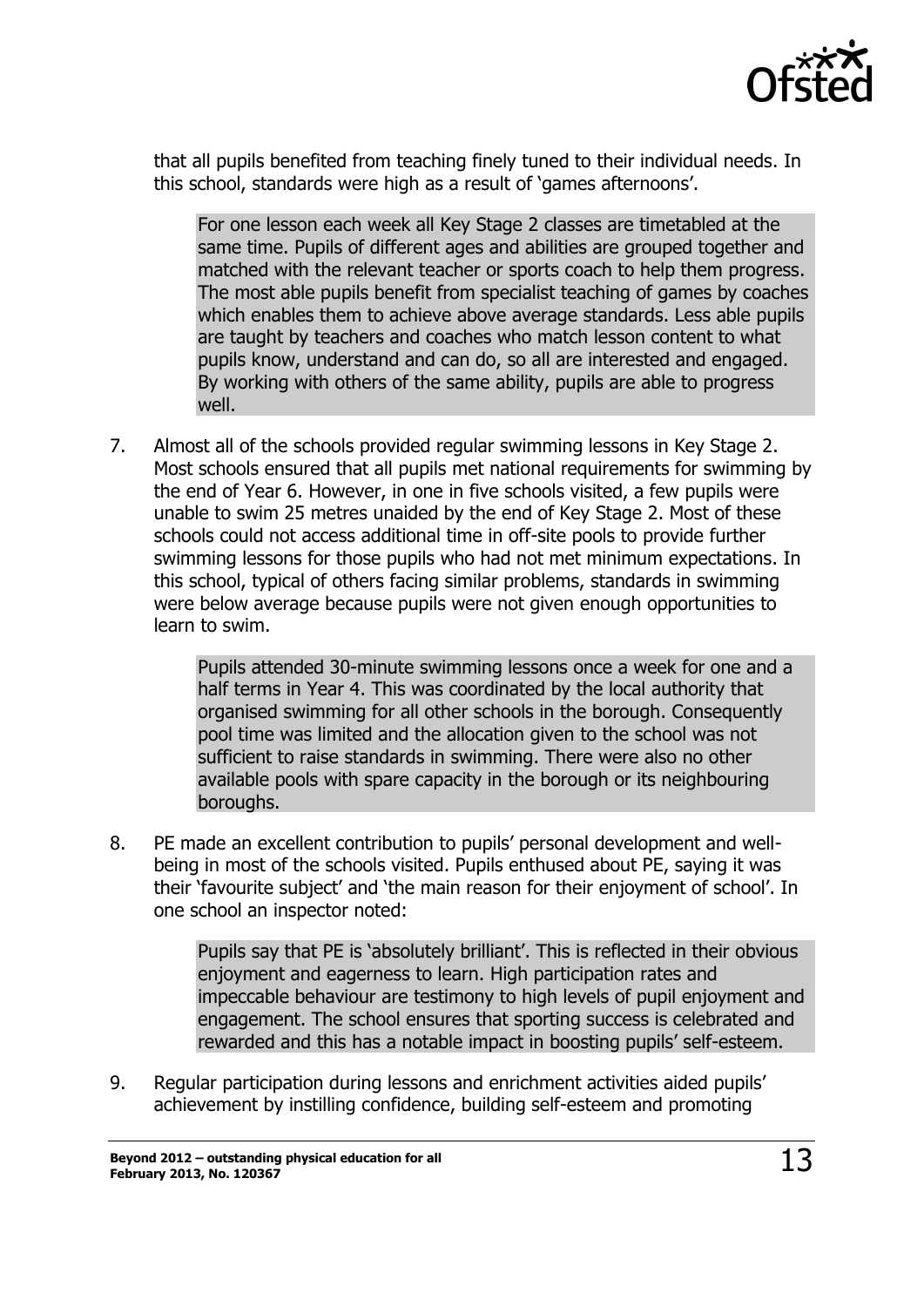

positive attitudes towards learning. This example epitomises the contribution made by PE to pupils' personal development and well-being in the best schools.

Pupils' participation in physical activity during lessons and in enrichment activities is making a strong contribution towards their all-round personal development. Pupils say they enjoy PE and sport. They join in enthusiastically in lessons and in a variety of playground games. They demonstrate high levels of physical fitness and show imagination and creativity in their work. Teamwork is particularly strong and pupils cooperate very well in group activities in lessons. Many pupils take part in sport outside of school, with some elite performers representing regional teams.

10. The majority of primary schools in the survey enabled older pupils to extend their knowledge and understanding by training as 'playground buddies' or young leaders to organise informal games and sports activities for others. This boosted their organisational skills and team-working, as highlighted in the example below. It also had a significant impact on improving pupils' behaviour. Minor behaviour incidents in the playground reduced because pupils were actively engaged in fun activities and were supervised by easily recognisable older pupils.

> Pupils who are trained as junior playground leaders wear their 'leader' Tshirts with pride. They are well organised, know where to find equipment and work safely in zoned areas marked with colours. Activities are very popular with pupils, participation rates are high and they thoroughly enjoy lunchtimes. The school council feels that these lunchtime arrangements work well because pupils' views about what playground markings should be installed were listened to by teachers.

## <span id="page-13-0"></span>**The quality of teaching**

11. The quality of teaching of PE was good in 66% of schools and outstanding in 4% of schools visited. It required improvement in 30% of them. None of the schools visited had inadequate teaching. The proportion of schools with good or outstanding teaching was larger than it was at the time of the last Ofsted survey of PE.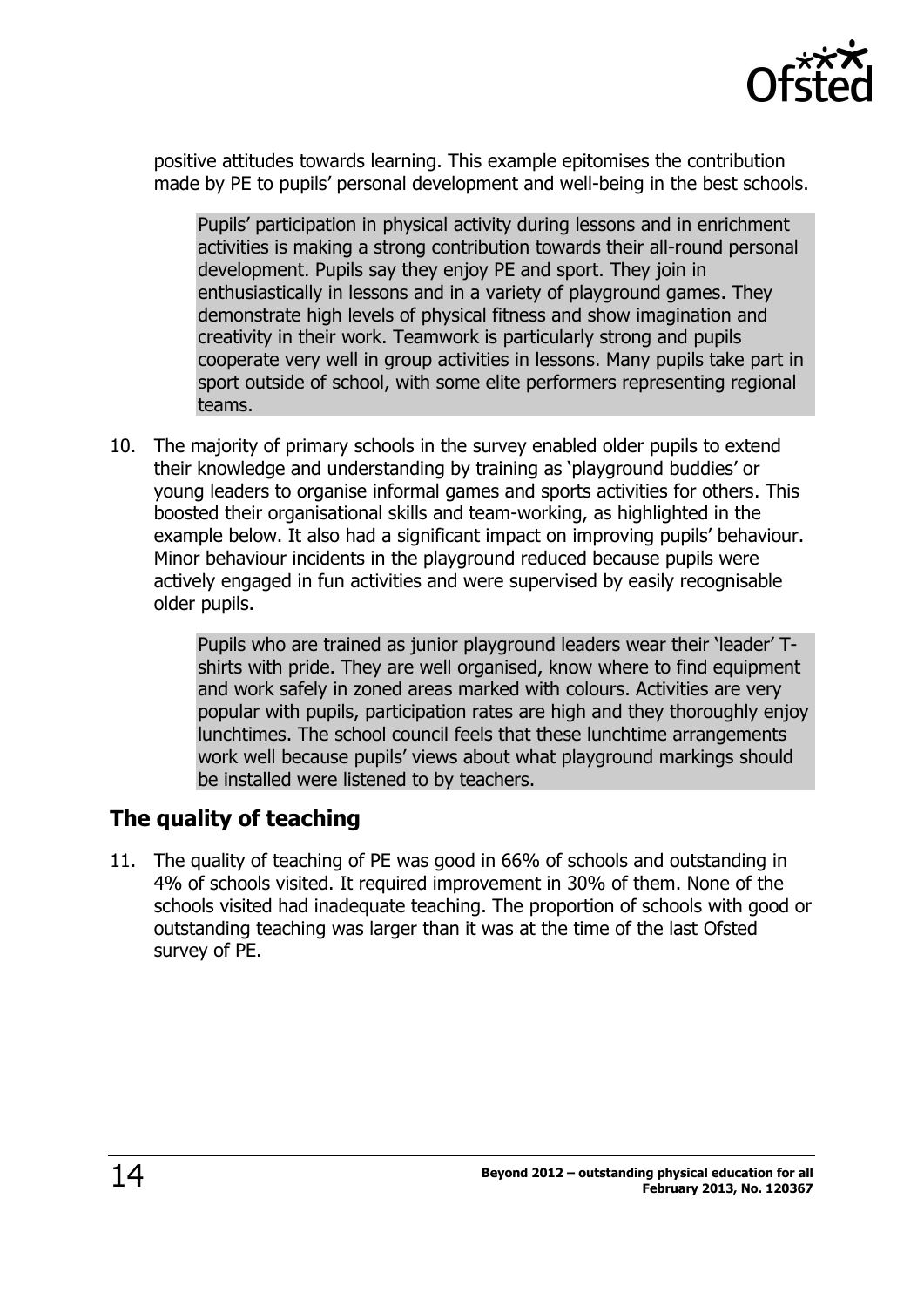



Quality of teaching in PE in primary schools

Percentages are rounded and may not add to 100.

- 12. Where teaching was outstanding, teachers' enthusiasm and willingness to demonstrate movements and skills fostered strong relations with pupils and developed their skills and knowledge of different PE activities. Pupils enjoyed replicating teachers' demonstrations and valued the positive comments, technical advice and praise provided by them.
- 13. In schools where teaching of PE was good or outstanding:
	- $\blacksquare$  expectations of pupils of all abilities were consistently high
	- teachers' excellent relationships led to full engagement and high levels of enjoyment for pupils
	- $\blacksquare$  pupils were inspired to try hard and achieve their very best
	- no time was wasted and the pace of learning was always purposeful and physically active
	- $\blacksquare$  excellent subject knowledge enabled teachers to model techniques to show pupils the standards expected
	- $\blacksquare$  effective questioning of pupils during practice was accompanied by highquality, subject-specific feedback on how to acquire skills and improve their performance
	- **E** lessons were sharply focused because they were based securely on highquality long-term planning
	- $\blacksquare$  teachers planned together to avoid duplication of activities across key stages and to ensure that lessons contained suitably challenging tasks for pupils of different ages and abilities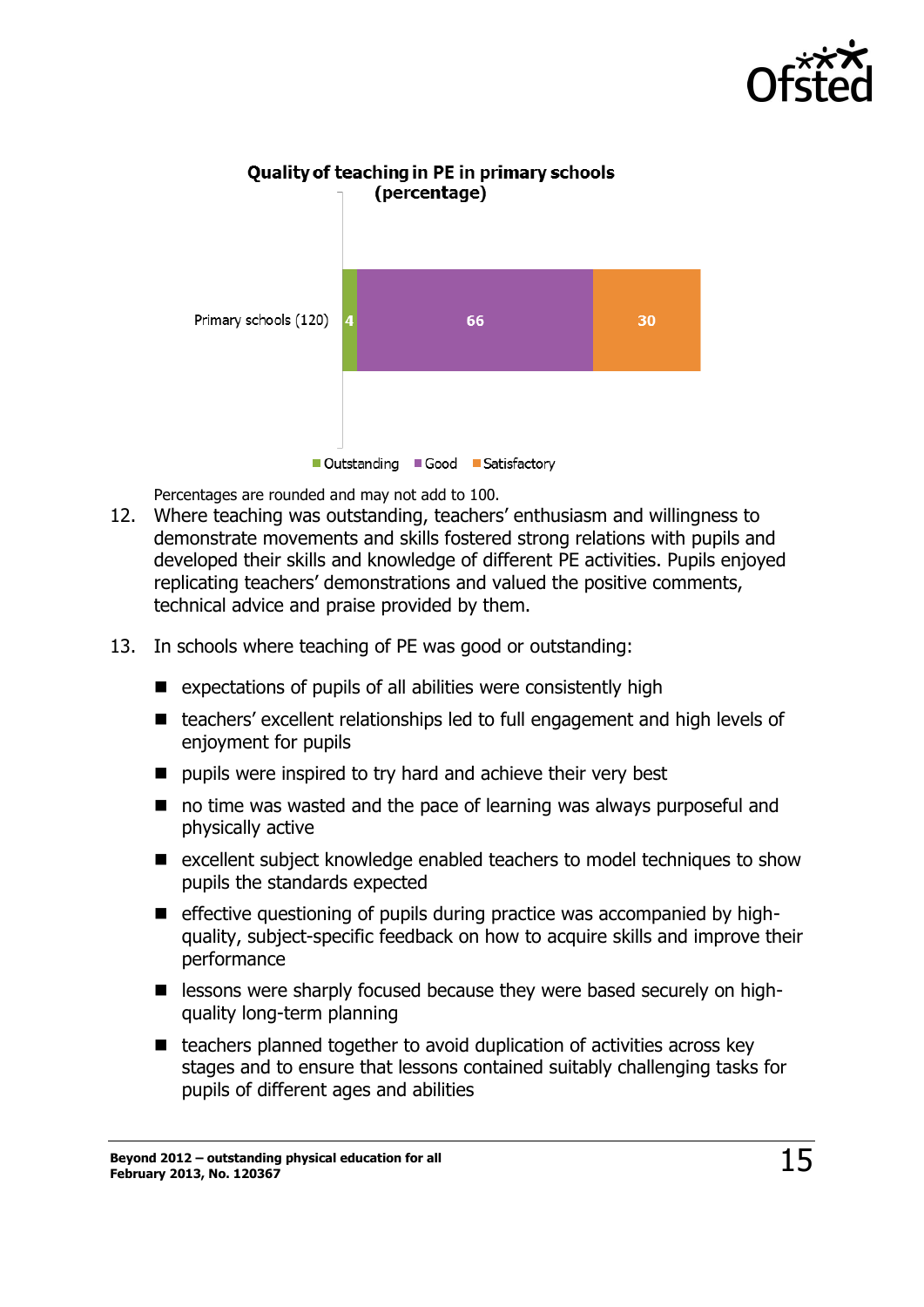

- $\blacksquare$  pupils had regular opportunities to be creative, make decisions for themselves and practise skills independently, in pairs and small groups for sustained periods of time
- teachers regularly assessed learning through their observation and questioning, and provided pertinent feedback to challenge pupils to improve their performance.
- 14. Where teaching was good or outstanding, pupils' learning across all four strands of the PE national curriculum was equally strong, namely: acquiring and developing skills; selecting and applying skills; tactics and compositional ideas; evaluating and improving performance and knowledge of fitness and health. Where planning was less detailed and did not cover all of the four strands, lessons tended to focus solely on skill acquisition which limited pupils' wider knowledge and understanding of the subject.
- 15. Where the quality of teaching required improvement, teachers were unsure about the expected standards in each area of activity. For example, teachers knew how to introduce ball games such as football and netball, but they lacked a thorough understanding of how to consolidate basic sending and receiving skills, keep possession of the ball in competitive drills, or use tactics to outwit opponents and score. As a result, they were unable to model the expected standard or provide pupils with appropriate feedback to improve their performance. They did not have a detailed understanding of the step-by-step stages in developing specific skills, and this prevented pupils from progressing to the next stage.
- 16. More able pupils were taught the same activities as others, and tasks set were frequently too easy for them. Lessons were mostly led by the teacher, limiting opportunities for pupils to experiment and find their own ways of improving. In these lessons, insufficient analysis of pupils' individual needs hindered the achievement of the most able because teachers were unaware of what pupils already knew and could do well.

The Year 2 games lesson started well and gave pupils the chance to practise their throwing and catching skills. However, for a minority of pupils, the task was not challenging enough and equipment was not selected to match the different ability levels. Some other pupils found it difficult to apply their skills in small group activities and insufficient emphasis was placed on evaluating their learning and identifying how to improve. Consequently, they became dependent on adults leading activities, which limited their progress.

17. The previous Ofsted PE survey recommended that providers of primary initial teacher education should review the time allocated to PE during teachers' training to ensure that they were better prepared to teach all aspects of the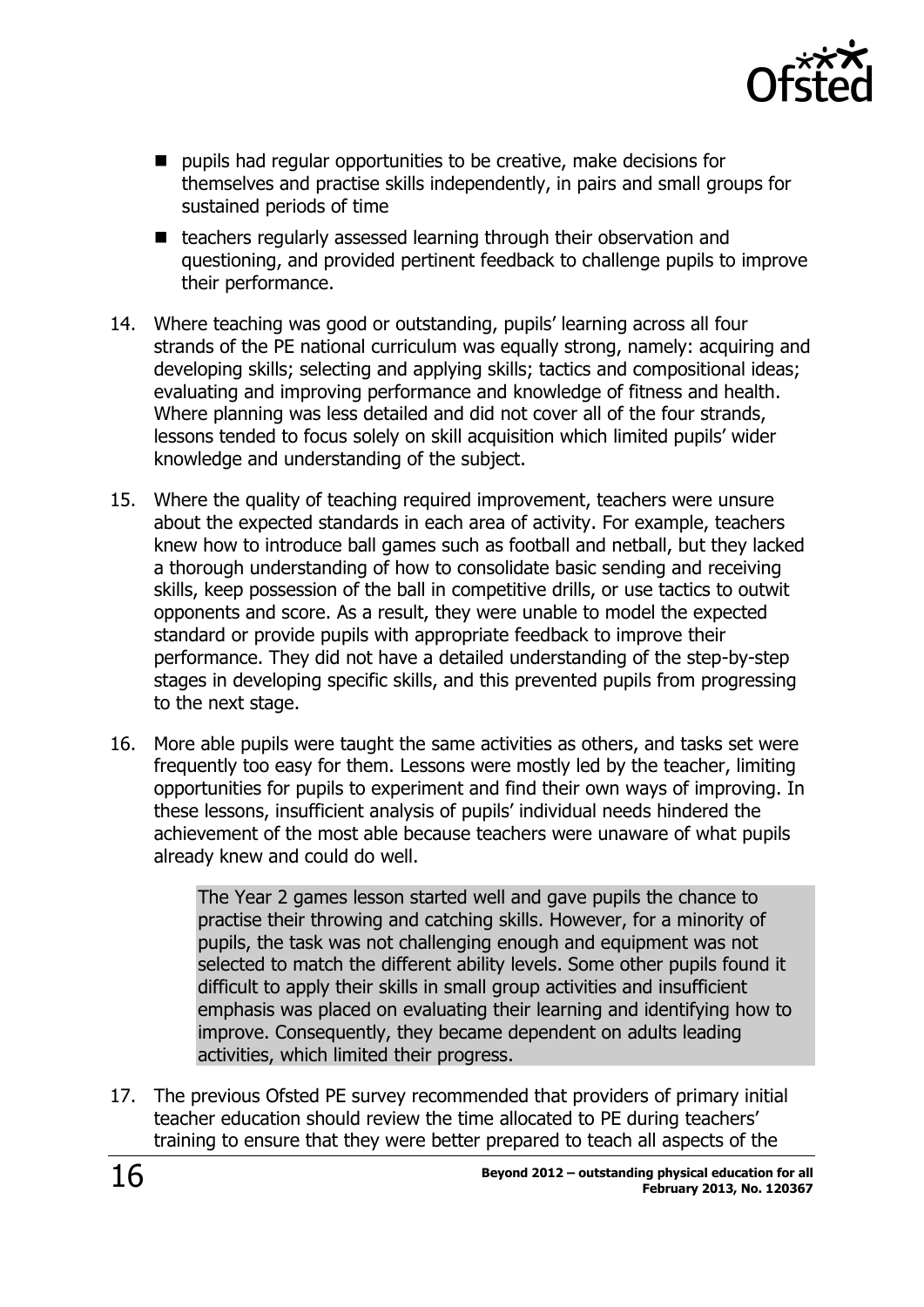

subject. This survey found that little had been done to increase the proportion of time allocated to educate trainees about how to teach PE.

- 18. In the large majority of schools, teachers had benefited from regular opportunities for professional development provided locally by school sport partnerships, and this had led to considerable improvements in the quality of teaching in the majority of schools. However, this was not consistent across all activities. For example, teachers were more confident in teaching games and dance but were less confident in teaching gymnastics. Despite this training, teachers' lack of detailed subject knowledge and confidence in teaching aspects of PE presented notable barriers to raising the achievement of more able pupils in a third of schools visited.
- 19. In weaker lessons, pupils were not challenged to warm up vigorously or build stamina and strength by participating in sustained periods of physical activity. They were often prevented from exercising for extended periods because teachers interrupted their learning or took too long to introduce new tasks. Opportunities to record information and observe each other's work aided their learning but often led to lengthy periods of physical inactivity.
- 20. The previous Ofsted PE survey recommended that sports colleges and school sports partnerships be at the heart of local and regional initiatives to tackle childhood obesity. They had supported the majority of primary schools visited to gain the Activemark or Healthy Schools awards but there was little evidence of a coordinated approach to identifying and reducing childhood obesity.
- 21. The latest Chief Medical Officer's report confirms a rising trend in childhood obesity.<sup>5</sup> It also highlights the importance of physical activity in tackling this issue, recommending that children and young people engage in moderate to vigorous intensity physical activity for at least one hour every day. Most of the schools visited had implemented a range of initiatives to raise pupils' awareness of leading a healthy lifestyle and increase their activity rates. For example, pupils were encouraged to participate in short daily exercise sessions such as 'Take-Ten', or 'Huff and Puff' at playtimes, and cycle or walk to school. In most schools, a healthy eating policy had been introduced. However, only a few schools specifically targeted support towards overweight and obese pupils. This included:
	- home visits by teachers in the Early Years Foundation Stage to share concerns about pupils' weight and engagement in physical activity

j

<sup>&</sup>lt;sup>5</sup> Annual Report of the Chief Medical Officer Volume 1 2011 On the State of the Public's Health, Department of Health, 2012; [www.dh.gov.uk/health/2012/11/cmo-annual-report/.](http://www.dh.gov.uk/health/2012/11/cmo-annual-report/)

**Beyond 2012 – outstanding physical education for all February 2013, No. 120367** 17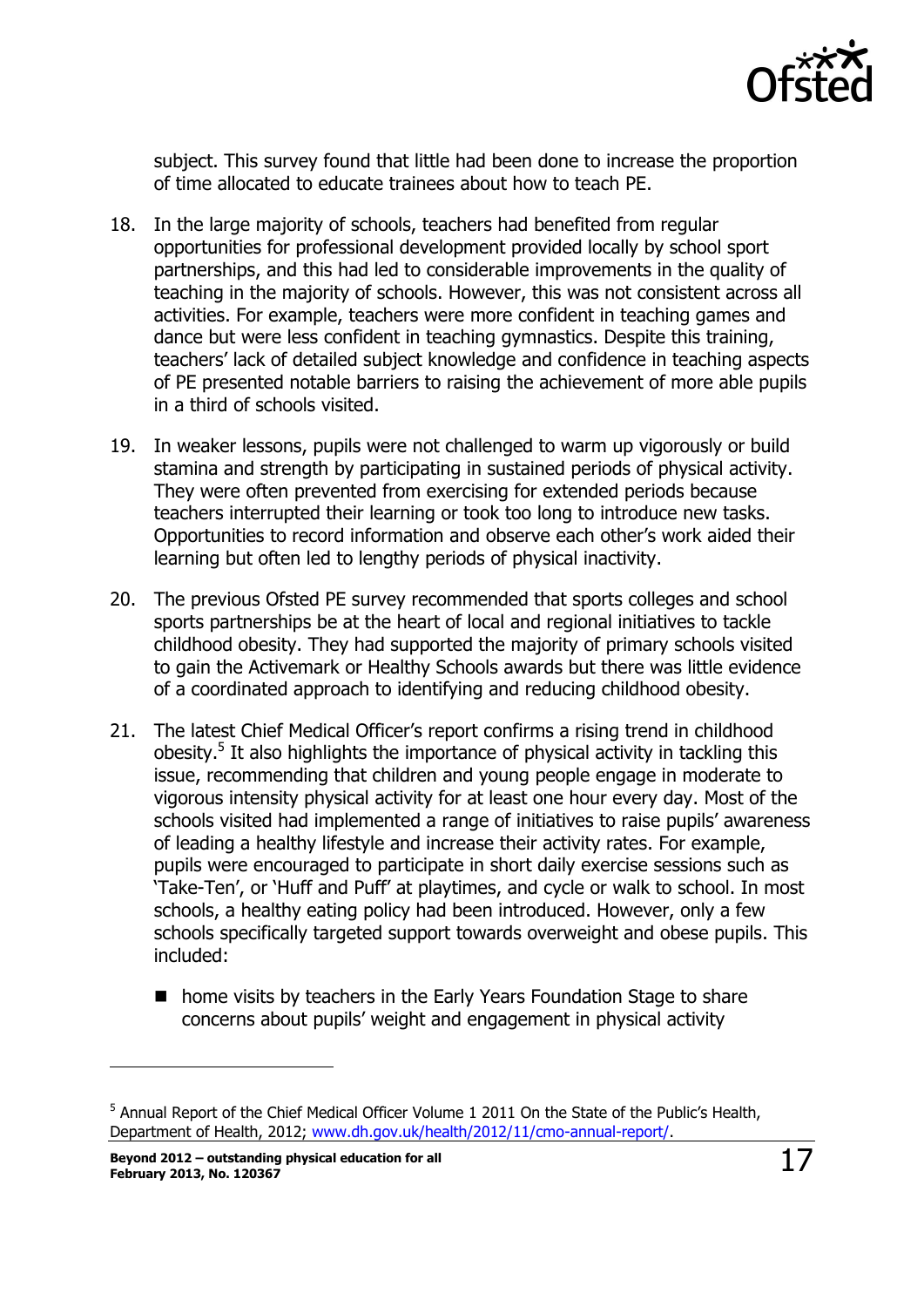

- $\blacksquare$  encouraging obese pupils to attend early morning breakfast clubs that involved some physical activity followed by healthy eating
- setting up a 'self-esteem' club to encourage overweight pupils to take part in regular exercise
- $\blacksquare$  liaising with the school nursing service to seek parental agreement to monitor pupils' weight and lifestyle
- communicating with parents to educate them about suitable food and drinks for their child's lunch box.
- 22. One primary school worked proactively with parents to change their children's lifestyles and improve their fitness and health.

The teacher, school nurse and the child's parents worked together to identify and agree strategies to improve the child's mobility through a regime of healthy eating and increased levels of physical activity. In school the child attended the healthy cooking club, took part in daily 'wake and shake' sessions and completed occupational health sessions for improving his mobility. At home, the parents implemented parts of the government's health promotion strategy 'Change4Life', in particular altering his eating habits, reducing the size of portions at mealtimes and taking exercise outside of school hours.<sup>6</sup>

- 23. The absence of detailed assessment procedures in Key Stages 1 and 2 was a key weakness in more than half of the schools visited. Despite the professional development provided for teachers by school sport partnerships, and their own detailed knowledge of assessment procedures in other subjects, only a minority of teachers showed a secure understanding of how to measure pupils' progress accurately in PE.
- 24. Where assessment was weak, teachers did not have a secure grasp of what individual pupils could do well, or what they needed to spend more time doing to improve. Without this information, learning in lessons was not matched well enough to individual pupils' knowledge, skills or understanding of PE. These schools were unable to illustrate the achievement of pupils throughout both key stages. National Curriculum expectations or pupils' personal targets for improvement were underused, limiting pupils' own understanding of how well they were progressing.
- 25. Schools that had implemented their own assessment procedures used a range of methods, such as: grades for effort; levels of achievement; reward stickers; personal logs; photographic evidence; and reports to record pupils'

j

<sup>&</sup>lt;sup>6</sup> Change4Life, NHS; [www.nhs.uk/Change4Life.](http://www.nhs.uk/Change4Life)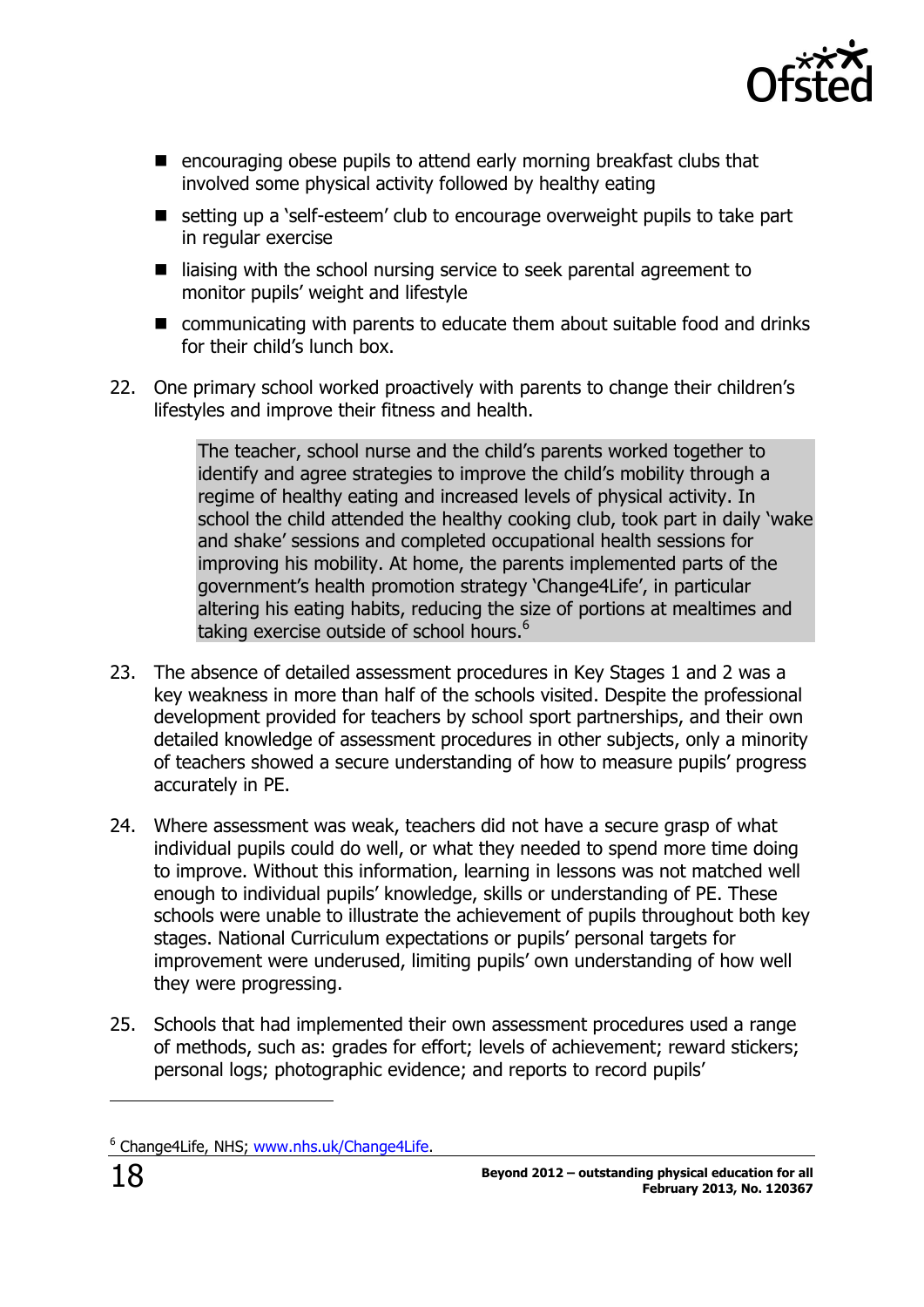

achievement in different activities. However, this usually led to numerical grades for attainment and effort that did not relate to pupils' achievement in the four strands of the PE National Curriculum and added little to improving pupils' learning and progress. These examples show the effects of weak assessment procedures.

The school has only recently started to assess pupils' attainment and monitor progress. Consequently, although leaders have a general overview of attainment at the end of each key stage, they do not have an evaluation of any variation in pupils' progress from year to year or of pupils grouped by gender or ability.

Teachers do not formally assess the progress pupils make or record their attainment in PE. Because of this, lessons are not planned with enough thought given to the range of needs and abilities in the class.

- 26. Schools with effective assessment procedures used a range of techniques to monitor pupils' learning and progress. These included:
	- building on teacher's judgements of children's physical development in the Early Years Foundation Stage by testing pupils' physical ability at the start of Key Stage 1, and using this as a baseline to measure the progress they made in games, gymnastics and dance activities
	- selecting suitable 'core tasks' to teach to pupils and assessing how well they did in each strand of the PE National Curriculum
	- $\blacksquare$  recording which pupils were working towards, achieving or exceeding the standards expected in each core task
	- matching this information to the PE attainment target level descriptors to form an overall 'best-fit' view of individual pupils' achievement
	- sharing this information between teachers throughout Key Stages 1 and 2 to track pupils' progress over time and plan suitable interventions for those pupils needing further support or extra challenge
	- sharing assessment information with pupils and giving them regular day-today feedback on how well they were doing to enable them to compare their progress against the PE attainment target
	- maintaining high activity rates by not requiring pupils to fill in assessment forms or discuss their work with others for too long.
- 27. A small minority of schools visited employed sports coaches to teach PE. When teachers and coaches planned collaboratively and the quality of coaching was routinely monitored, they made an excellent contribution towards raising achievement, as in the following example.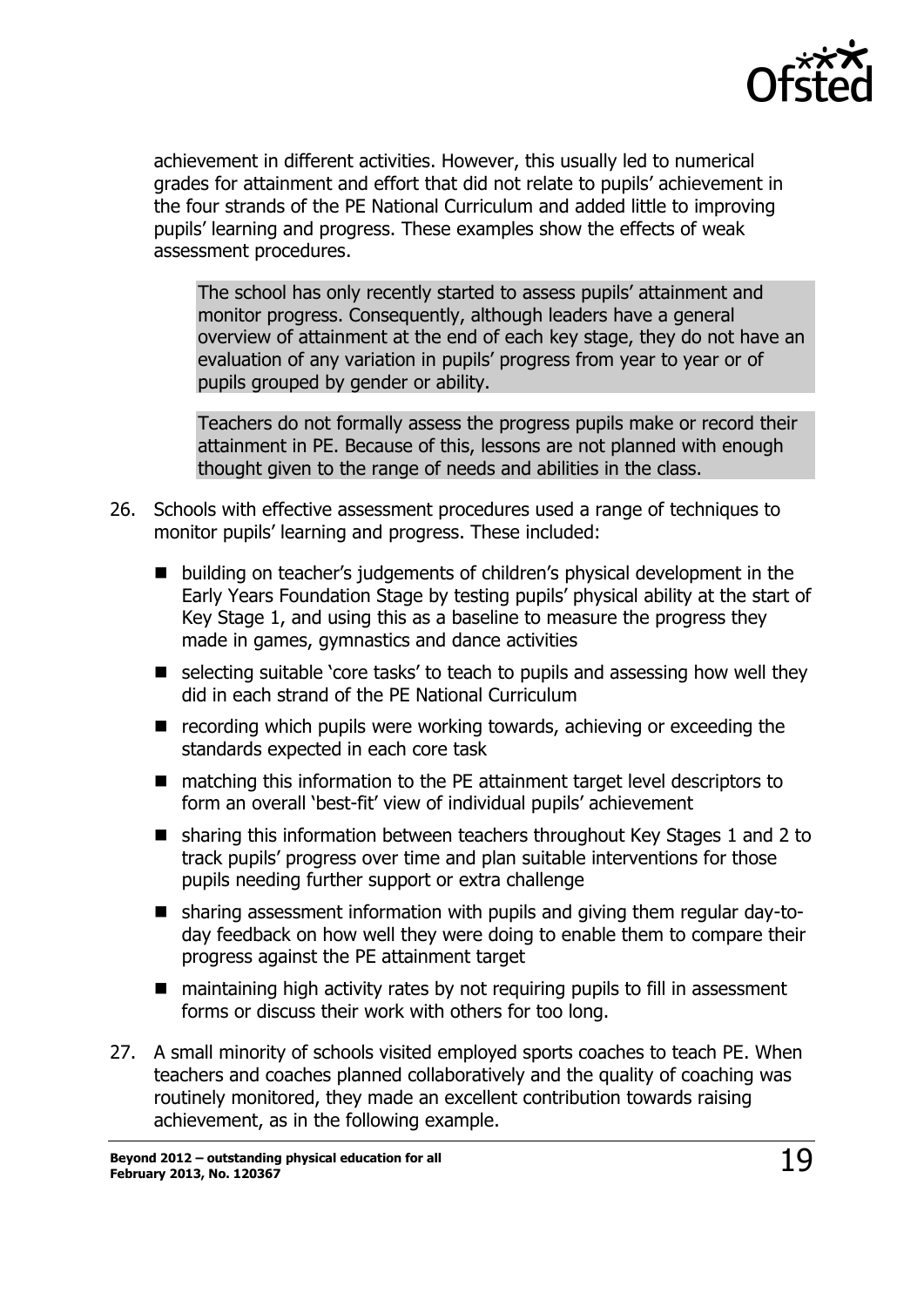

In a Year 2 lesson, the teamwork between the teacher and the coach was outstanding. The teacher used the interactive whiteboard well at the start of the lesson to illustrate the hand positions pupils would be using in their catching and throwing practices. The coach encouraged pupils to repeat key words and phrases to consolidate their understanding. Demonstrations were used very effectively by teachers and coaches to show pupils what they were aiming for in their responses and precise feedback helped to improve their fielding skills.

28. Coaches had less impact on pupils' achievement when they did not work alongside classroom teachers or when school leaders did not check on the quality of their work. This resulted in teaching which was not matched well enough to pupils' individual needs and ability, as in the following example.

> Lesson observations show a significant variation in the progress made by pupils taught by teachers and by sports coaches. When teachers use the shared planning resources that include challenging core tasks, pupils make good progress. However, sports coaches generally use the same lesson plan to teach classes of different age groups. This does not provide sufficient challenge for older or more able pupils and so limits their achievement.

- 29. School leaders and teachers reported positively on the quality of professional development opportunities in PE provided by school sport partnerships and by some local authorities. Their impact was evident in the improved quality of teaching and in the extended range of activities provided in the majority of schools visited. Opportunities for new and inexperienced teachers to work with expert practitioners had strengthened their knowledge and understanding, and given them the confidence to introduce new activities and try different approaches to teaching.
- 30. This example illustrates this point.

An excellent association with the school sport partnership has helped bring about improvements to the overall quality of teaching. The school sport coordinator works alongside inexperienced members of staff in PE lessons in a well-organised programme of team-teaching that runs throughout the year. Teachers and coaches combine to offer an outstanding array of enrichment activities. Large numbers of pupils arrive in school at eight o'clock each morning to join dance, fitness and martial arts activities led by specialist coaches. Breaks and lunchtimes include less formal dance and playground games led by young leaders. After-school sports clubs operate every night each week and include a multi-skills club for Key Stage 1 pupils and mini-games and inter-school fixtures for older pupils. All pupils take part in at least one enrichment activity each week.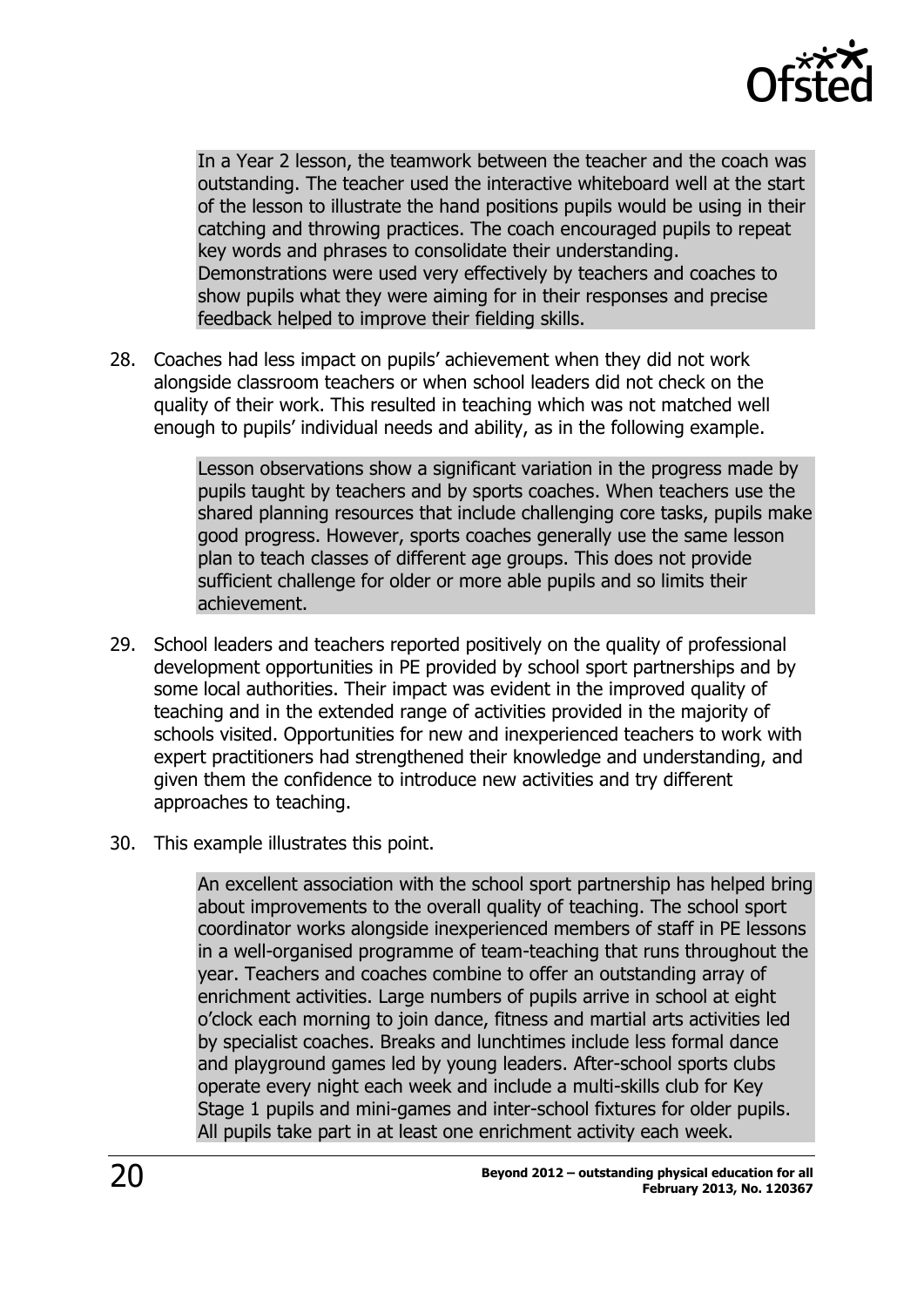

## <span id="page-20-0"></span>**The quality of the curriculum**

31. The quality of the PE curriculum was good in 59% of schools and outstanding in 20% of schools visited. It required improvement in 20% and was inadequate in 1% of them. The proportion of schools with a good or outstanding curriculum was much larger than that found in the last Ofsted survey of PE.



# **Quality of curriculum in PE in primary schools**

Percentages are rounded and may not add to 100.

- 32. Engaging fully in school sport partnerships had led to the development of a good or outstanding curriculum in the large majority of schools visited. Most schools provided two hours of PE each week and met National Curriculum requirements. This included a wide range of traditional games, dance, gymnastics and swimming. Some of the very small rural schools visited struggled to teach gymnastics due to the lack of a suitable indoor space and specialist equipment.
- 33. A wide range of traditional and alternative activities, competitions and festivals had significantly improved curricular and enrichment provision. This combination of competitive and non-competitive activities increased pupils' enjoyment and achievement in PE. This example typifies the range of activities and strategies schools used to actively engage pupils in regular physical activity.

The curriculum is planned exceptionally well and ensures continuity and progression in pupils' learning. It is supplemented by many tournaments and competitions for pupils of all abilities. All pupils have access to at least two hours of planned PE each week and more time is often included with additional fitness programmes such as 'Fit kids' and 'Take ten'. Playgrounds have been redesigned to encourage pupils to participate at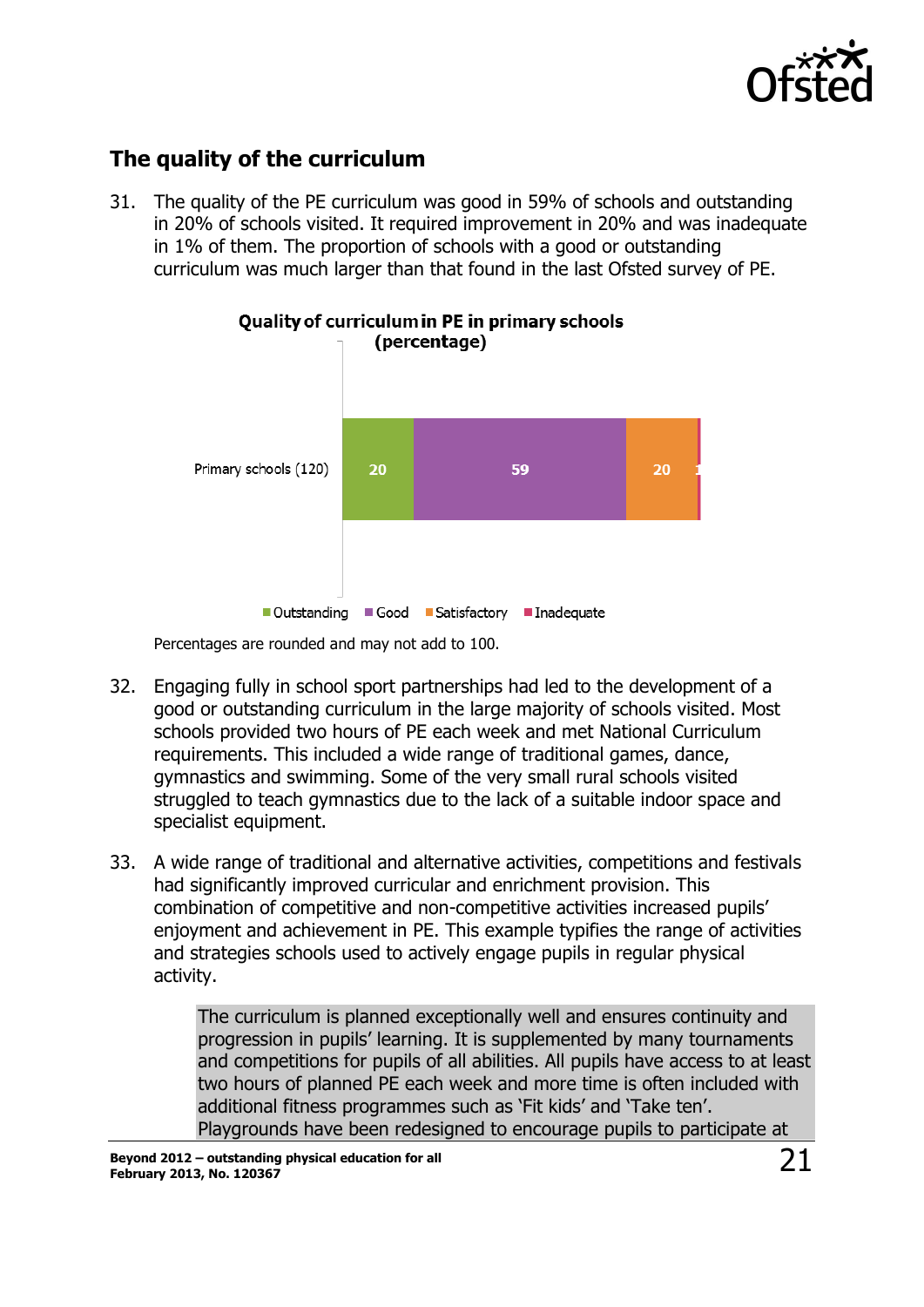

lunchtimes in a variety of games and activities. Junior leadership is promoted very effectively by giving pupils opportunities to organise matches, coach others and officiate. Very strong links with local schools and sports clubs ensure that more able pupils can extend their skills. An extensive programme of swimming enables all pupils to learn to swim, experience water safety and personal survival.

34. Outdoor and adventurous activities were taught regularly on site in only a small minority of the schools visited. However, the majority of schools organised an annual residential trip that enabled pupils to gain memorable experiences in physical activities such as orienteering, climbing or water sports. This school made good use of its local environment to prepare for the residential visit.

> Younger pupils gained confidence, independence and learned to cooperate with others through 'Forest Schools' activities in the school grounds and adventure days at a local outdoor centre. Older pupils continued to develop these qualities in activities such as caving, mountain-biking and orienteering. Year 6 pupils speak enthusiastically about the seven–mile mountain walk, climbing and overnight camping.

- 35. A very small minority of the schools visited provided less than two hours of time for PE and sport. Subject leaders cited pupils' participation in a range of afterschool sports activities as a means of ensuring that they were meeting the twohour recommendation. However, this was not supported with an accurate record of which pupils were participating regularly in these activities.
- 36. One in five schools visited had an outstanding curriculum. These schools considered two hours of high-quality PE and school sport each week to be the minimum entitlement for all pupils. The curriculum was personalised to suit pupils' different abilities and interests by matching them to a wide range of curricular and extra-curricular activities. Less able pupils benefited from additional support from classroom assistants to help them secure basic movement and ball-handling skills. More able pupils received specialist coaching and applied this learning in competitions. This example illustrates these key features of outstanding provision.

Curriculum provision is exceptional. It promotes equality of opportunity by tailoring provision for the least- and most-able pupils and recognising that pupils learn in different ways. Pupils experience all six areas of activity. This is supplemented with a diverse range of enrichment activities that add significant value to pupils' skills, knowledge and understanding of PE. All pupils receive a core entitlement of two hours of PE weekly and at least a further 30 minutes of well-planned daily lunchtime activities. All Year 5 and 6 pupils visit a residential outdoor education centre. Pupils also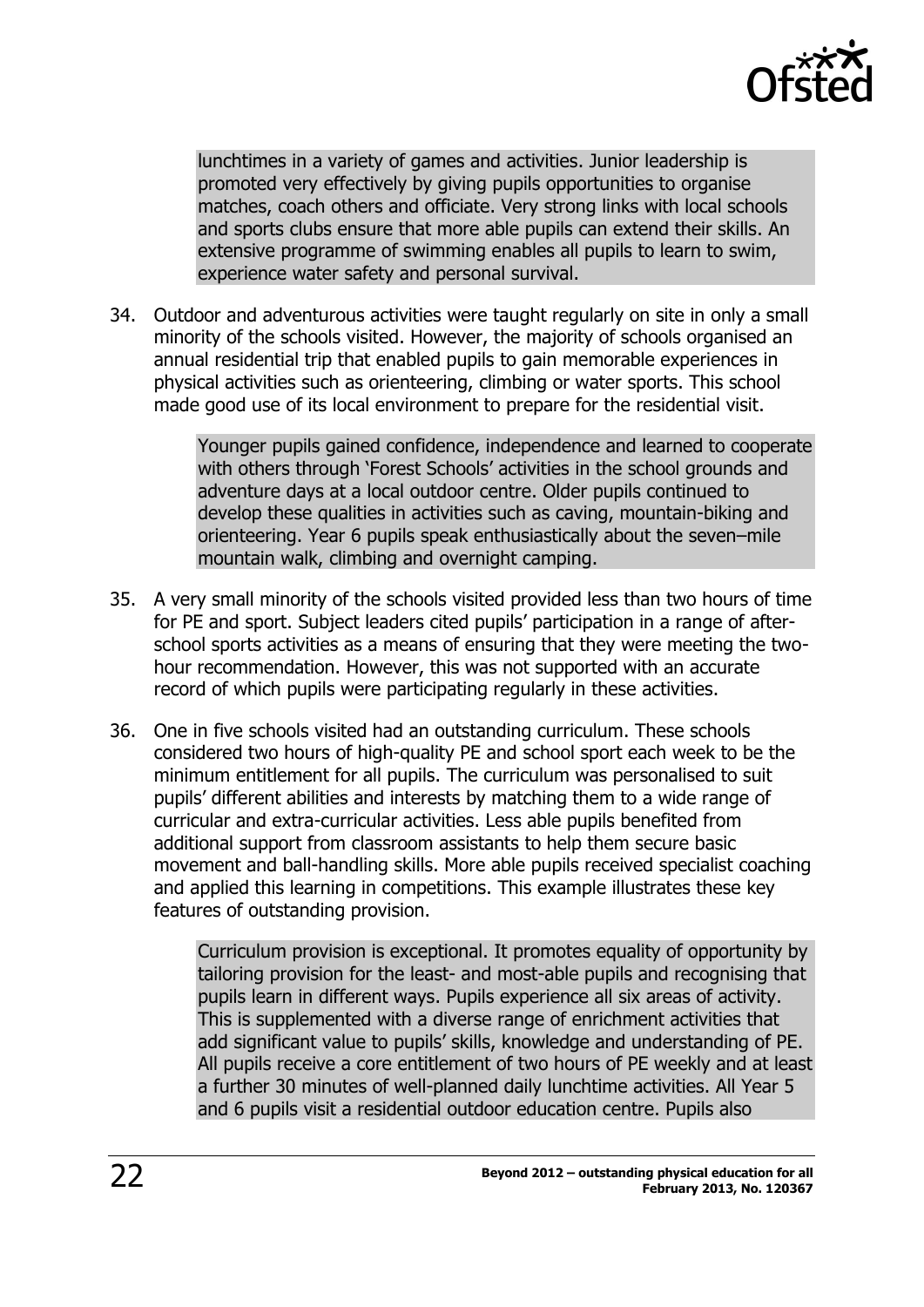

benefit from specialist coaches, festivals of sport and multi-skills activities organised by the local school sport partnership.

37. The good contribution made by school sport partnerships in engaging pupils in an extensive range of competitive games, gymnastics, dance, alternative sports and after-school clubs has been previously reported by Ofsted. $<sup>7</sup>$  In the vast</sup> majority of schools visited, PE enabled pupils of all abilities and interests to participate in a number of diverse sports, ranging from karate and street-dance to speed-stacking and cheerleading. Regular competitions and mini-festivals with other schools strengthened the achievement and enjoyment of all pupils, including those with a disability or special educational needs. This example illustrates how staff, coaches and volunteers were used to enhance their enrichment programmes.

> Pupils from across the different age ranges regularly compete against other schools and participate in festivals of sport and multi-skills activities. They take part in the schools' mini-Olympics and non-traditional activities. Lunchtime supervisors and older pupils have completed training, led by the school sport coordinator, to act as play leaders and this has led to a variety of interesting and well-supported games being enjoyed by pupils every day.

- 38. However, very few schools showed a clear rationale for introducing new activities to the PE curriculum. Most schools had readily accepted new activities introduced by school sport partnerships, sports governing bodies and community clubs without considering how they would ensure continuity and progression in pupils' learning or how these activities would contribute to raising achievement in PE.
- 39. It was not unusual for schools to provide over 20 different curricular and extracurricular activities in Key Stages 1 and 2, ranging from football and tennis to Yoga and Taekwondo. This breadth of activities captured the interest and imagination of large numbers of pupils and encouraged them to participate regularly in physical activity. However, only a very small minority of schools dedicated enough time to teaching specific sports such as traditional ball games, gymnastics and athletics in sufficient depth to provide pupils with the knowledge, skills and understanding needed to attain very high standards of sporting performance.

 $\overline{a}$ 

<sup>&</sup>lt;sup>7</sup> School Sport Partnerships (100237), Ofsted, 2011; [www.ofsted.gov.uk/resources/100237.](http://www.ofsted.gov.uk/resources/100237)

**Beyond 2012 – outstanding physical education for all February 2013, No. 120367** 23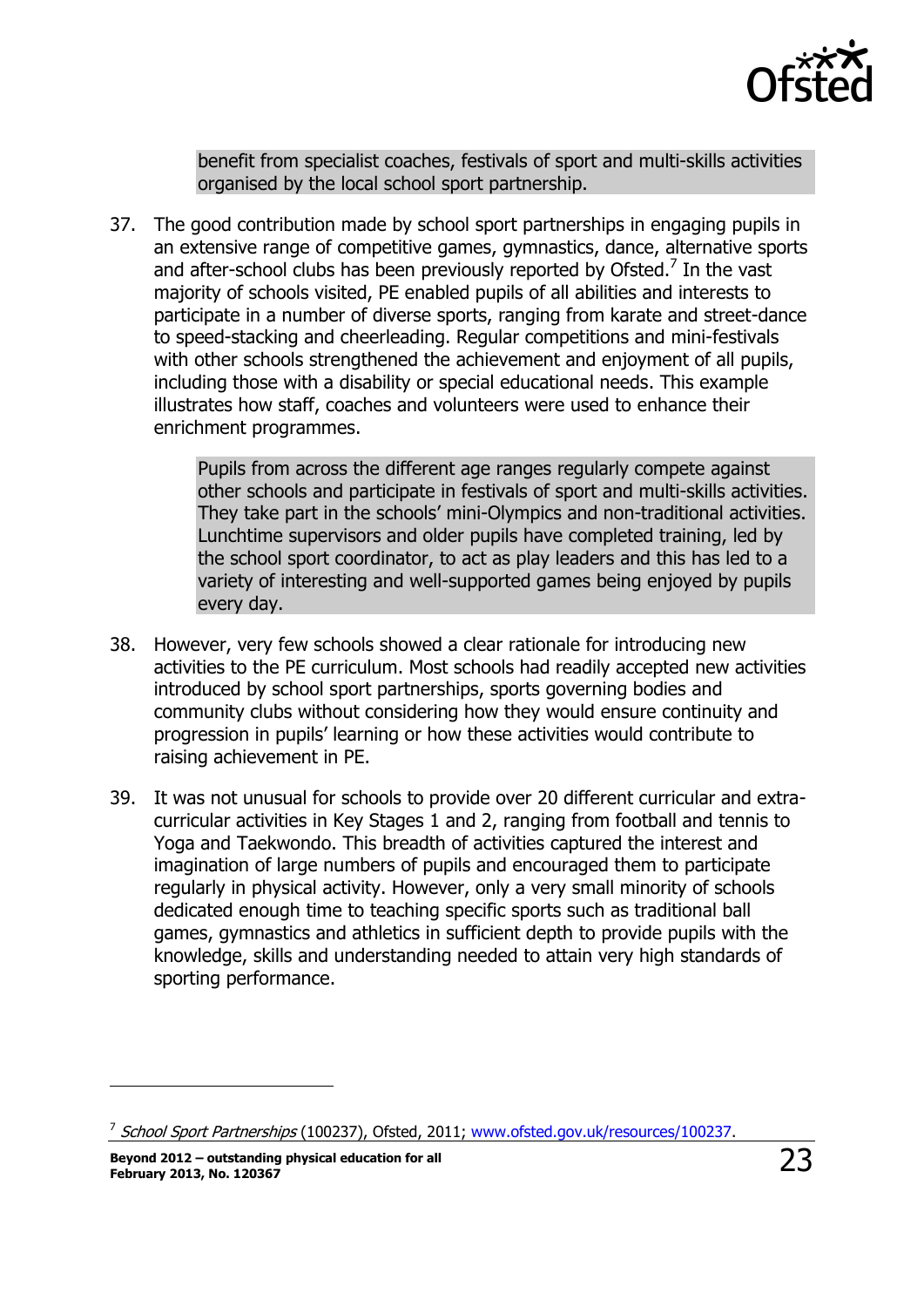

## <span id="page-23-0"></span>**Leadership and management**

40. The quality of leadership and management of PE was good in 52% of schools and outstanding in 18% of schools visited. It required improvement in 28% and was inadequate in 3% of them. The proportion of schools judged to have good leadership was slightly larger than the findings of the last Ofsted PE survey. The proportion of schools judged to have outstanding leadership in PE was much larger.



#### Leadership and management in PE in primary schools (percentage)

Percentages are rounded and may not add to 100.

- 41. Where PE was good or outstanding, leadership and management of PE had been strengthened considerably by 12 days of professional development provided by school sport partnerships to develop the role of primary link teachers in PE.<sup>8</sup> These teachers had been shown how to complete a subject audit to evaluate the strengths and weaknesses of PE and had used this information to prepare plans for improvement.
- 42. The most effective leadership of PE ensured that effective steps were taken to strengthen the quality of teaching, as seen in this example.

The very high quality of teaching results from the subject leader teaching half of all lessons, from opportunities for pupils to work with specialist coaches and an intensive programme of PE professional development for all staff. Teachers have improved in their confidence and competence to teach PE as a result of the opportunities to attend external courses and

j

 $^8$  All primary schools in school sport partnerships were allocated 12 days of training coordinated by a school sports coordinator.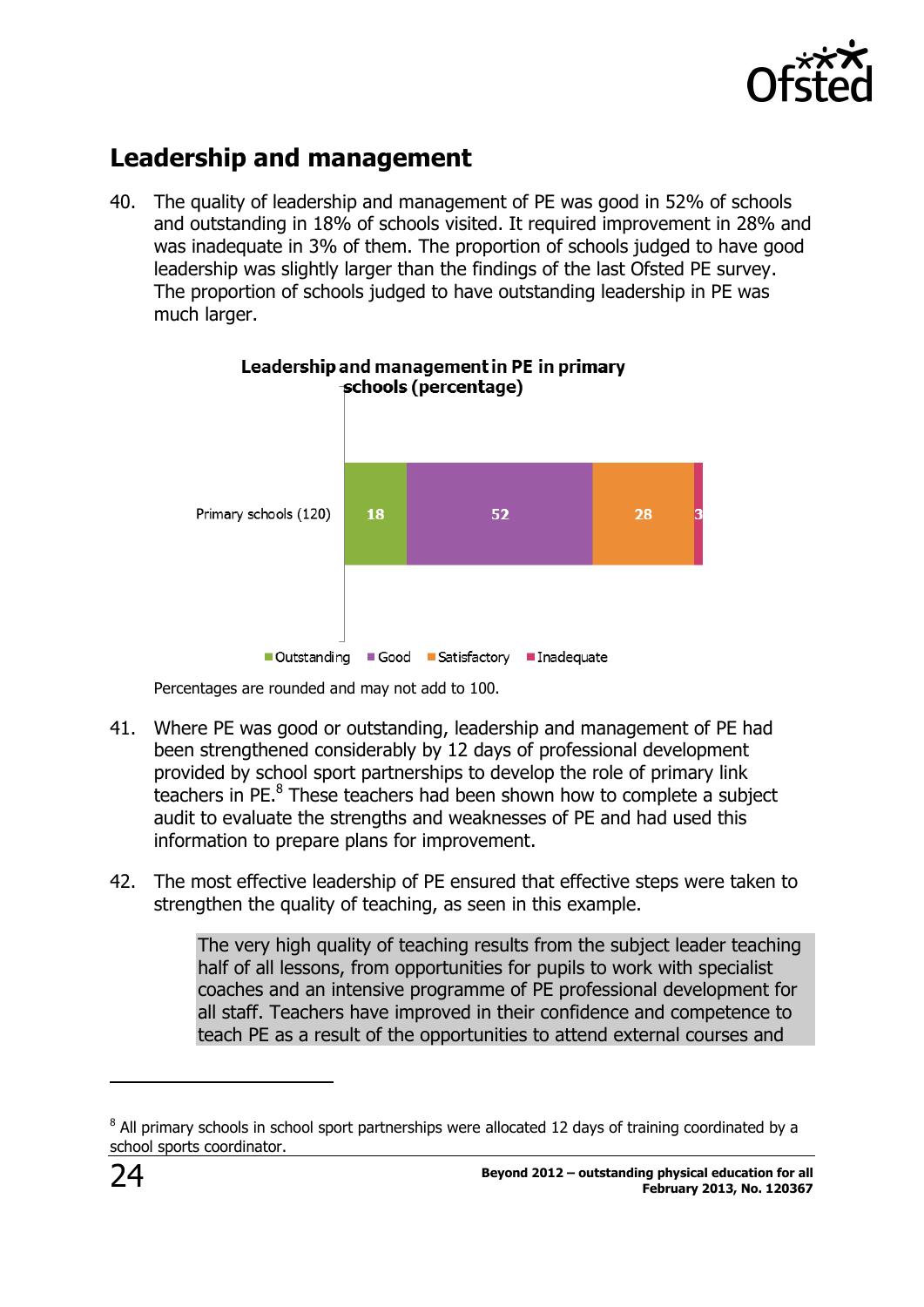

take part in team-teach with the subject leader, who is an excellent role model.

- 43. In schools where leadership and management of PE were good and outstanding, subject leaders:
	- had a clear vision for the subject, were aspirational and vigorously pursued improvement
	- inspired others to improve their teaching and understanding of PE and sport
	- were highly effective teachers of PE and good role models for others to emulate
	- worked alongside their colleagues to share good practice and increase their confidence and competence in teaching PE
	- knew most of the strengths and weaknesses of PE and took steps to strengthen the subject
	- showed that development planning had led to significant, sustained improvements and had raised standards in PE
	- set themselves challenging targets for improvement with clear timescales to check that planned improvements were being met
	- forged good relations with other schools to widen opportunities for pupils and liaised with local partners to provide training and support for staff.
- 44. In this school with outstanding PE, excellent improvement planning accompanied by rigorous monitoring and evaluation ensured that all aspects of PE were excellent.

Leadership of PE is inspirational, dedicated and informed by a high level of subject expertise. There is a strong track record in introducing new approaches and ideas. Improvement priorities are clearly set out in an annual plan of action. PE, dance and sport have a very high profile in displays, assemblies and the life of the school. Staff have benefited significantly from targeted professional development and an exceptionally well-organised approach to curriculum planning and resourcing. Subject monitoring and evaluation are rigorous and systematic, and include lesson observations, auditing the views of staff and pupils, and analysing pupils' participation in extra-curricular activities and competitions. Improvements in provision and pupils' many achievements are reported regularly to the governing body who take a keen interest in the subject.

45. Most subject leaders were non-specialists in PE. They had used their new knowledge, gained from in-service training in self-evaluation, to devise plans to raise achievement in PE. Only a few of them had sufficient time outside of their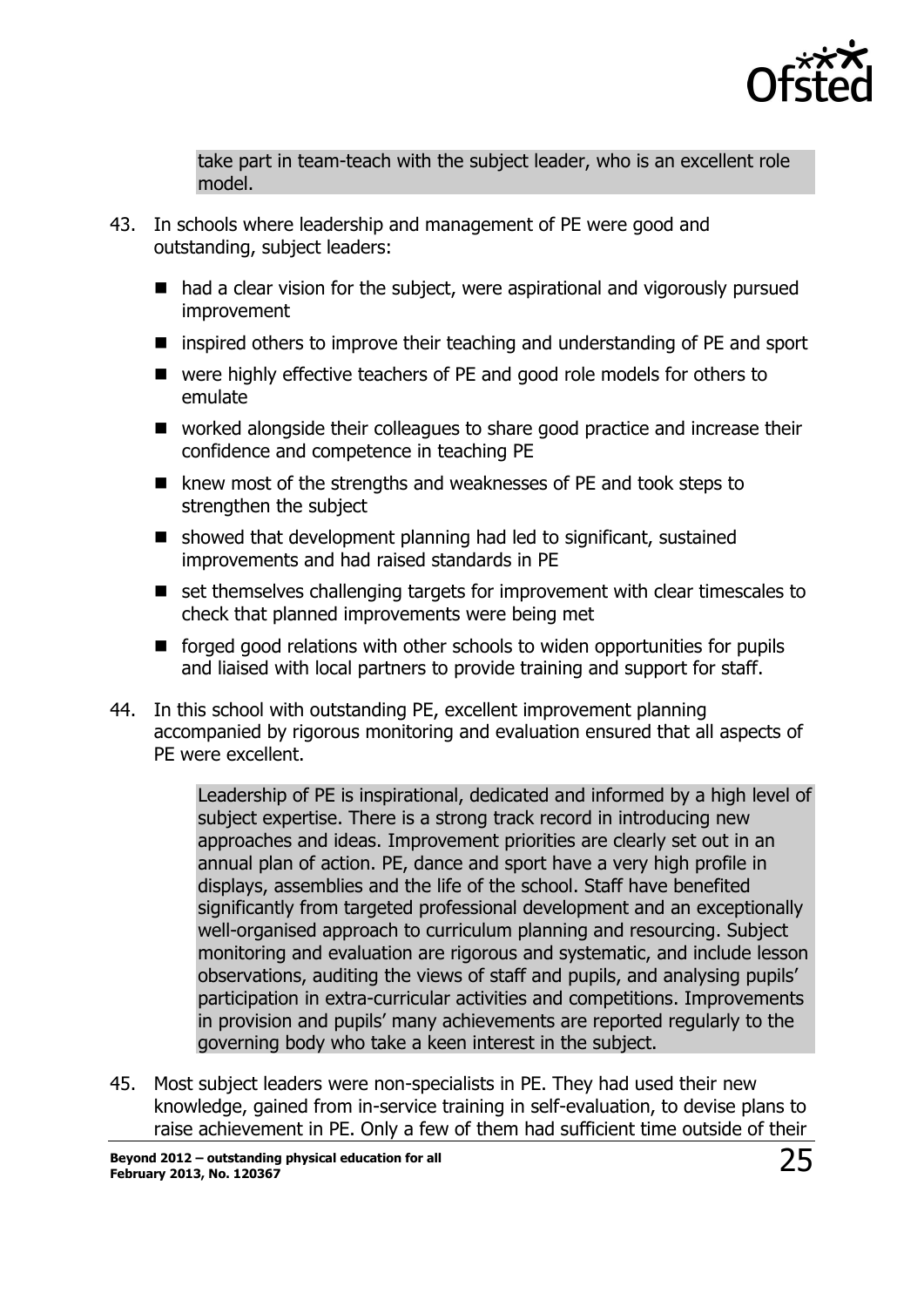

own teaching commitments to observe lessons in order to form an accurate view of the quality of teaching of PE.

- 46. Where leadership and management of PE required improvement, subject leaders were not driving improvements to PE because:
	- $\blacksquare$  they lacked sufficient knowledge of PE to recognise what was working well, and what needed improving
	- improvement planning focused on extending provision rather than on raising achievement
	- **E** lesson monitoring was infrequent, and did not provide an accurate overview of the impact of teaching on pupils' learning
	- $\blacksquare$  there were too few opportunities to share best practice among staff and iron out inconsistencies
	- they had not convinced school leaders to allocate sufficient curriculum time to PE to enable pupils to make good progress
	- partnerships with other schools and organisations had not been forged to support the development of PE and add further capacity to make improvements.
- 47. A very small minority of primary school headteachers had not ensured that their school had engaged fully with school sport partnerships to enable them to improve the effectiveness of PE. This example illustrates this shortfall.

Involvement with the school sport partnership has so far had very little impact on improving provision. The subject leader has not completed the link teacher audit or assessed the professional development requirements of staff. Although an action plan for improving provision has been drawn up, it does not include a number of important priorities such as improving assessment. Teachers have missed out on training that would help improve their subject knowledge and pupils have not benefited sufficiently from the community coaching programme or from attending after-school sports clubs.

## <span id="page-25-0"></span>**The overall effectiveness of PE in secondary schools**

48. The overall effectiveness of PE was good in 42% of schools and outstanding in 30% of schools visited. It required improvement in 27% and was inadequate in 1% of them.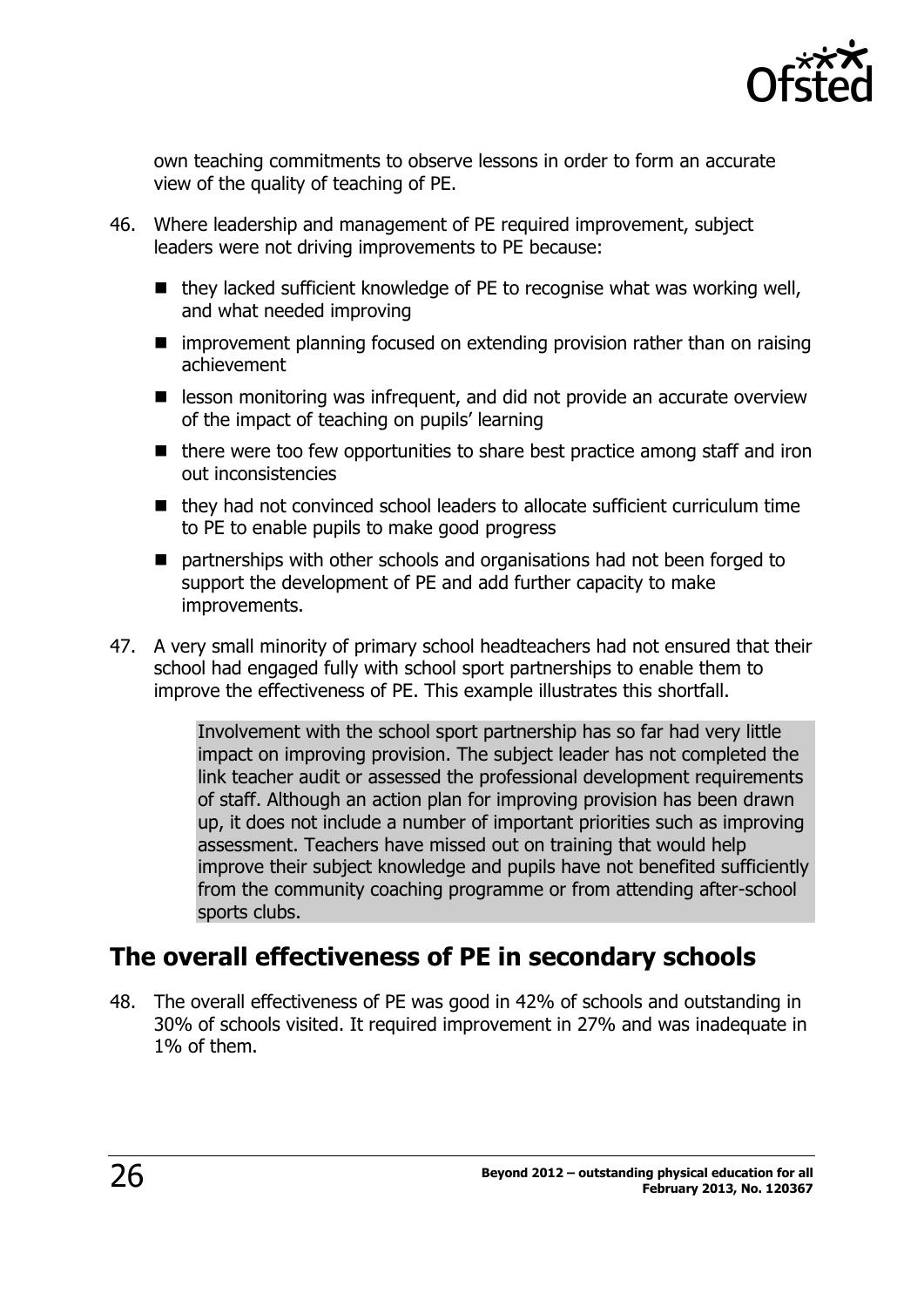



Percentages are rounded and may not add to 100.

### <span id="page-26-0"></span>**Achievement**

49. Pupils' achievement in PE was good in 47% of schools and outstanding in 25% of schools visited. It required improvement in 27% and was inadequate in 1% of them. The proportion of schools with good or outstanding achievement was larger than at the time of the last Ofsted survey of PE.



Achievement in PE in secondary schools

Percentages are rounded and may not add to 100.

50. Pupils achieved well in a wide range of games, dance and athletics, and in PE and sport examination courses. Achievement in traditional invasion games such as football, rugby, netball and hockey was often good because more time was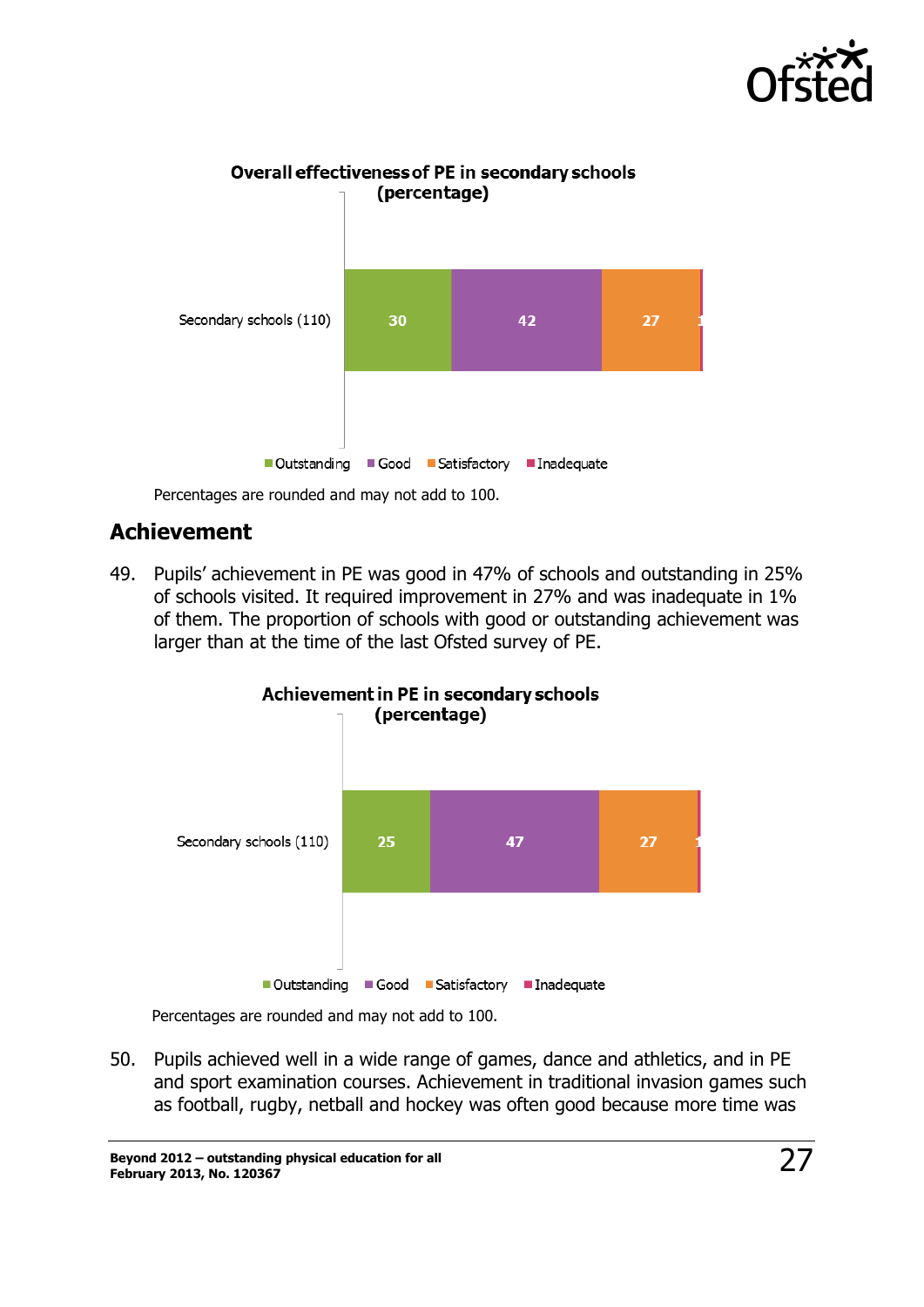

allocated to them, and teachers' knowledge and understanding were more secure than in other areas of PE, as in the following example.

Achievement was better in invasion games than gymnastics because more time was given to this activity in the curriculum. For example, skill acquisition and use of knowledge and understanding to make decisions in a conditioned game of rugby were good. In gymnastics, the performance of basic balance skills on apparatus and the floor was poor. The composition of simple sequences to link skills lacked control, flow and precision.

- 51. In almost three quarters of schools visited, pupils' achievement was good or outstanding due to the high-quality teaching they received. Independent learning in small groups of similar ability, and regular opportunities to practise and refine skills in unopposed and competitive situations enabled them to develop confidence and competence in a wide range of activities.
- 52. The vast majority of pupils behaved well, displayed positive attitudes and thoroughly enjoyed PE. Most schools ensured that disabled pupils and those with special educational needs received the support they needed to make sufficient progress. The learning and progress of pupils of different abilities were accelerated when teachers and support staff knew them well and tailored their planning to ensure that they were kept fully engaged in lessons. In the best examples the needs of pupils of all abilities were met, as in this case.

Strengths of the school's work are the different tasks and resources provided in lessons to meet the full range of ability levels. Pupils identified as gifted and talented are challenged through taking different roles, including leading and initiating sessions and peer-coaching. Teachers skilfully provide less-able pupils with activities that are broken down into smaller tasks to help them to acquire skills at a good rate.

53. The large majority of schools visited enhanced the learning of gifted and talented pupils by including them in a range of enrichment clubs and competitive sports fixtures, training them as sports leaders and providing them with specialist coaching in their chosen sports. One outstanding sports college adopted a range of strategies to ensure that its gifted and talented pupils could focus on performing their individual sport well.

> Gifted and talented pupils receive outstanding support from staff to help them maintain a balance between their academic work, sporting commitments and home life. They have excellent opportunities to work with professional sports people and experience advanced training methods through a programme of visits and visitors.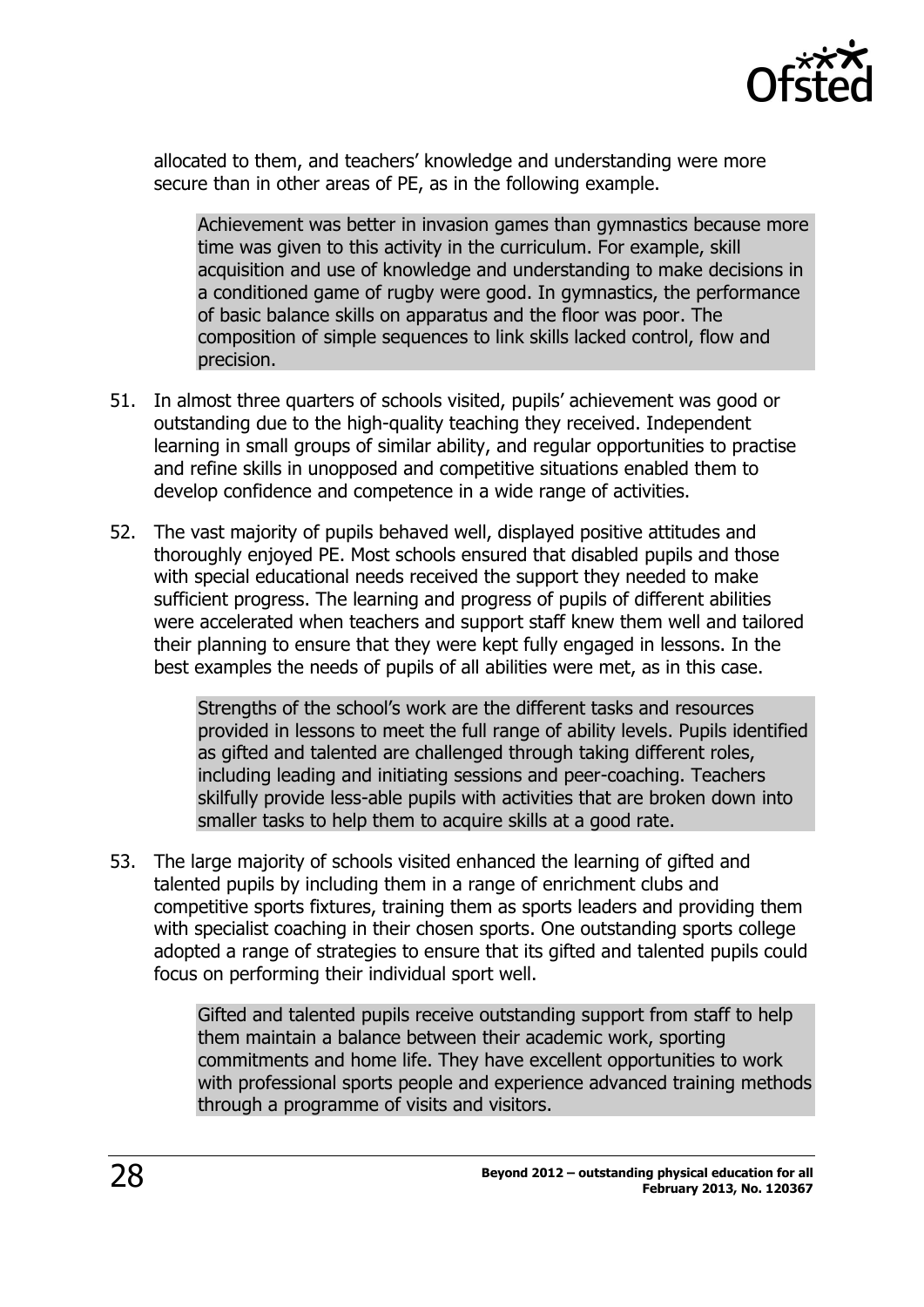

- 54. However, this good practice did not extend to include some more able pupils or those with the potential to become more able in PE. In a minority of schools visited, these pupils were not challenged sufficiently in PE lessons because teachers' expectations were too low. A lack of detailed planning resulted in them doing the same activities as others, which were too easy because they only involved repeating skills they had already acquired. Teachers did not group pupils by ability in order to provide more able pupils with challenging tasks that reinforced and extended their learning. Those with high levels of personal fitness were not sufficiently tested by prolonged periods of high-intensity exercise.
- 55. In most of the GCSE PE or BTEC Sport lessons observed including GCSE dance, pupils made good or outstanding progress. Some variation was seen in the achievement of boys and girls in practical lessons, where boys tended to dominate in practical activities, especially invasion games. No significant variation was noted in theory lessons.
- 56. The survey's findings reflect the improving national trend in GCSE results since the last Ofsted PE survey. The proportion of pupils achieving A\* to C grades rose by six percentage points between 2009 and 2012, from 65% in 2009 to 71% in 2012.<sup>9,10</sup> Throughout this period, national data show that girls have not attained as well as boys. This is often because more boys than girls choose to study GCSE PE, and consequently boys tend to dominate in practical activities, particularly invasion games.
- 57. In the large majority of the 48 schools visited with sixth forms, pupils' achievement in Advanced level PE was good or outstanding, reflecting the national trend in achievement in school sixth forms. Results improved slightly from 97.9% in 2009 to 98.3% in 2012. $11,12$  The proportion of pupils attaining

[www.education.gov.uk/researchandstatistics/statistics/allstatistics/a00196293/post-16-results-in](http://www.education.gov.uk/researchandstatistics/statistics/allstatistics/a00196293/post-16-results-in-england-2008-09-(revised))[england-2008-09-\(revised\).](http://www.education.gov.uk/researchandstatistics/statistics/allstatistics/a00196293/post-16-results-in-england-2008-09-(revised))

 $\overline{a}$ 

<sup>9</sup> DCSF: GCSE and equivalent results in England, 2008/09 (revised), Table 9, (SFR01/2010), Department for Education, 2010;

[www.education.gov.uk/researchandstatistics/statistics/allstatistics/a00196306/ks4-results-in-england-](http://www.education.gov.uk/researchandstatistics/statistics/allstatistics/a00196306/ks4-results-in-england-2008-09-(revised))[2008-09-\(revised\).](http://www.education.gov.uk/researchandstatistics/statistics/allstatistics/a00196306/ks4-results-in-england-2008-09-(revised))

 $10$  GCSE and equivalent results (provisional) and National Curriculum teacher assessments at Key Stage 3 in England, 2011/12 (SFR25/2012, Table 8, October 2012, Department for Education, 2012; [www.education.gov.uk/researchandstatistics/statistics/allstatistics/a00214981/gcse-national](http://www.education.gov.uk/researchandstatistics/statistics/allstatistics/a00214981/gcse-national-curriculum-teacher-assessment-ks3-england)[curriculum-teacher-assessment-ks3-england.](http://www.education.gov.uk/researchandstatistics/statistics/allstatistics/a00214981/gcse-national-curriculum-teacher-assessment-ks3-england)

 $11$  DCSF: GCE/Applied GCE A/AS and equivalent examination results in England, 2008/09 (revised), (SFR02/2010), Department for Education, 2010;

 $12$  GCE/Applied GCE A/AS and equivalent examination results in England, 2011/12 (provisional), (SFR26/2012), Department for Education, 2012;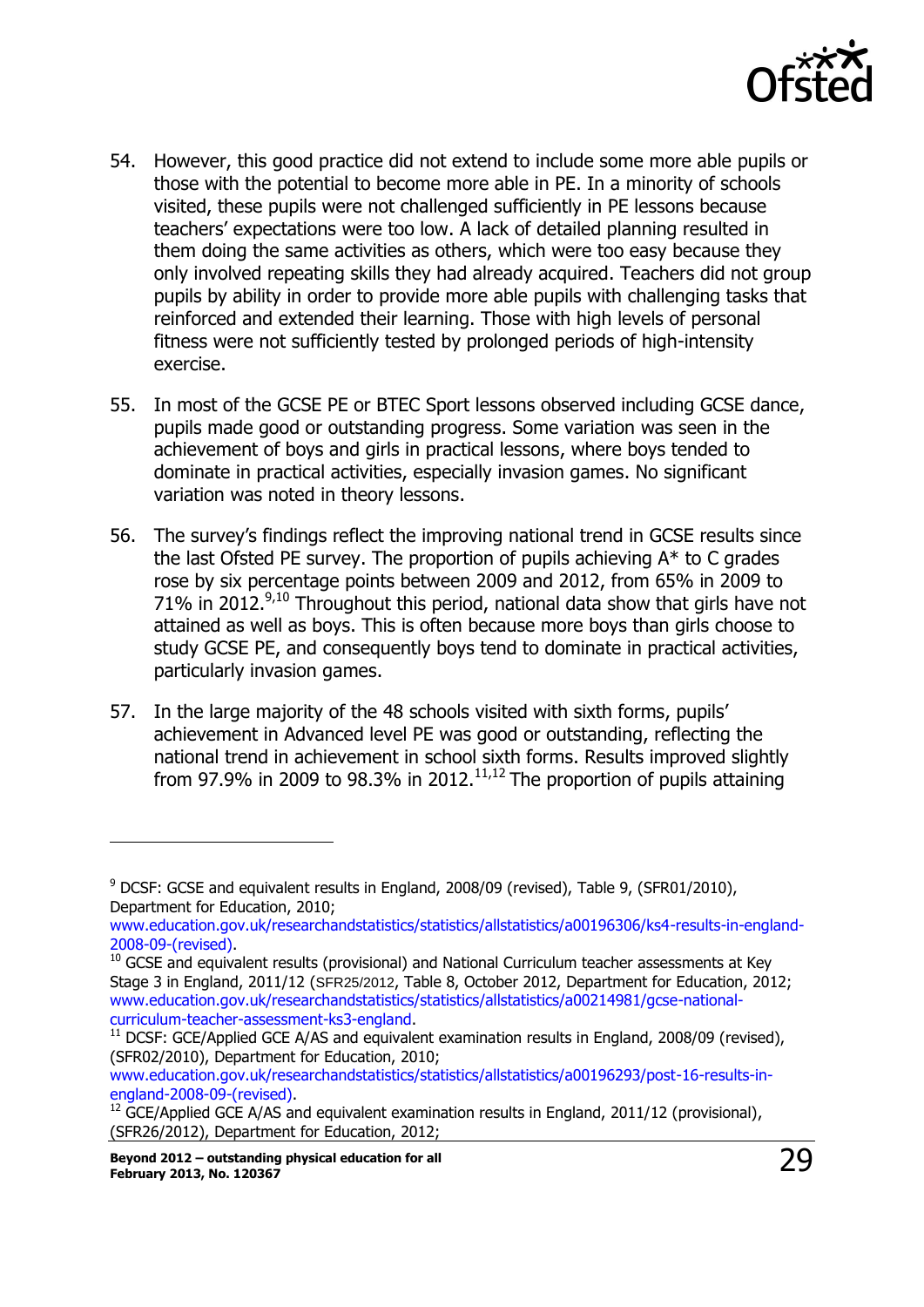

higher A\*, A and B grades has remained the same between 2009 and 2012 at 40%. Consistently, more girls than boys attained these higher grades.

- 58. In the Advanced level PE lessons seen, pupils made mostly good or outstanding progress due to the good-quality teaching they received. Progress was also good or outstanding in the small sample of Level 3 BTEC Sport lessons observed. Teachers demonstrated detailed knowledge of the course syllabus and were adept at teaching very small groups well, enabling pupils to make good or better progress.
- 59. A consistent feature in most schools visited was the positive contribution made by PE to pupils' personal development and well-being and the impact this had on their achievement. Excellent relations between pupils and staff led to pupils' positive attitudes, good behaviour and regular participation in extra-curricular sport. Most pupils enthused about PE and school sport. This school with outstanding PE epitomised these qualities.

Behaviour and attitudes to learning are first rate and pupils cooperate very well, showing care and consideration for their peers. They relish working independently and enjoy assuming leadership roles. Participation rates are very high and reflect pupils' enjoyment of PE. Pupils spoke confidently about the benefits of leading healthy lifestyles. Aspirations, self-esteem and confidence among pupils are also very high. The school celebrates their sporting success well with a wall of fame, rewards system and frequent praise.

60. In the vast majority of schools visited, regular participation in a wide range of traditional and alternative enrichment activities before, during and after school made a significant contribution to pupils' achievement in PE. Additional time to practise, intensive tuition from teachers and coaches and the extra challenge provided by competitive team and individual events combined to generate high standards of performance, as in this outstanding school.

> Participation in lessons, extra-curricular activities and school teams is very high and attitudes to learning and behaviour are first-class. Pupils competently adopt leadership roles in lessons and as part of the sports leader and the Duke of Edinburgh Award schemes. School teams compete in many sports locally, regionally and nationally with some success. Individual accomplishments include a British record holder in swimming

[www.education.gov.uk/researchandstatistics/statistics/statistics-by](http://www.education.gov.uk/researchandstatistics/statistics/statistics-by-topic/performance/a00214965/gce-applied-gce-aas-exam-results-england-2011/12)[topic/performance/a00214965/gce-applied-gce-aas-exam-results-england-2011/12.](http://www.education.gov.uk/researchandstatistics/statistics/statistics-by-topic/performance/a00214965/gce-applied-gce-aas-exam-results-england-2011/12)

j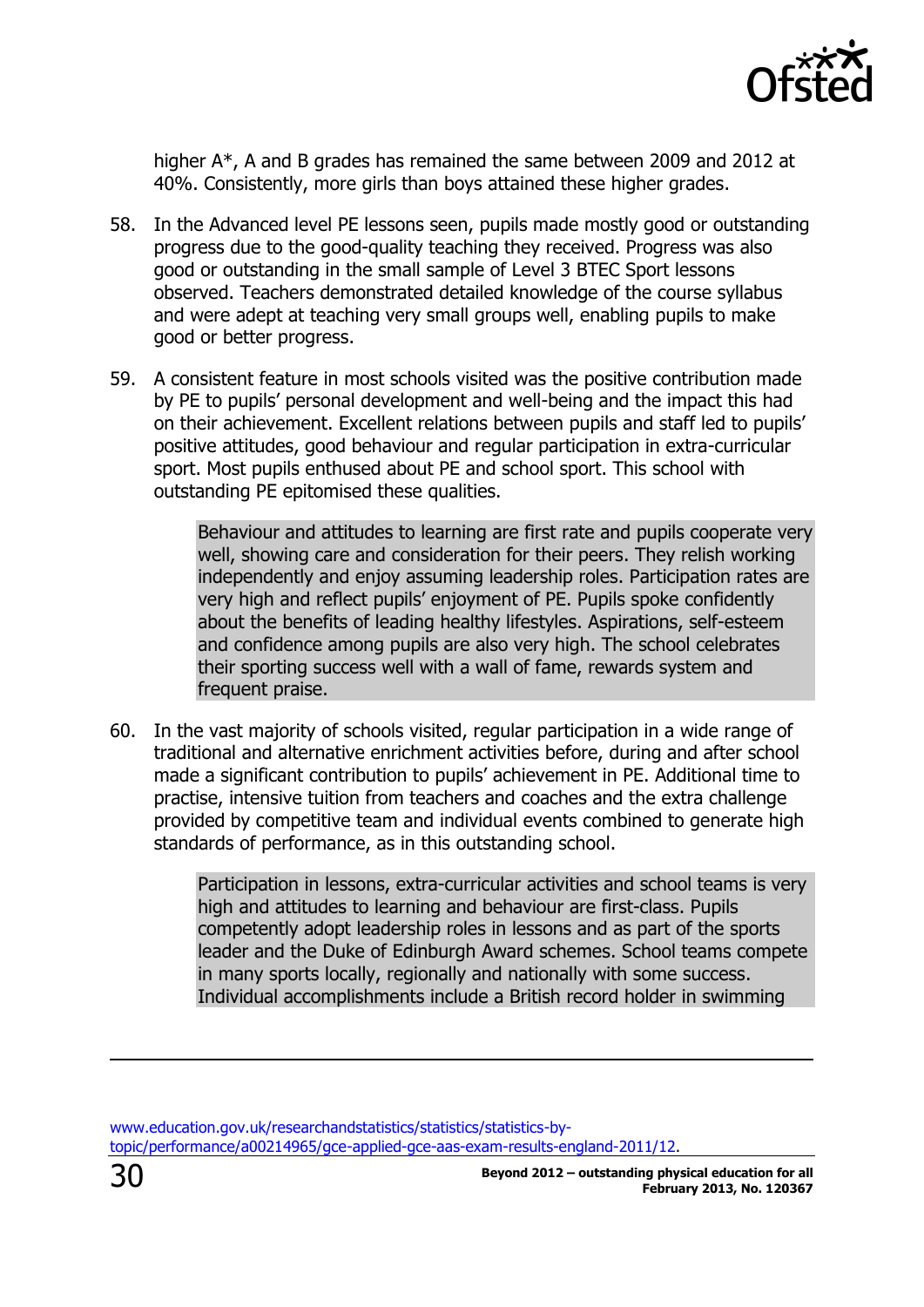

and a member of the 2012 Olympic training squad, alongside various county and district sports representatives.

61. Thirty-two of the secondary schools visited were specialist sports colleges. Achievement in PE was good in the large majority of these schools and was outstanding in 13 of them. They had used their enhanced resources to achieve a good balance of maximising participation in PE, and generating high-quality sporting performance. Two sports colleges, the first a small one in a rural area and the second a large college in an urban setting, illustrated their commitment to achieving high rates of participation and high standards of school sport.

> The school has won national, county and district titles in various sports and many pupils gain representative honours. In recent times it has won national titles for girls' rugby and netball. It has won county championships in boys' rugby and district titles in basketball and football. Some pupils go on to represent the county and their country, while others become professional athletes and win national titles in their chosen disciplines including triathlon, swimming, badminton, dancing and gymnastics. There are strong school–club links which provide a route of continuous development for these talented performers and those wishing to further their involvement in these activities. Their successes in PE are celebrated regularly through assemblies, an honours board, the awarding of colours and an annual presentation evening.

> Participation in extra-curricular sport is extremely high: up to 150 students are involved in a regular programme of Saturday morning school sport. An extensive range of enrichment activities enhances pupils' experiences further, such as competing in an international netball competition and choreographing dance motifs for the opening ceremony of the 2012 Olympics. The number of individual pupils and school teams gaining representative honours at county, national and international levels is extraordinarily high. These are recognised in presentation evenings organised by the school's elected sports captains.

62. One sports college in an inner-city location with a diverse population of pupils from a wide range of minority ethnic backgrounds was extremely successful in securing high-quality performance in school sport. This school had used its firstclass facilities to maximise pupils' participation and generate elite performance. Pupils were taught games, athletics, gymnastics and outdoor and adventurous activities in the PE curriculum. In games, all students in every year throughout Key Stages 3 and 4 learnt how to play tennis at a specialist tennis centre.

> The school has attracted funding to provide an indoor, state-of-the-art tennis centre on the school site. It complements six existing outdoor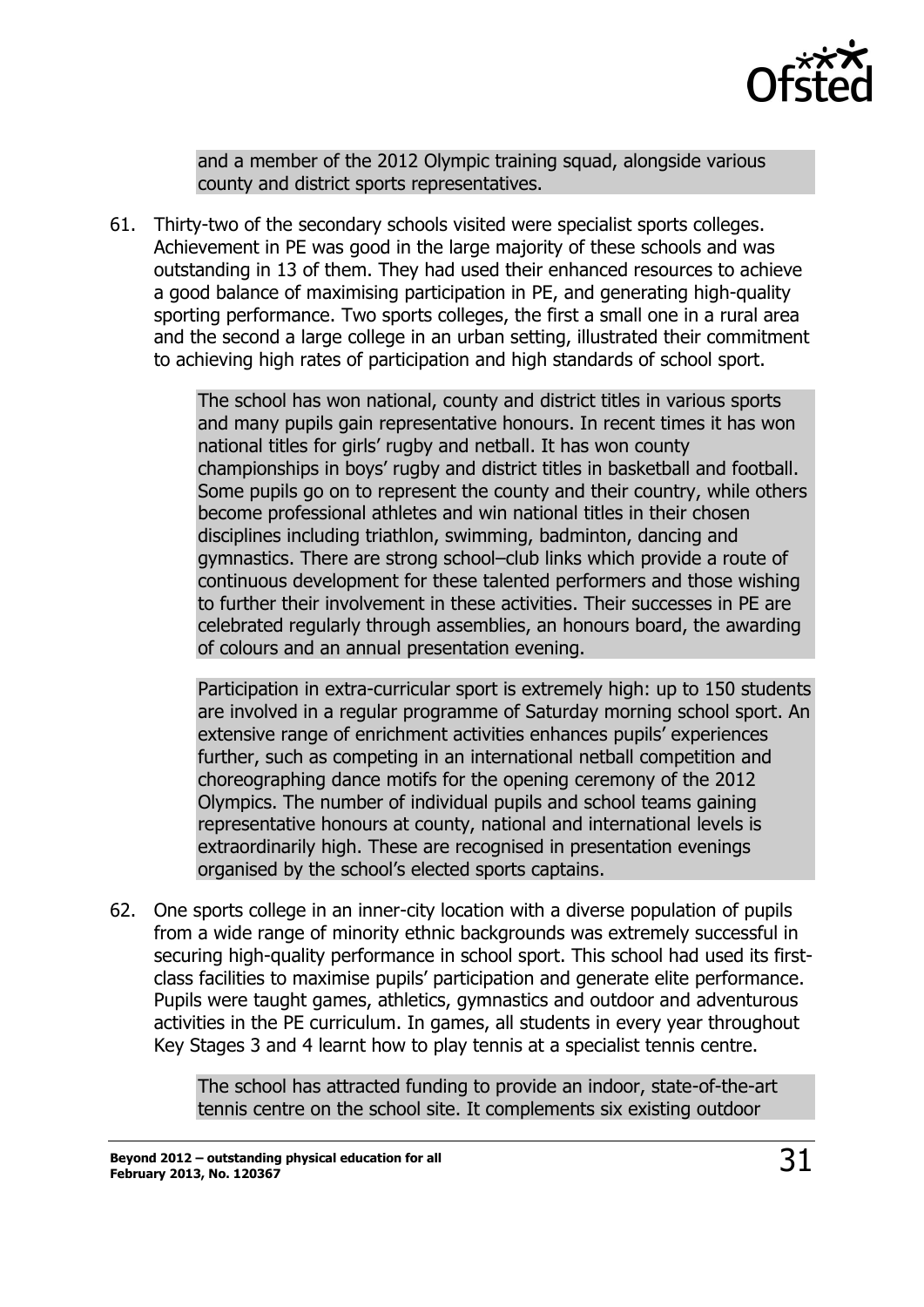

tennis courts of good quality. The centre is permanently staffed by a fulltime tennis coach who is on site during the day, evenings and at weekends. The key strength of this arrangement is that pupils receive weekly tennis lessons delivered by an expert coach who makes learning fun, active and enjoyable. The high standards he generates within the curriculum are reinforced further through extensive opportunities to practise in after-school clubs.

The facility provides an ideal environment in which to learn to play tennis. Lessons are timetabled effectively in six-week blocks. The appropriate types of tennis ball, racket, court and net are matched to different abilities, and pupils of similar abilities are grouped together to ensure they enjoy success and to maximise their achievement. The coach's knowledge and enthusiasm inspire students; they are eager to learn, enthused and willing to try their very best in lessons. Consequently, standards are above average. Tennis is played to a high level in local and national competitions. Gifted and talented students practise regularly before or after school and at weekends as part of the centre's elite development groups.

## <span id="page-31-0"></span>**The quality of teaching**

63. The quality of teaching of PE was good in 62% of schools and outstanding in 20% of schools visited. It required improvement in 18% of them. None of the schools visited had inadequate teaching. The proportion of schools with good or outstanding teaching was much larger than it was at the time of the last Ofsted survey of PE.



Percentages are rounded and may not add to 100.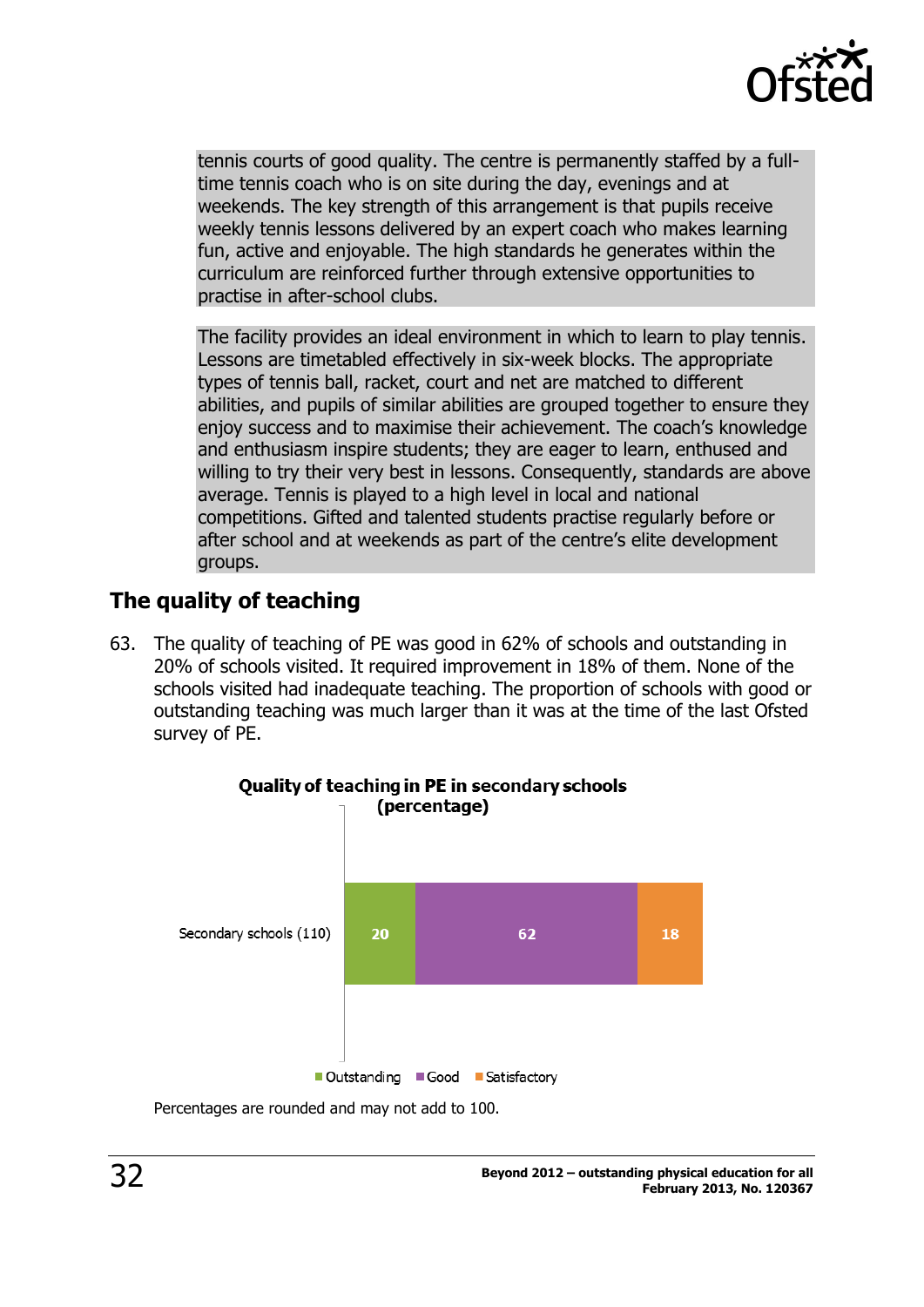

- 64. In schools where teaching of PE was good or outstanding:
	- teachers' expectations for pupils of all abilities were consistently high
	- $\blacksquare$  teachers set pupils challenging tasks and posed questions while they were practising that probed their knowledge and understanding, and helped them to improve their own and others' work
	- teachers' specialist subject knowledge and enthusiasm promoted highquality learning and pupils' deep-rooted interest in PE and sport
	- lessons were planned using a coherent, up-to-date scheme of work for all activities
	- teachers knew how to introduce and develop skills gradually and effectively and provided ample opportunities for pupils to practise and apply them in different activities to consolidate their learning
	- $\blacksquare$  pupils worked independently and in small groups to improve their skills
	- $\blacksquare$  effective use of time kept pupils physically active for extended periods in order to improve their fitness
	- questioning while practising and in regular, brief reviews of learning continuously challenged and extended pupils' thinking and stimulated highquality verbal responses
	- teachers systematically checked pupils' progress and used this information to plan their future learning.
- 65. In GCSE PE and BTEC Sport lessons, teaching was good or outstanding in most of the schools visited. In theory lessons, pupils were challenged to think for themselves, engage in group discussion and critically evaluate their own and others' written work. Analysis of past test papers and regular homework assignments developed good examination techniques. Assessments of pupils' practical performances against set criteria and regular marking of their written work enabled teachers to monitor their progress accurately and effectively. Those identified as not meeting the targets set for them were expected to attend additional revision classes to catch up or to revisit topics in which they had underachieved. Teachers' marking was thorough and explained clearly and precisely what pupils needed to do to improve further to attain a higher grade.
- 66. In GCSE and BTEC practical lessons, teachers' high-quality demonstrations were accompanied by extended periods of time for pupils to practise and refine skills, coach and choreograph together, and lead each other. In a minority of schools, specialist coaches worked alongside teachers in games and dance lessons to improve the quality of pupils' performances. Pupils thoroughly enjoyed learning and worked diligently because teachers and coaches made learning enjoyable, showed a thorough knowledge of the syllabus and had high expectations of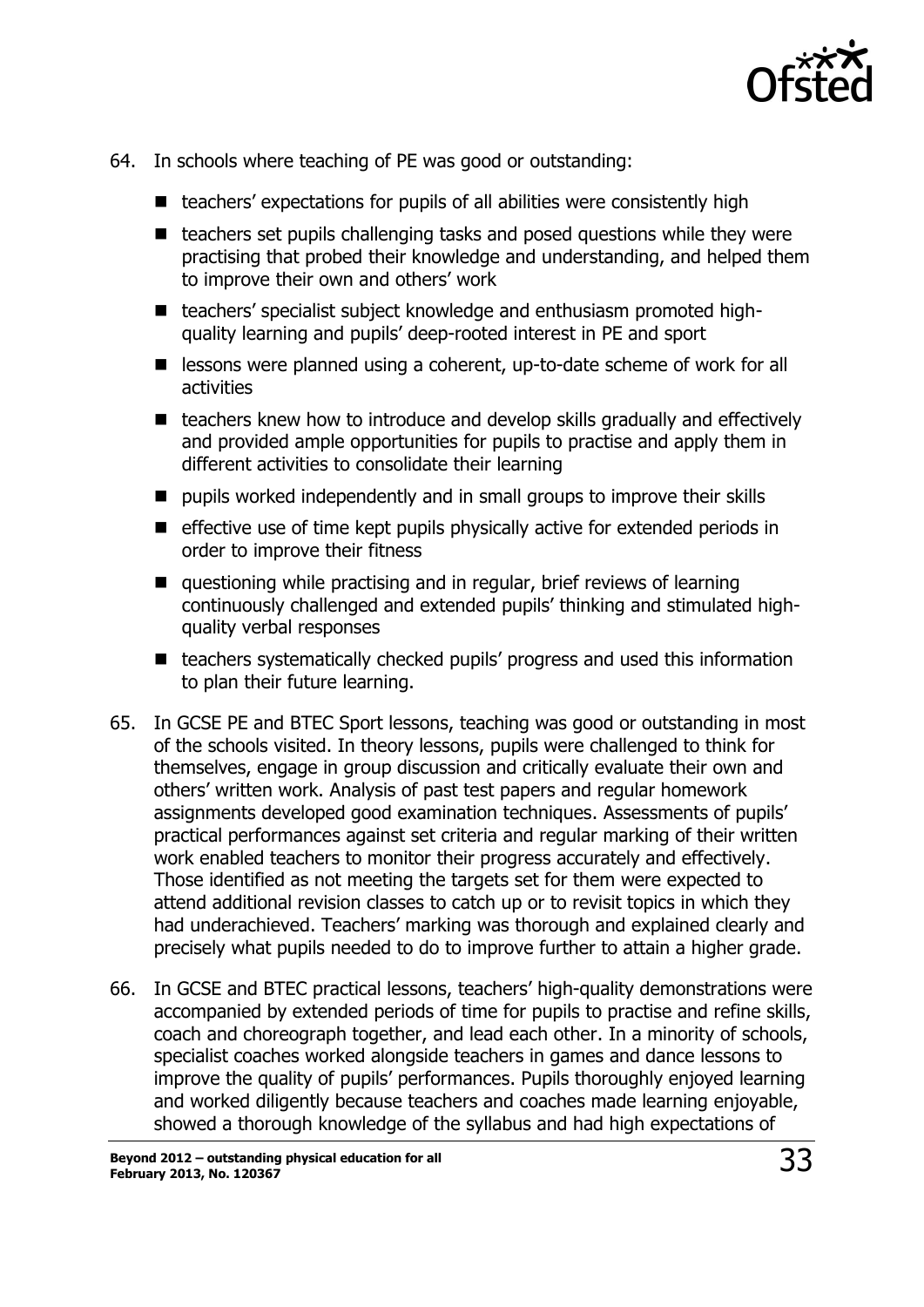

them. Teachers and coaches were excellent role models who forged good relations with pupils and motivated them to work hard. Clear learning outcomes and grade criteria were shared with pupils so they knew exactly what they needed to do to achieve their target grades.

- 67. In A Level and BTEC Diploma lessons, teachers' good relations and expert management of learning in small groups, often fewer than 10 students, enabled them to enjoy learning and achieve well. High-quality presentations using computers and interactive whiteboards helped to stimulate pupils' interest, especially when video files and commercial resources were used to illustrate aspects of physiology or examples of athletes performing. Most teachers were adept at enabling pupils to research their own learning and share this with others in the class.
- 68. In schools where the quality of teaching in PE required improvement, some good practice was evident, but this had not been shared with all staff to achieve consistently good teaching. Notable weaknesses had not been ironed out across the PE department, so pupils' progress varied depending on which teacher taught them.
- 69. In these schools, learning was not planned in small, progressive steps to enable pupils to build on what they had learnt previously. Pupils were unable to transfer knowledge and apply basic skills in more challenging tasks because they had not been given sufficient time to practise, refine and secure them in all activities. They were not given sustained periods of time in lessons to practise skills or develop the precision, control and fluency needed to perform them consistently and effectively. In games, they were less proficient in performing skills at pace or against opponents because teachers did not test them in small competitive situations before putting them into a full game. These cameos illustrate this weakness.

Pupils make good progress in Key Stage 3 due to good teaching across a wide range of activities and attainment is consistently above national averages. In games, some less able pupils make less progress than others because they lack a thorough grounding in basic ball and movement skills needed to outwit opponents effectively.

Pupils were able to evaluate their own and others' performances, and lead effective warm-ups. They demonstrated good techniques in skill performance when working individually and as part of a team. However, there were too few opportunities for them to select and apply their own skills and tactical ideas in games.

70. Where teaching required improvement, weaknesses in lesson planning meant that all pupils were taught the same activities. This often led to more able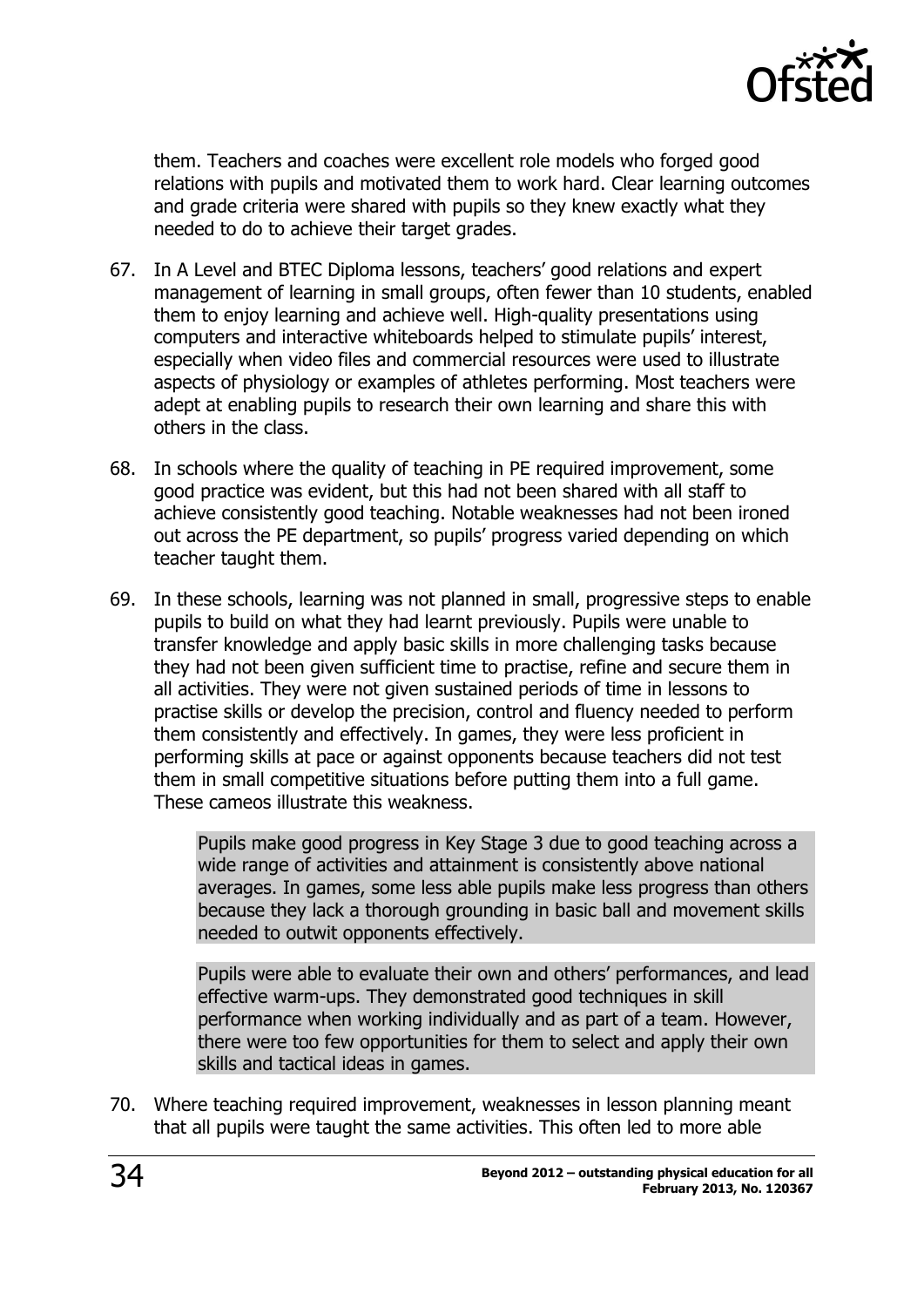

pupils performing repeatedly at the level they had already attained. Skills were not taught sequentially to enable them to build on their prior learning, nor were they matched to their different needs or abilities. Consequently pupils' grasp of newly acquired skills was insecure.

- 71. Teacher's limited subject knowledge led to superficial feedback to pupils about the quality of their work and what they needed to do to improve their performance. Pupils' understanding of the concepts and processes of the PE National Curriculum was restricted by teaching that focused solely on skill acquisition rather than improving their physical and mental capacity, or helping them to make informed choices about their lifestyle.
- 72. In less effective lessons, teaching did not engage pupils in enough vigorous and sustained exercise. Too much teacher-talk and regular interruptions to record information and observe others performing prevented them from remaining physically active throughout lessons. Pupils were led through gentle warm-ups by teachers or by their peers when they were given responsibility for leading sessions. This helped to develop confidence in leading others but did not adequately prepare them for further vigorous, active learning.
- 73. The survey found very little evidence to suggest that schools were tackling the issue of obesity effectively. Some good practice was evident, such as enrolling obese pupils in Mind, Exercise, Nutrition and Do it (MEND) programmes organised by some local authorities. This helped to raise the self-confidence of overweight pupils, increase their physical activity and improve their eating habits. One secondary school took an innovative approach to engaging overweight girls in regular exercise.

A learning mentor and pastoral leader identified five girls in Key Stage 4 who were overweight, had low self-esteem and were reluctant to engage fully in PE lessons. Staff and students worked together to design a short programme of general fitness sessions, enabling them to select suitable exercises they felt would be beneficial to them. The girls participated in these sessions, led by the learning mentor, during personal, social and health education lessons. Their personal fitness and confidence improved and enabled them to reintegrate into regular, mainstream PE lessons.

74. Recent NHS statistics predict that the future prevalence of obesity among young people under 20 will rise to 10% by 2015 and 14% by 2025.<sup>13</sup> This survey found little substantial evidence to suggest that PE in schools was

www.data.gov.uk/dataset/statistics\_on\_obesity\_physical\_activity\_and\_diet\_england

j

<sup>&</sup>lt;sup>13</sup> National statistics on obesity, physical activity and diet: England 2012, The Health and Social Care Information Centre, 2012;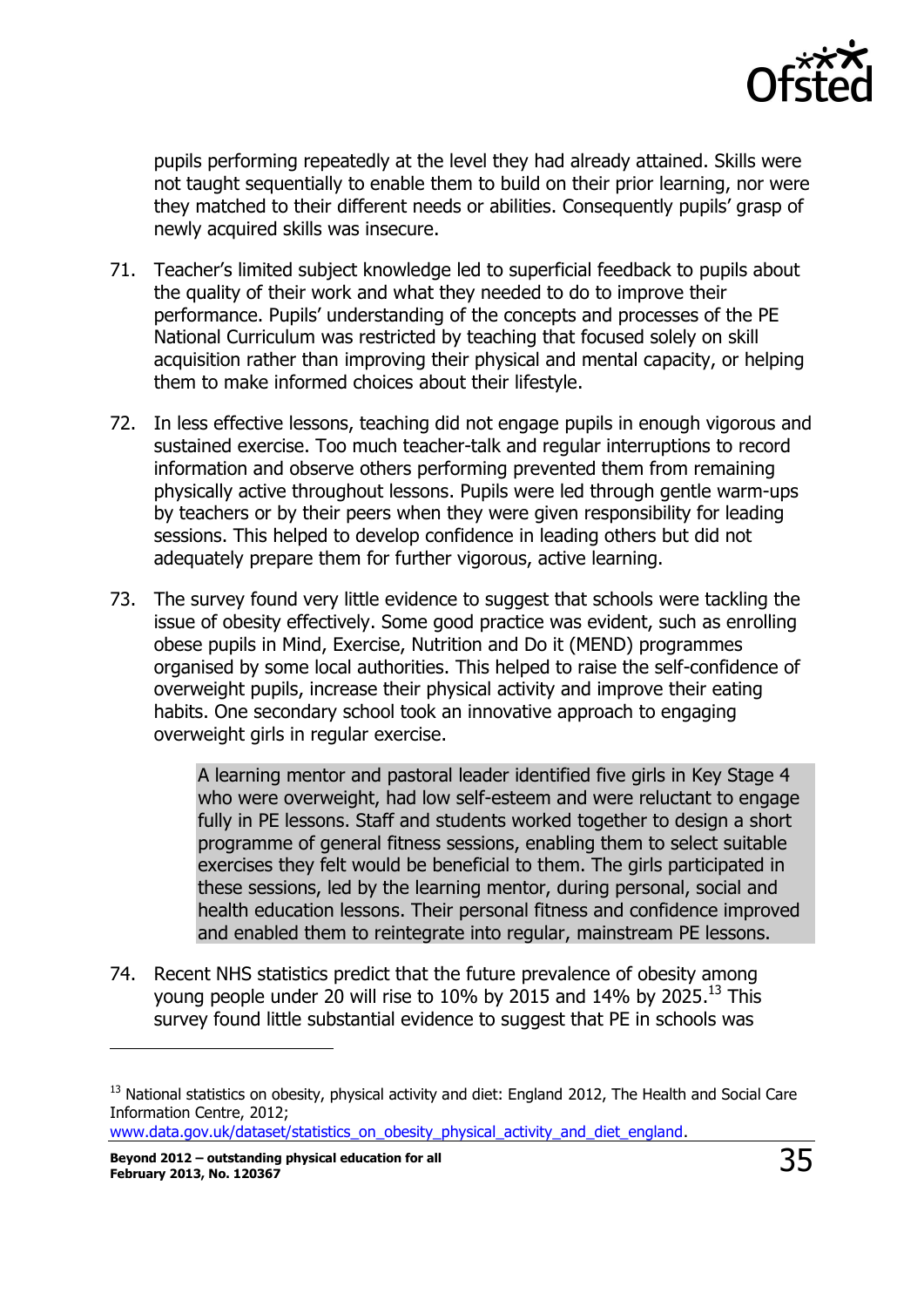

making a significant contribution to reducing teenage obesity, and that much more collaborative working between schools, health services and parents and carers is needed to help to reverse this trend.

- 75. Assessment of core PE in Key Stage 4 remained a key weakness in one in four schools visited. Only a few schools requested assessment data from primary feeder schools. Very few schools assessed pupils' attainment on entry in Year 7 and used this baseline information to monitor their progress from entry to exit from school at the end of Year 11. In most schools visited, unvalidated teacher assessments in Key Stage 3 indicated that the vast majority of pupils met or exceeded national expectations by the end of Year 9. However, this was not always reflected in the standards observed in core PE lessons in Years 10 and 11, indicating that assessment procedures lacked rigour. Too many schools relied solely upon performance data attained in GCSE PE or BTEC Sport courses to illustrate pupils' progress, even though not all pupils in Key Stage 4 studied these awards.
- 76. Good and outstanding assessment practice was observed in one in five schools visited. This used a range of techniques to monitor pupils' learning and progress and included:
	- $\blacksquare$  testing pupils on entry into Year 7 to gain a secure baseline of their knowledge, skills and understanding in PE
	- $\blacksquare$  sharing this information with pupils and expecting them to set and meet their own challenging targets for improvement
	- $\blacksquare$  teaching 'core tasks' and assessing which pupils are working towards, achieving or exceeding the standards expected in each strand of the PE National Curriculum
	- making regular, systematic checks of pupils' progress against their personal targets and the PE National Curriculum attainment target
	- enabling pupils to self-assess what National Curriculum level or expected GCSE grade they were working at in each area of activity and comparing their performance against that of their peers
	- displaying National Curriculum levels of attainment in teaching areas and making frequent reference to them during lessons so that pupils gained a clear understanding of what they were doing well and what else they needed to do to attain the next level
	- recording and collating assessment information to form a best-fit overview of pupils' achievement in PE.
- 77. Four out of five schools used information and communication technology (ICT) in PE lessons, considerably more than was found at the time of the last Ofsted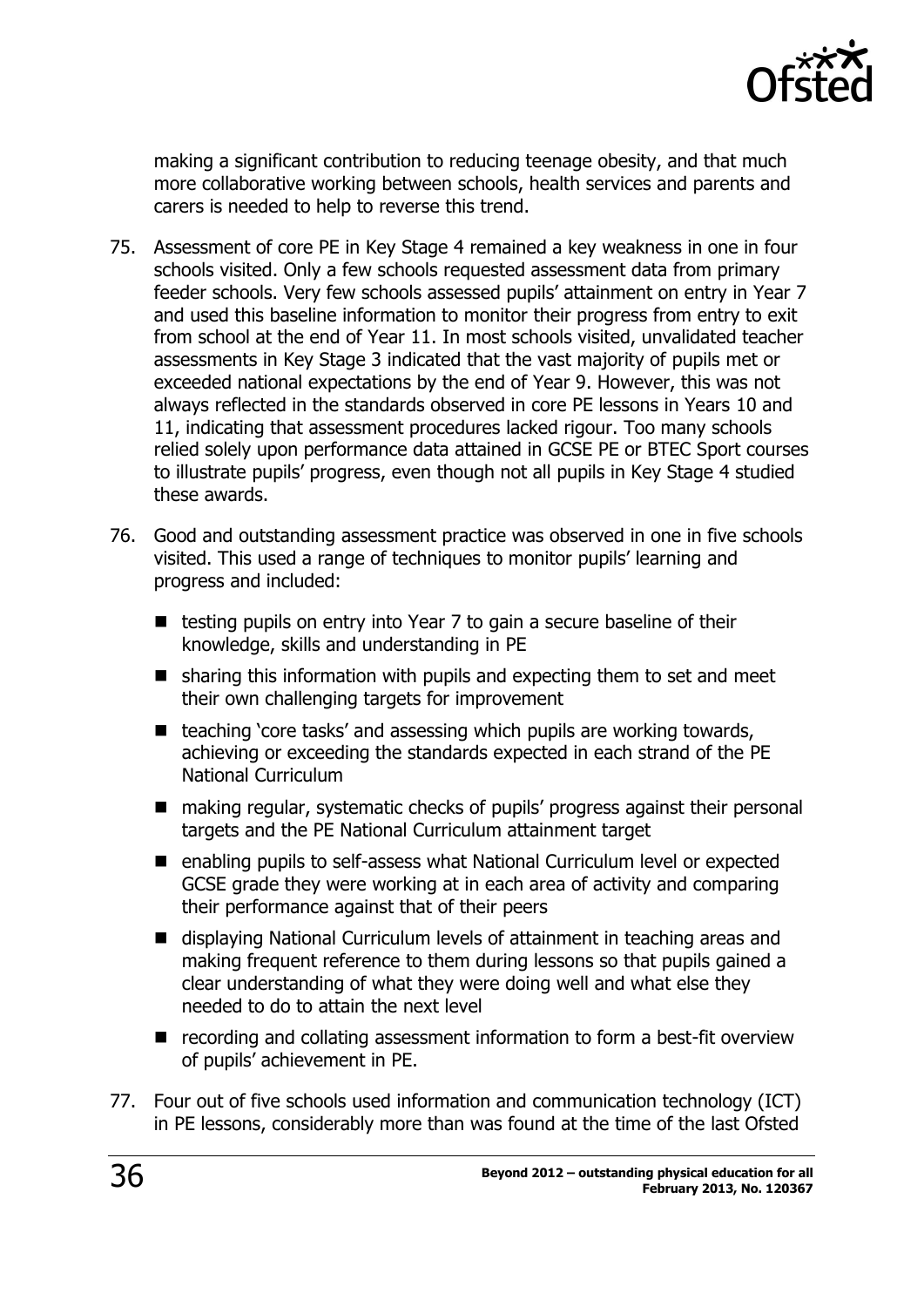

PE survey. The introduction of accredited awards in PE in Key Stages 4 and 5 had increased teachers' and pupils' use of interactive whiteboards and computers in theory lessons. However, only a minority of schools made regular use of laptops and movement-analysis software in practical lessons.

78. A high proportion of schools had introduced small, hand-held digital cameras to record pupils' performances, but this was rarely highlighted in teachers' planning and made little impact on pupils' learning. For example, cameras were given to non-participants who wandered between groups recording performances, but little analysis of this information took place during or after lessons. However, outstanding practice was observed, as in this example. Here, ICT was used briefly but effectively to illustrate the standards of performance expected without absorbing too much time allocated to practising and refining skills.

> During a Year 11 trampolining lesson, the teacher stopped the practice and called all pupils together. He used an i-Pad in the gymnasium to show students a video clip from YouTube of an elite performer performing his 10-bounce routine. This helped them to understand the positions that arms, legs and feet must be in to achieve an effective bouncing technique.

#### <span id="page-36-0"></span>**The quality of the curriculum**

79. The quality of the PE curriculum was good in 52% of schools and outstanding in 25% of schools visited. It required improvement in 20% and was inadequate in 3% of them. The proportion of schools with a good or outstanding curriculum was much larger than that found in the last Ofsted survey of PE.

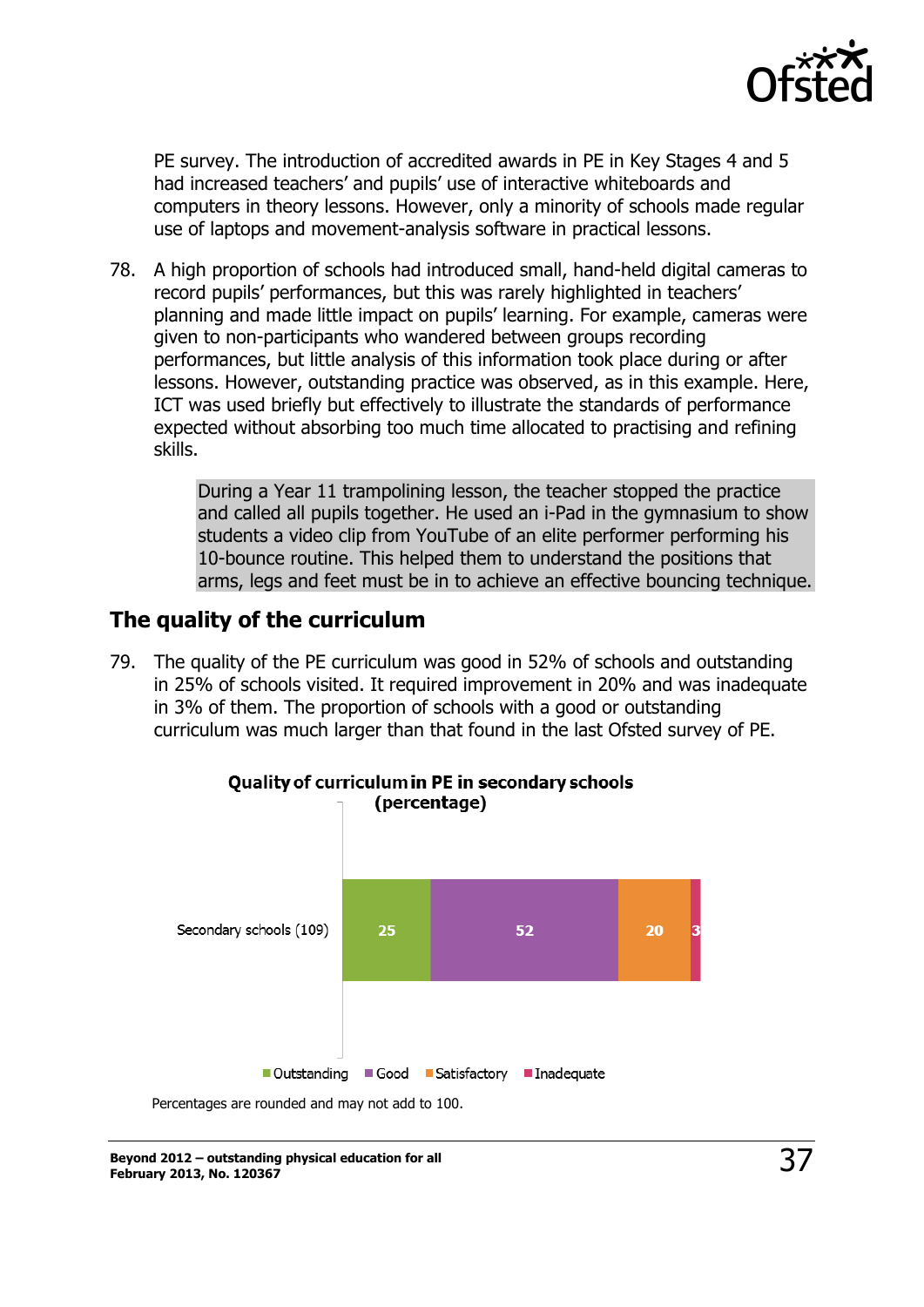

- 80. In a similar way to primary schools, school sport partnerships had helped subject leaders to develop a good or outstanding curriculum in most secondary schools. In particular, schools had extended provision to include a wider range of non-traditional and alternative activities that appealed to those pupils who did not enjoy participating in competitive games.
- 81. Most of the schools visited with a good or outstanding curriculum provided two hours of PE each week in Key Stage 3. They had embedded PE National Curriculum requirements in their planning, enabling pupils to develop a detailed understanding of how to become competent performers, work creatively and lead a healthy lifestyle. Strategies to enable pupils to evaluate and improve their own and others' performances were well established, particularly in gymnastics and dance. Good opportunities were provided for pupils to outwit opponents, replicate actions, solve problems and maximise their performance in a broad range of activities. Pupils took on different roles in lessons including group leader, organiser, referee or coach.
- 82. Traditional team games tended to dominate the curriculum at the expense of aesthetic and athletic activities. For example, it was not unusual for the schools to allocate more than two thirds of the PE programme in Key Stages 3 and 4 to games such as football, rugby, hockey, netball, basketball and volleyball, and in the summer term tennis, rounders, softball or cricket. This had two effects: it left only minimal time for activities such as gymnastics, swimming, dance and athletics, and it reduced the time spent studying specific outdoor games in greater depth in order to generate high standards of performance.
- 83. A small minority of the schools in the survey had introduced trampolining into Key Stage 3 in place of gymnastics. This activity appealed to pupils and most made good progress, albeit from low starting points. Pupils often lacked precision, control and fluency when performing basic routines but their ability to observe others and provide advice on what to do to improve was well developed.
- 84. The variable quality of facilities for PE, in particular the amount and quality of indoor teaching space, restricted the provision of gymnastics and some indoor games. Many schools had extensive playing fields but had very little indoor space. Often, two classes of pupils would be taught games outdoors, and at the same time two other classes would be taught indoor activities in the sports hall, gymnasium or assembly hall. These arrangements continued for a six- or seven-week block of work and then classes would change over to enable pupils to experience all areas of the PE curriculum. This limited the amount of time for pupils to study indoor activities in sufficient depth.
- 85. A minority of schools had benefited from significant capital funding of new or refurbished facilities for PE. This enabled these schools to expand provision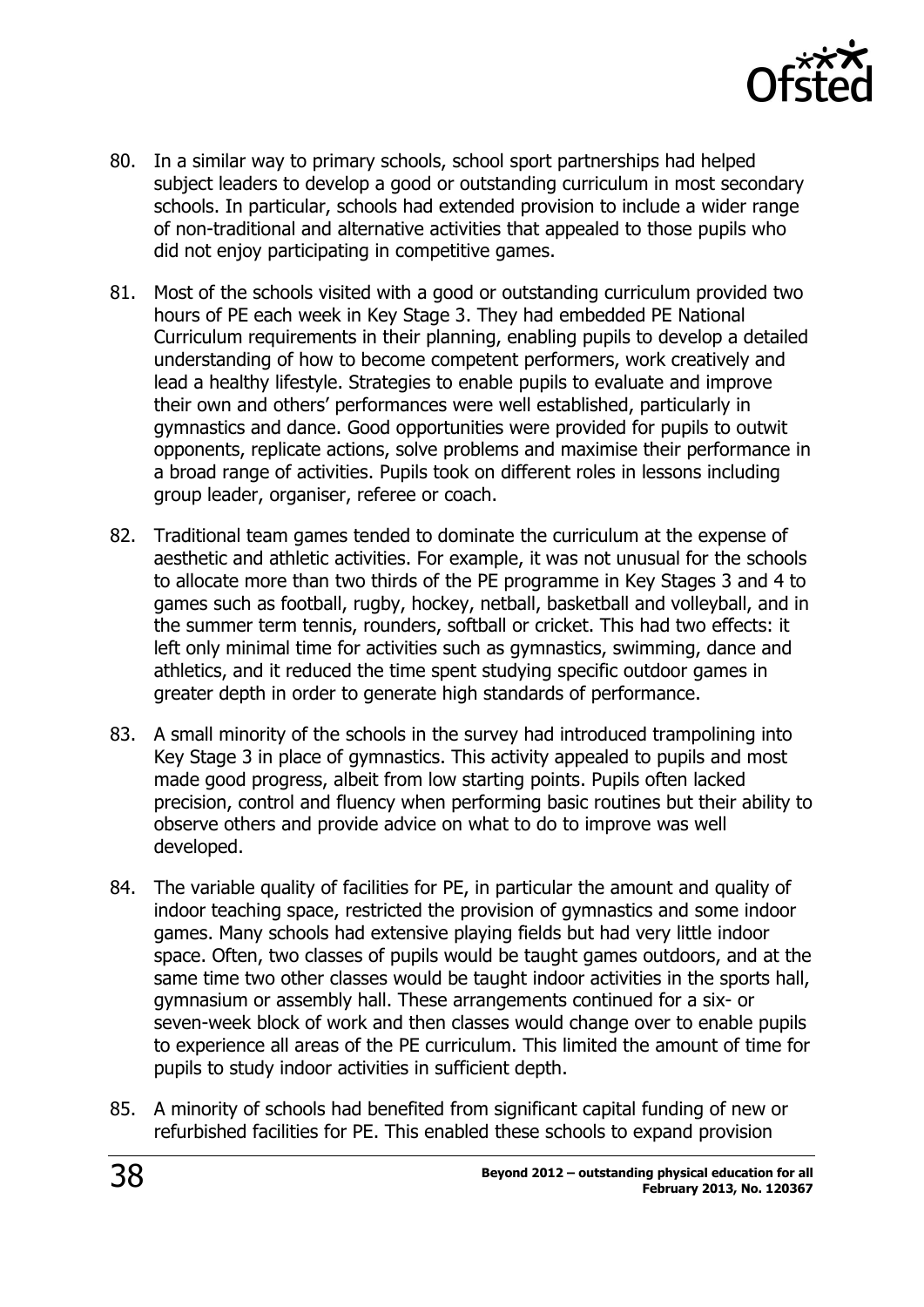

considerably, by introducing a broader range of aesthetic and alternative sports activities alongside the existing programme of traditional games. These new facilities increased pupils' interest and engagement in PE and sport because they were clean, warm and fit for purpose. This example illustrates the increased opportunities that new, purpose-built facilities created for pupils' enjoyment and achievement in PE in one school visited.

A recently opened, superb sports centre has enhanced the range of activities and increased girls' enjoyment of PE. Outdoor games are now complemented by indoor basketball and badminton lessons. A new dance studio enables staff to build on the high standards achieved in dance in the school and also to provide more opportunities such as health and fitness training, and yoga and Pilates classes.

- 86. Most of the schools visited provided a choice of qualifications in Key Stage 4, either full or short course GCSE PE, or BTEC Sport, equivalent to either one, two or four GCSE C grades. A few schools had chosen to teach GCSE or the BTEC award to large groups of pupils as part of core PE in Key Stage 4. This enabled pupils to acquire an additional qualification in sport. However, this undermined their entitlement to weekly core PE lessons and limited their opportunities to engage in regular physical activity.
- 87. In all schools nationally, the proportion of pupils attempting GCSE PE had fallen by almost one third since the last Ofsted PE survey. At the same time, the number of pupils attempting the BTEC Certificate or Diploma in sport studies has increased year-on-year since 2009. These charts illustrate these changes.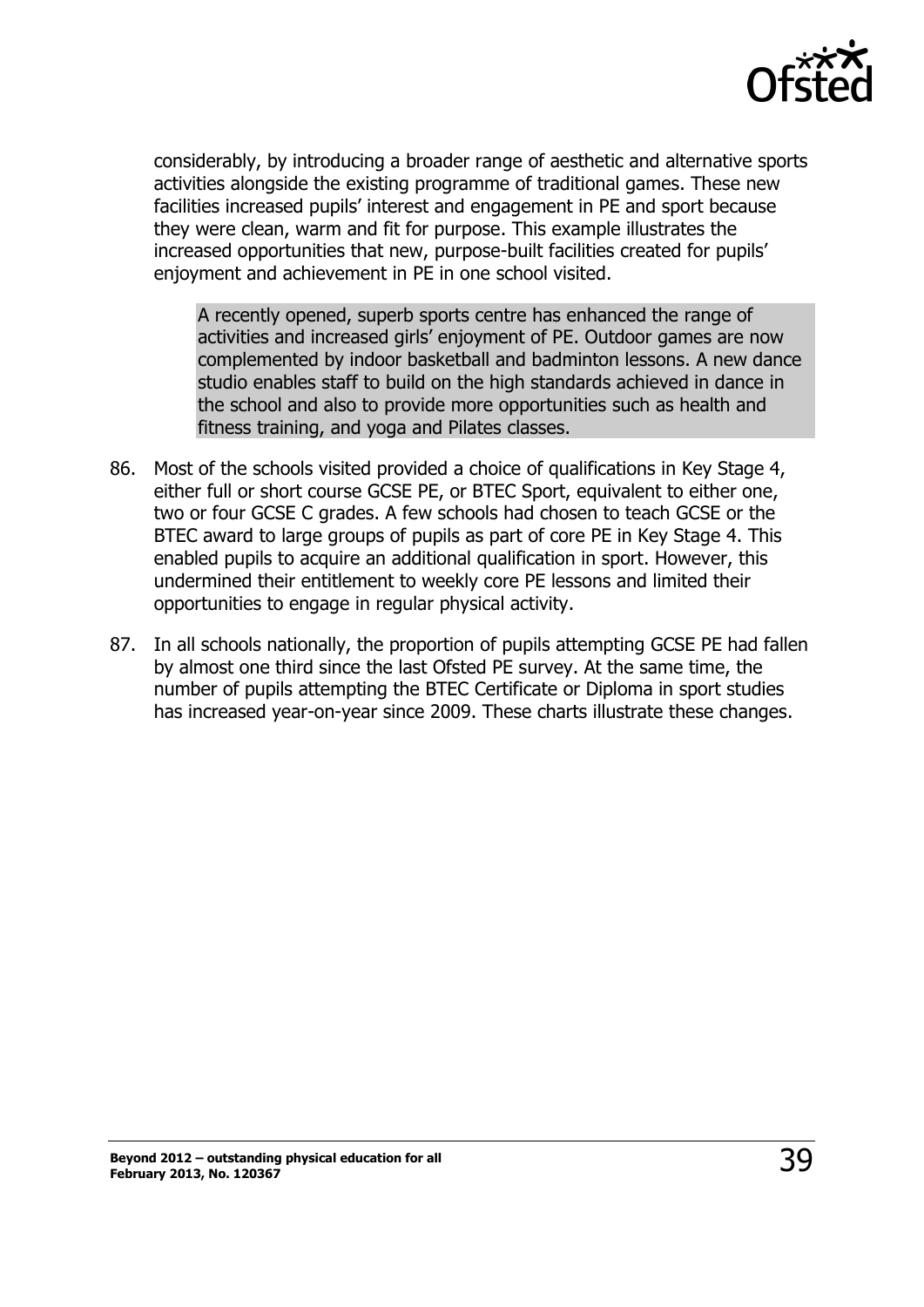



**Pupil attempts in GCSE PE between 2008/09 and 2011/12 (thousands)**

\*Provisional data. Source: DfE: GCSE and equivalent results in England, 2011/12 (revised).<sup>14</sup>

| Number of BTEC entries in sport studies at Key Stage 4 since 2009 |  |
|-------------------------------------------------------------------|--|
|                                                                   |  |

|                               | 2009   | 2010   | 2011   | 2012   |
|-------------------------------|--------|--------|--------|--------|
| <b>BTEC First Certificate</b> | 24,146 | 39,967 | 43,194 | 6,212  |
| <b>BTEC First Diploma</b>     | 13,061 | 17,245 | 18,184 | 2,892  |
| BTEC Certificate Level 2      |        |        |        | 76,306 |
| BTEC Diploma Level 2          |        |        |        | 16,409 |

Figures for 2012 are revised, all other figures are final.

Comparison between 2012 figures and previous years should be applied with caution owing to some BTECs between 2009 and 2011 being identified as vocational related qualifications.

BTEC certificate is equivalent to attaining two GCSEs at grade A\*–C. BTEC Diploma is equivalent to four GCSEs at grade  $A^*$ –C.

 $\overline{a}$ 

<sup>14</sup> [http://www.education.gov.uk/rsgateway/DB/SFR/s001111/index.shtml.](http://www.education.gov.uk/rsgateway/DB/SFR/s001111/index.shtml)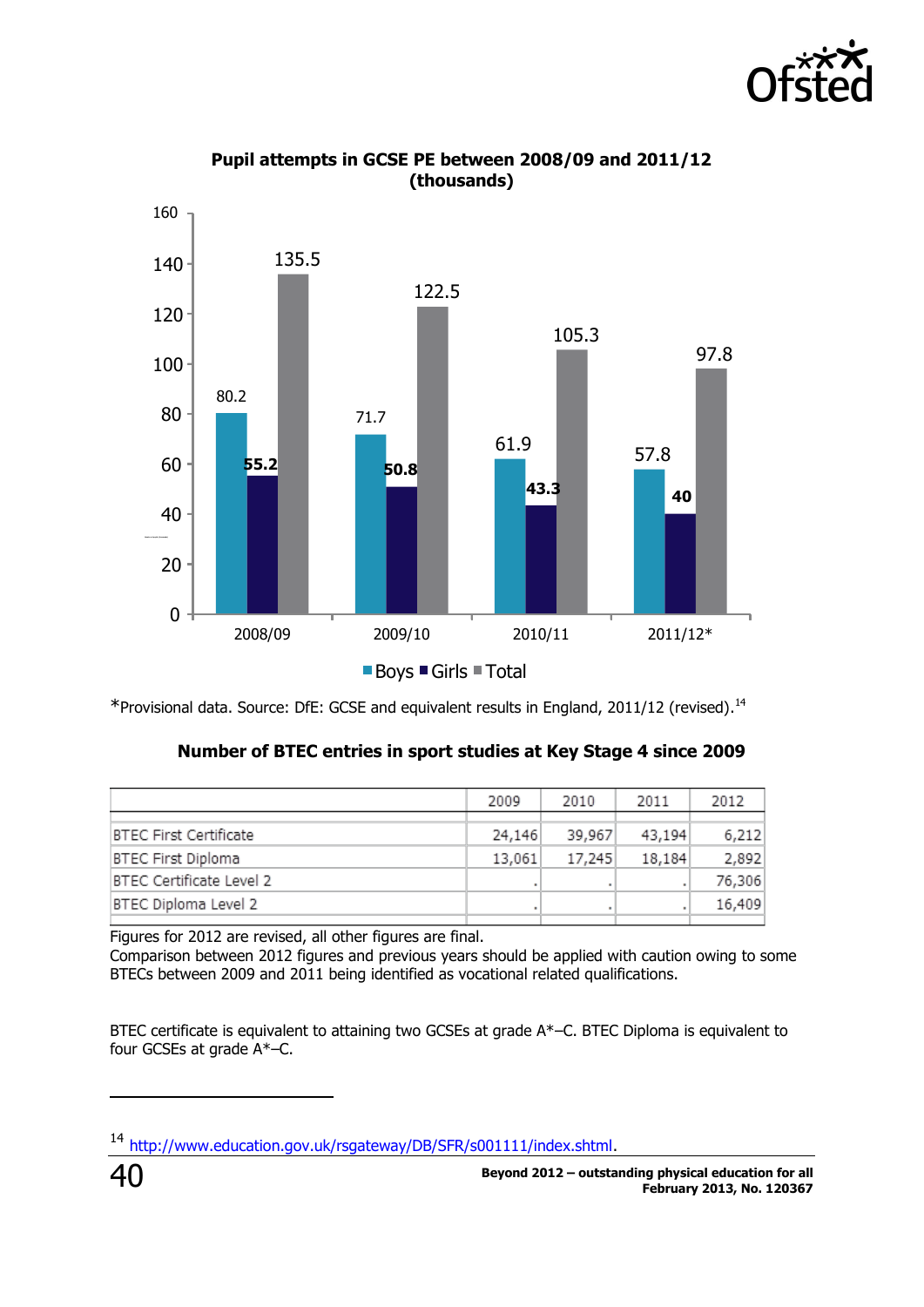

- 88. A combination of factors has contributed to this shift in the curriculum. Some of the schools in the survey had introduced BTEC alongside GCSE PE to widen pupils' choice of qualifications. They had guided some pupils into the BTEC Sport award by emphasising its vocational nature and its suitability for employment in sport-related occupations.
- 89. More than a quarter of the schools visited provided only one hour of core PE each week in Key Stage 4. In a few schools that operated a two-week timetable, pupils received a minimal one hour of core PE every two weeks. The impact of minimal time for PE on their learning varied according to the quality of teaching provided. Where teaching was outstanding, lesson time was maximised to accelerate pupils' progress and their achievement was not adversely affected. However, where teaching was not consistently good and required improvement, pupils' learning and progress were severely restricted and standards were low. For example, the time taken to change into PE kit at the start and end of lessons, moving to and from teaching areas and class registration absorbed up to one third of the hour of lesson time. A brief warmup and introduction left less than 30 minutes of active learning. This minimal amount of time was not sufficient to ensure that pupils met all National Curriculum expectations for PE or achieved high standards.
- 90. A combination of good organisation and enhanced provision helped to overcome the minimal time available for core PE and enabled pupils to achieve well. For example, teachers created additional time for learning in PE by allowing pupils to change into PE kit during their breaks or lunchtimes prior to PE lessons in order to maximise the time available. Pupils were encouraged to participate in an extensive programme of sports enrichment, before school in breakfast club sports activities, during lunchtimes and after school to reinforce their learning in PE lessons. They were guided towards qualifications in GCSE PE and BTEC Sport in addition to their core PE lessons. Opportunities to study for awards in sports leadership and coaching improved their competence and gave them further opportunities to engage in PE and sport.
- 91. Significantly, in schools where the achievement of pupils in PE was outstanding, all of them provided at least two hours of core PE each week throughout both key stages. In these schools, two hours of core PE enhanced by regular participation in sports enrichment activities provided firm foundations for maximising participation and generating high achievement in PE and school sport.
- 92. The previous Ofsted PE report recommended that schools broaden provision further to incorporate non-traditional activities into the curriculum to motivate hard-to-reach groups to participate more often. This survey found that the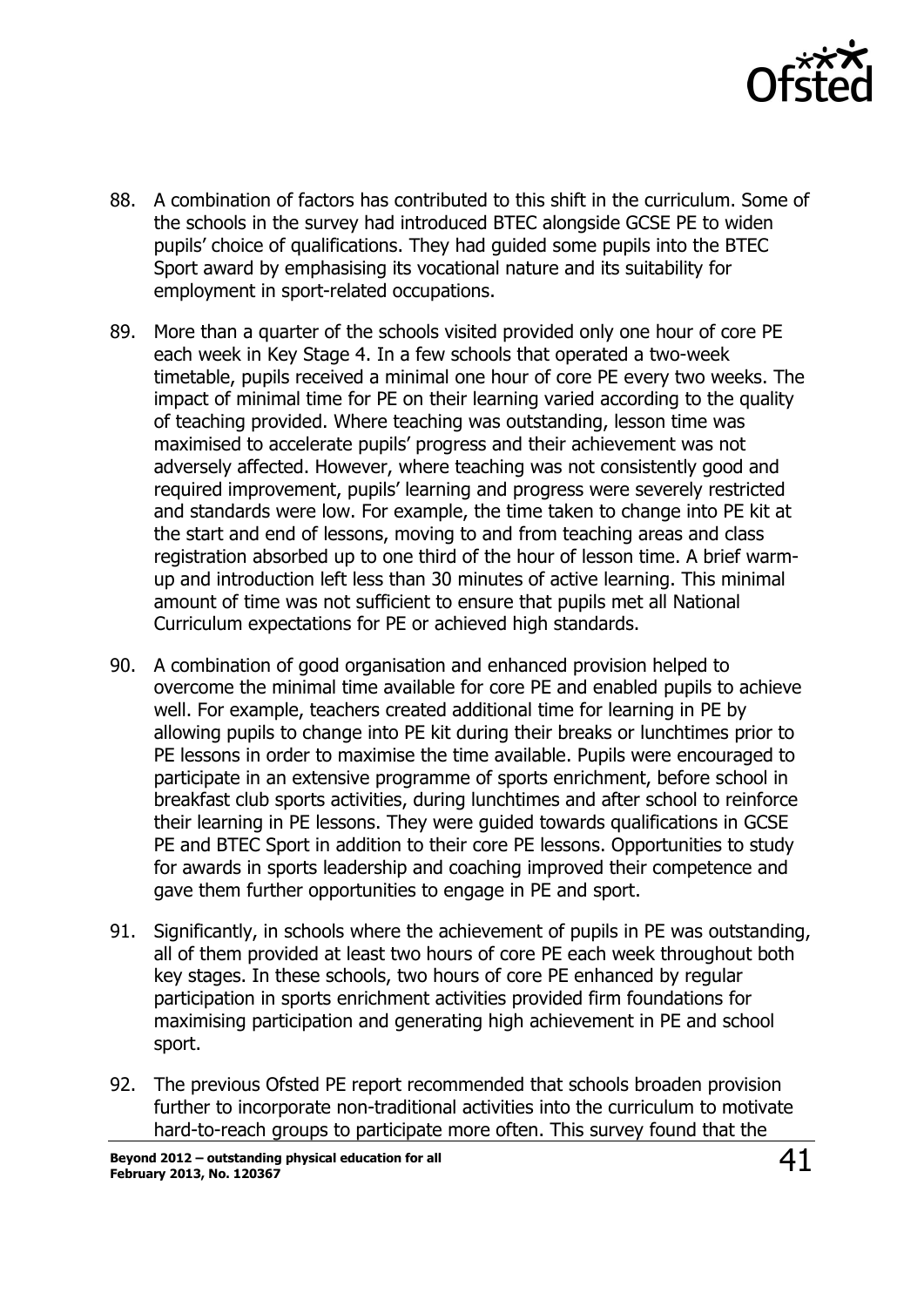

large majority of schools had responded well to this by developing a diverse range of activities such as street-dance, aerobics, fitness training and dancemats. A considerable proportion of them provided further opportunities for pupils to travel off-campus to participate in weight-training, golf, racquetball, boxercise, aerobics and swimming. These activities appealed to boys and girls who did not enjoy traditional team games.

93. Notably, girls' participation in fitness training, aerobics and forms of dance was high, particularly when they were allowed to wear leggings or track-suit bottoms and sweatshirts for these activities, rather than traditional skirts or shorts. This example shows the positive impact that a broad curriculum had on pupils' attitudes towards PE.

> The curriculum in Key Stage 4 has been broadened as a result of pupil feedback to include a wider range of non-traditional activities, for example the triathlon and water polo, and pupils say, 'There is something for everyone.' These new choices have improved behaviour and attitudes towards the subject from the very small minority of pupils who were less enthusiastic. Consequently, high levels of participation are maintained.

- 94. The previous Ofsted PE survey made a number of recommendations that have not been addressed. This report found that there was no post-16 entitlement to core PE or sport in most schools visited. Many schools have bolstered provision by offering BTEC Level 2 and 3 awards in Years 12 and 13, but these remain an option for pupils to select.
- 95. PE provision in Key Stage 5 has experienced similar changes to those seen nationally in Key Stage 4. The numbers attempting A-level PE in schools nationally has fallen by over 2,500 pupils, as illustrated below.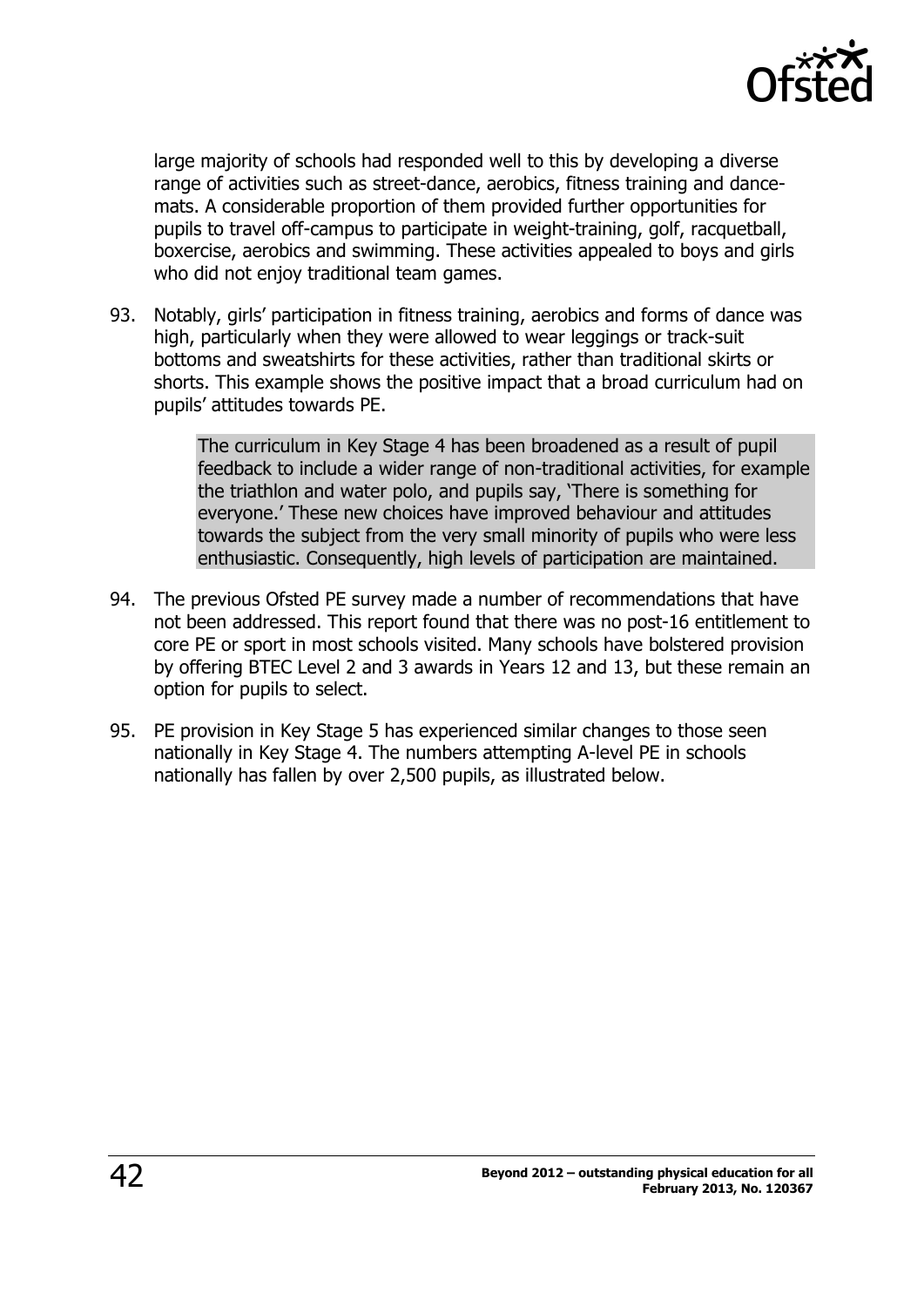



**Pupil attempts in A levels between 2008/09 and 2011/12 (number)**

\* Provisional.

- 96. The reasons for this shift in provision are similar to those explained for the changes noted in Key Stage 4. The introduction of BTEC National and Diploma courses provided pupils with a broader choice of academic and vocational awards in sport.
- 97. Almost all of the schools in the survey organised competitive fixtures in a range of team games and athletic activities, and the large majority had intra-form or house competitions to enable pupils to participate and compete. The large majority of schools had ensured that 'there was something for everyone' and participation rates were high. However, only a very small minority of schools had balanced maximising participation rates and specialising in specific activities to generate high performance in sport. These contrasting examples show how two different schools approached this issue. One had made extra-curricular sport inclusive to maximise participation in PE and sport. The other was highly inclusive and highly competitive.

The school provides a large number of sports competitions against other schools and within the school. Teams are organised to cater for pupils of all levels of ability, including disabled pupils and those with special educational needs. To include pupils who do not wish to be involved in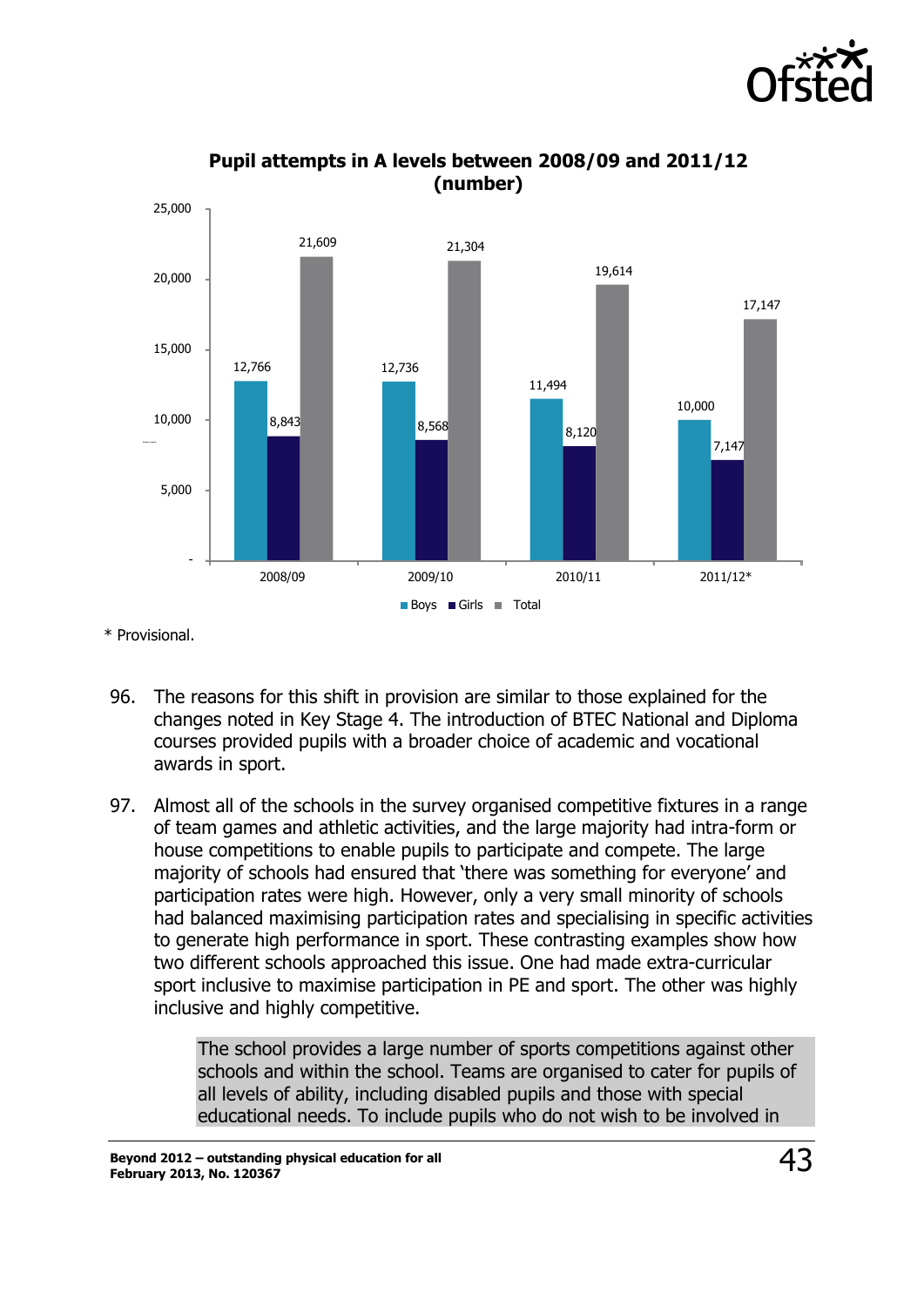

competitive sport, the school offers a wide range of alternative out-ofschool activities, including a health and fitness club, climbing, aerobics and dance.

Pupils profit from an extensive and inclusive extra-curricular programme, which offers many and varied opportunities. School-to-club links are strong and provide pupils with many progression routes into community sport. Several pupils train for PE-related careers each year. The school is renowned for its sporting prowess. For example, it reached national finals in six different activities. Pupils gain county and international recognition in a range of sports, some of them non-traditional, for example biathlon, rock climbing, water polo and cycling.

98. School sport partnerships had linked schools with local sports clubs and other leisure providers. These links were most effective when school staff facilitated the introduction of pupils to them and monitored their development and continued involvement in sport outside of school. This example from a school where PE was outstanding highlights the key roles played by teachers in forging and maintaining these school–club links.

> A volleyball club, formed by PE staff, has grown into a flourishing senior club based at the college, with men's, women's and junior teams competing at national and international level. Teams from the college have played in nine national finals and the under-18 girls' and boys' squads have represented England on five occasions in the World Schools Volleyball Championships. One of the outstanding elements of this provision is its coaching staff: four of them are PE teachers, one of whom is a former student. The club's community coach, an international player and a former pupil at the college also provide high-quality coaching for college teams. They generate exceptionally high standards of team performance and ensure that outstanding college players can continue to learn, participate and compete at national and international level as senior members of the local volleyball club. The college is the first school nationally to deliver the Advanced Apprenticeship in Sporting Excellence Programme (AASE). This year, nine pupils gained this National Vocational Qualification while continuing to improve their performance in volleyball.

99. Most of the schools visited enabled pupils to attain a Sports Leaders UK Award in sports or dance leadership, either as part of their BTEC award in core PE or as an enrichment activity. Pupils who trained as junior sports leaders were vital components of school sport partnerships. The award empowered pupils to make a positive contribution to their community by organising festivals and tournaments for younger pupils in primary schools. In a minority of the good and outstanding schools in the survey, pupils were encouraged to volunteer to assist in sports clubs, strengthening the links between school and the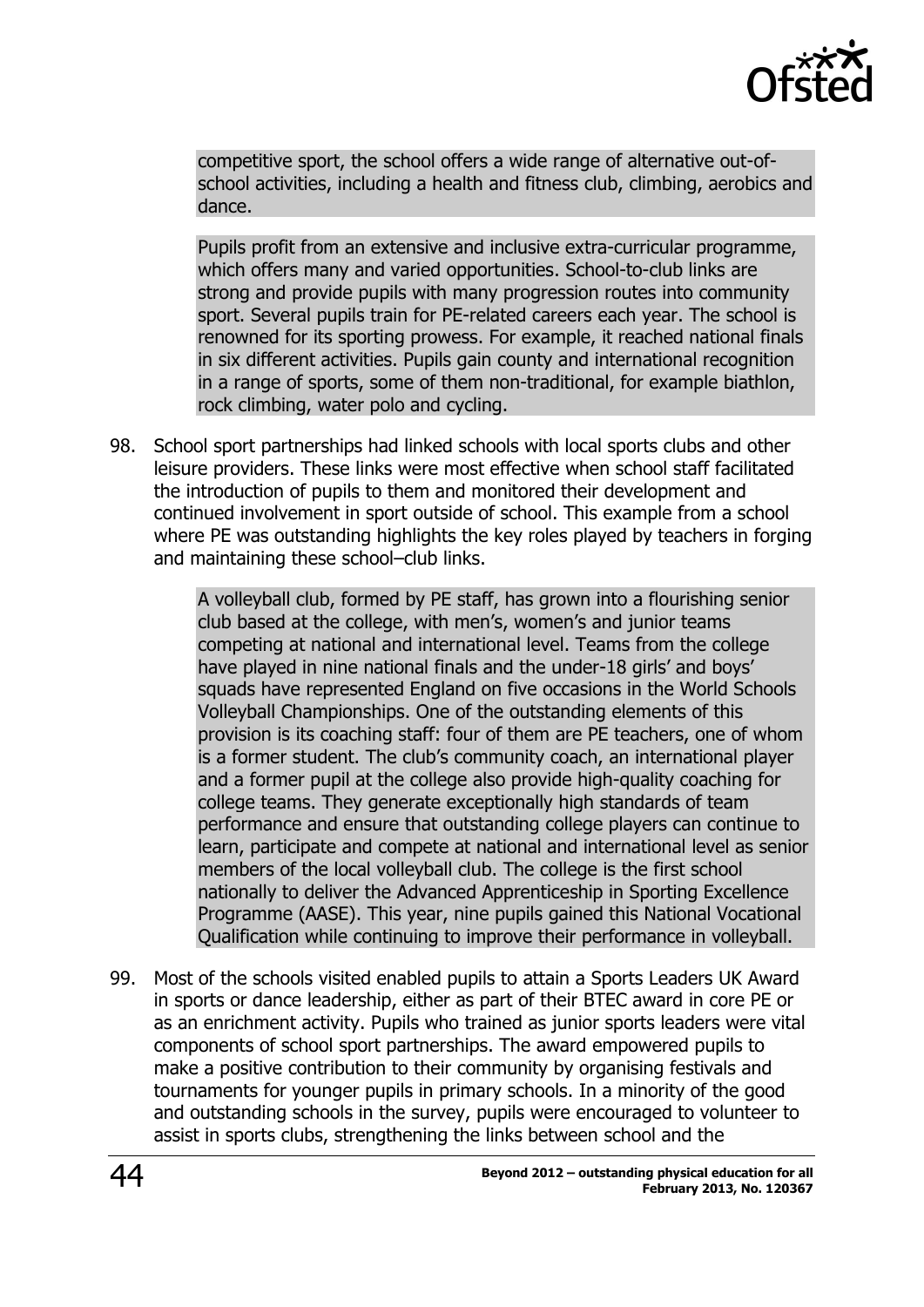

community. These schools also provided pupils with opportunities to attain coaching and refereeing awards. This sports college made an exceptional contribution to this.

The school makes best use of its swimming pool and specialist teachers to help pupils to gain National Governing Body awards. Over a number of years, pupils have achieved awards in life-saving, including the Bronze Medallion, and in the teaching of swimming, life-saving and water polo. Pupils with these awards provide support in swimming lessons for younger pupils who lack confidence in the water. Some pupils use their awards to gain employment in the local community as pool attendants, lifeguards and swimming coaches.

#### <span id="page-44-0"></span>**Leadership and management**

100. The quality of leadership and management of PE was good in 38% of schools and outstanding in 38% of schools visited. It required improvement in 22% of them. None of the schools visited had inadequate leadership and management of PE. The proportion of schools with good and outstanding leadership and management of PE was much larger than at the time of the last Ofsted PE survey.





Percentages are rounded and may not add to 100.

- 101. In schools where the quality of leadership and management of PE was good or outstanding, subject leaders:
	- used their up-to-date, specialist knowledge and experience to innovate, instigate change and secure sustained improvements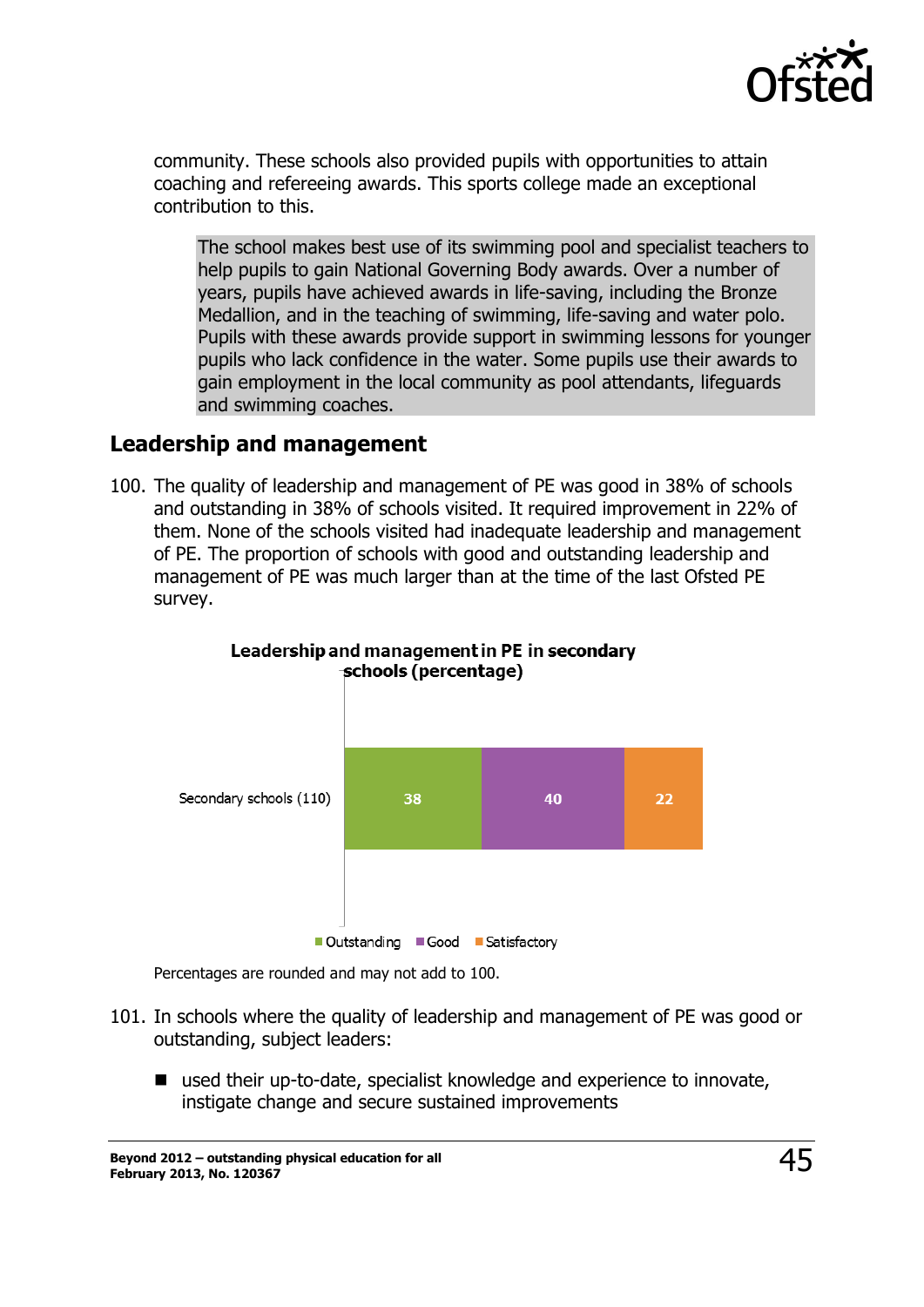

- were enthusiasts, capable of inspiring others and highly effective in galvanising the support of school leaders and staff to support them in their drive for improvement
- $\blacksquare$  knew the strengths and weaknesses of PE and used this information to prepare detailed plans for improvement; the quality of self-evaluation and improvement planning, and the rigour attached to monitoring timescales and targets were excellent
- were expert teachers and good role models for others in the department and in the wider school: they modelled best practice to generate improvements in the quality of teaching
- had very high expectations of staff; roles were clearly defined and all teachers were held fully accountable for the progress made by their pupils
- carried out systematic formal observations of their colleagues' lessons to gauge the quality of teaching and provide staff with accurate feedback on what they did well and what they needed to do to improve
- **E** applied well-established rigorous procedures to tackle teaching that required improvement; professional development was directed well to improve teachers' effectiveness; less-experienced teachers were supported well and their professional needs were met
- forged strong partnerships with local sports clubs and other leisure providers.
- 102. These two examples epitomise many of the qualities of outstanding subject leadership.

Leadership at all levels sets a clear and ambitious vision for raising standards and improving provision for all pupils, whether in academic attainment, sporting performance or fostering healthy, active lifestyles. Monitoring and evaluation of the subject are rigorous. Leaders know the department well, resulting in an accurate, well-focused and comprehensive development plan. The department is well structured with clearly defined roles and responsibilities, and staff are highly focused on raising standards. Staff morale, commitment and support for each other are high.

The profile and reputation of PE in the school and wider community are high and a tribute to the capable head of PE and his very strong team of staff. There is a team ethos among them and they share a common belief in the impact PE can have on pupils' well-being and performance. The head of PE is a positive role model for the subject and his professionalism is mirrored throughout the department. Planning is first rate and the expected policies and procedures are in place and of good quality.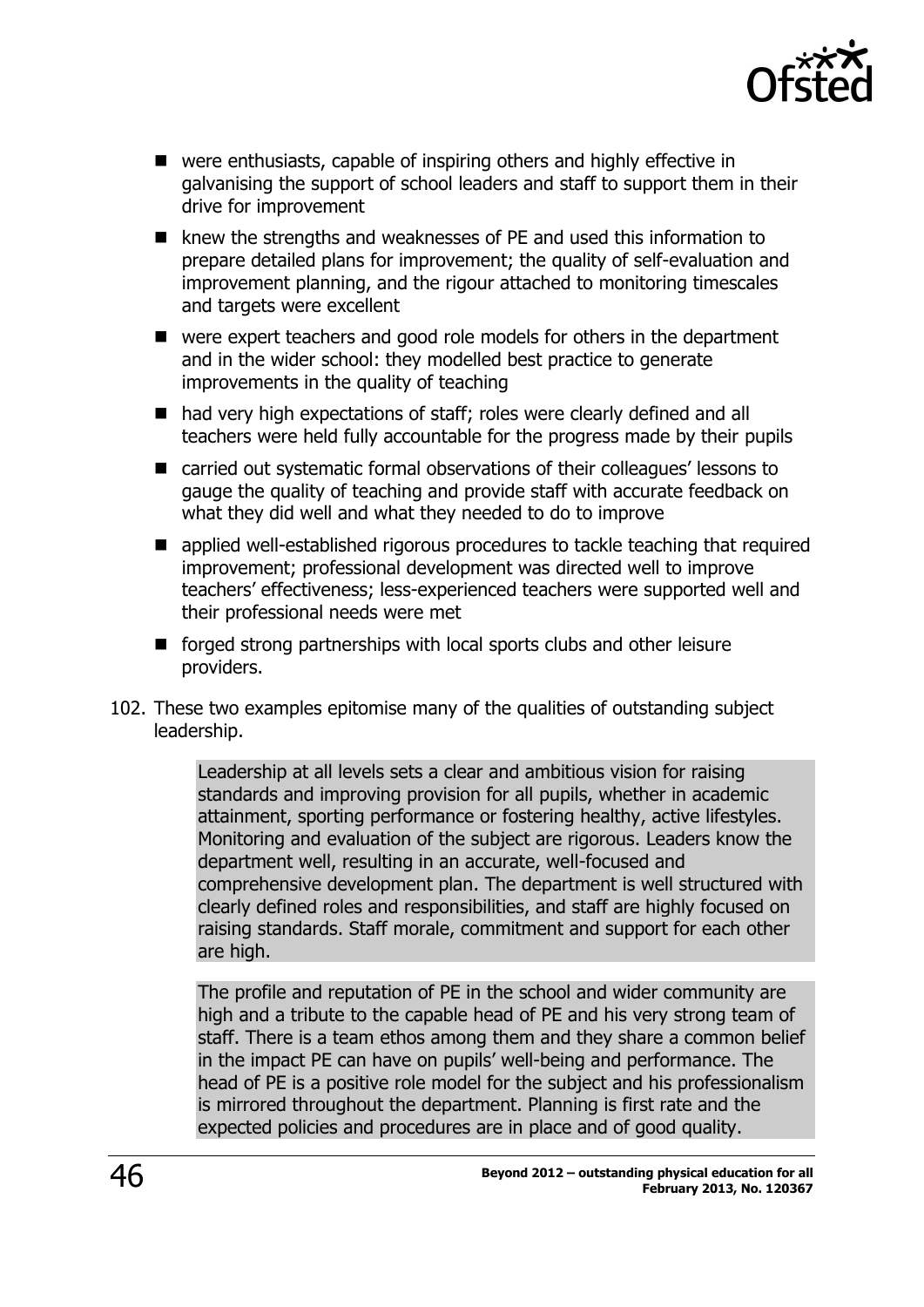

Schemes of work, action plans and new initiatives to further improve the quality of PE provision are informed by rigorous and candid monitoring of all aspects of the department's work. As a consequence leaders hold a realistic view of the department's major strengths and areas for improvement.

- 103. Schools with outstanding leadership and management of PE had secured outstanding achievement for their pupils. However, in a small minority of these schools, achievement was good rather than outstanding. This anomaly reflects the outstanding impact that some recently appointed subject leaders had had in driving improvements and raising pupils' achievement to transform PE in a relatively short space of time. They had achieved this by quickly gaining an accurate understanding of the PE department based on their thorough selfevaluation, and by their urgency in securing rapid improvements to the quality of teaching.
- 104. Where leadership and management of PE required improvement, subject leaders were not driving improvement in PE because:
	- $\blacksquare$  the quality of teaching and assessment, and the impact that this had on outcomes for pupils were not good and required improvement
	- $\blacksquare$  their self-evaluation focused on enhancing the curriculum and enrichment programmes rather than raising achievement
	- subject monitoring lacked rigour and this led to inconsistencies in teachers' planning and weak assessment procedures
	- $\blacksquare$  they provided staff with some planning documentation, including schemes of work and assessment data, but did not check that all teachers used this information well enough to plan pupils' learning.
- 105. These two examples illustrate the considerable gap found between the leadership and management of PE that was outstanding and that which required improvement.

Monitoring and evaluation are rigorous. The subject leader knows PE very well, resulting in an accurate, well-focused and comprehensive development plan with clearly defined roles and responsibilities. Staff are highly focused on raising standards. Staff morale, commitment and support for each other are high.

The subject leader lacks a thorough understanding of all of the department's strengths and weaknesses. Self-evaluation is accurate in parts but some key judgements, such as the quality of teaching, are too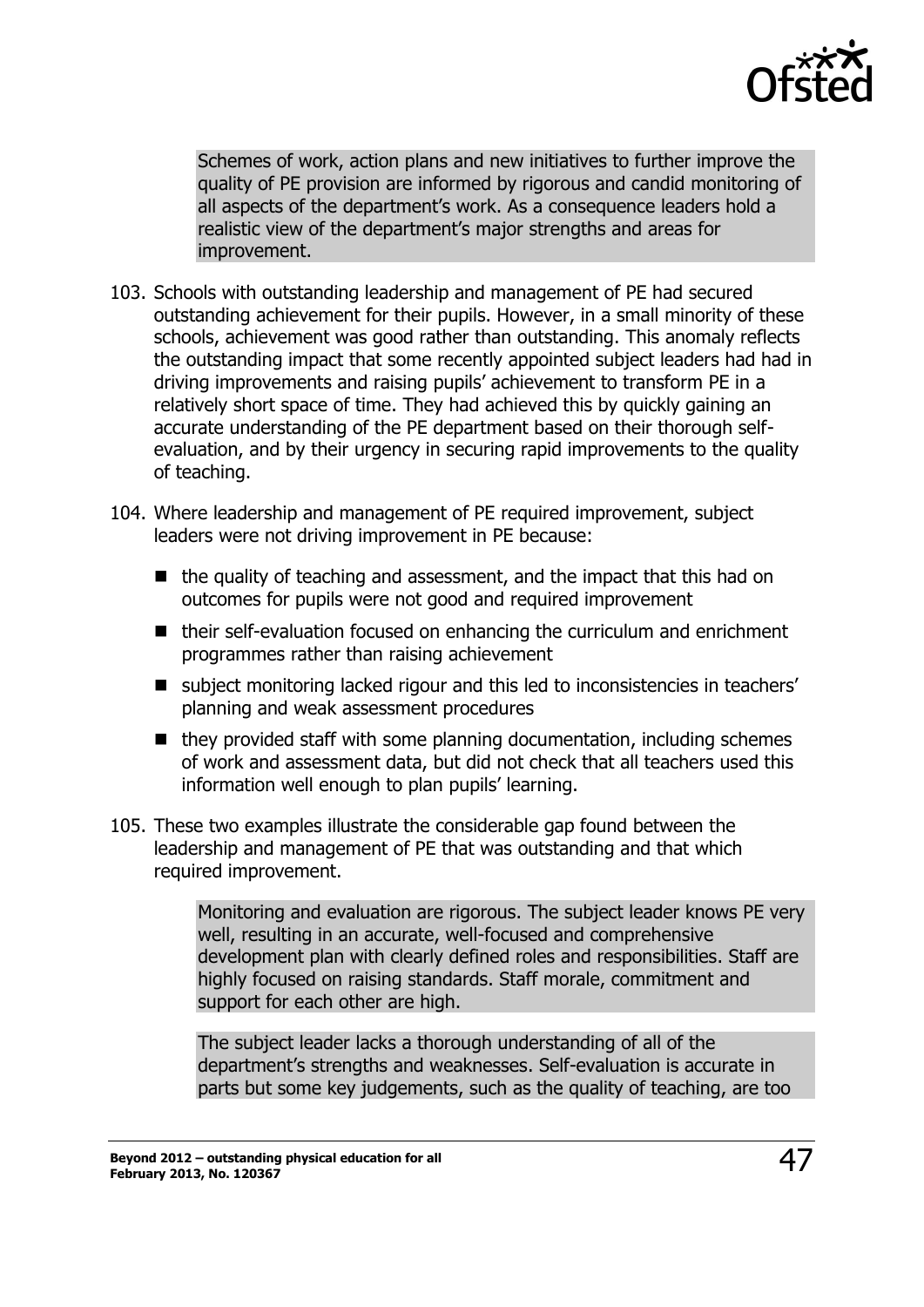

generous. Monitoring is regular but the analysis of the performance of different groups of pupils lacks rigour.

- 106. In a few schools visited, a change in subject leadership or a loss of impetus from the existing subject leader had slowed the pace of improvement and limited the overall effectiveness of PE. Newly appointed subject leaders were enthusiastic but relatively inexperienced and not enough had been done to support their professional development and build their capacity to lead improvements. A few schools in the survey had not engaged fully with their local school sport partnership to improve their provision.
- 107. The previous Ofsted PE survey recommended that funding of the physical education and school sports strategy be continued up to and beyond 2012 to ensure that schools have the capacity to sustain and build on the improvements they have introduced. Funding for school sport partnerships ended in 2011. Evidence from this survey is that these partnerships had left a notable legacy in the vast majority of secondary schools and their feeder primary schools over the last four years. Pupils enjoyed a much broader curriculum; their participation in mini-competitions, festivals and sporting events, and new opportunities to organise sport and lead others were firmly embedded and thoroughly enjoyed by large numbers of pupils. Well-organised staff training, additional resources and stronger links with sports providers in the local community were enhancing the experiences of pupils of all ages and abilities.
- 108. Indications from the most recent survey visits in 2012 suggest that a few secondary schools are striving to maintain the existing sporting structures and networks, as in this school.

Good links with local secondary schools fostered through the school sport partnership in the past are being maintained so that pupils continue to benefit from participation in PE and sport in their specialist facilities. The subject leader is maintaining the profile of PE and school sport by supporting the development of the successor organisation to the school sport partnership. This is managed by people who previously managed the partnership and provides similar support to schools who 'buy in' to their services. This includes participating in a range of sporting opportunities, staff training and the development of new sports coaches.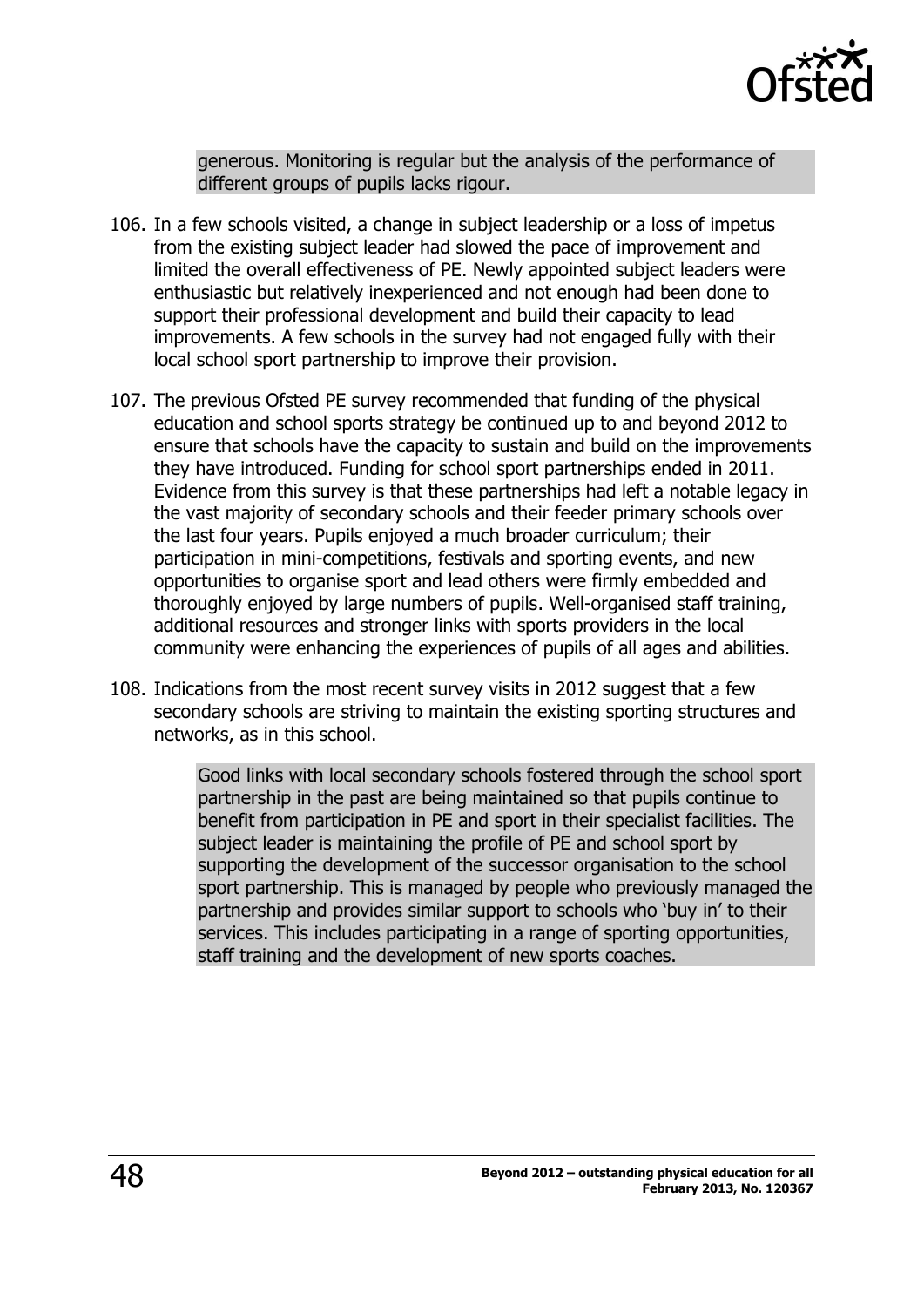

## <span id="page-48-0"></span>**Part B: Towards outstanding PE in all schools**

109. The survey found that PE was good or outstanding in the large majority of schools visited. However, a much smaller proportion of primary schools provided outstanding PE compared with secondary schools, and not all schools had made PE good or outstanding despite a national strategy to improve it. Part A reviewed the findings of visits to these schools. Part B summarises the common weaknesses seen in PE, and looks at what the best schools have done to overcome them to make PE good or outstanding.

#### <span id="page-48-1"></span>**Common weaknesses in achievement**

- 110. More able pupils were not sufficiently challenged because teachers' expectations of them were too low.
- 111. In the best schools:
	- **P** primary and secondary school staff developed a good understanding of the needs of more able pupils based on accurate assessments of their progress
	- $\blacksquare$  teachers and coaches had high expectations of them and lessons were planned so that no limits were placed on their achievement
	- $\blacksquare$  teachers knew how and when to introduce new skills and provided ample periods of time for pupils to practise and secure them
	- $\blacksquare$  pupils were set personal, very challenging targets to aim for and during practising received high-quality advice on what they could do to reach them
	- $\blacksquare$  in lessons, teachers routinely checked pupils' learning by asking them to briefly explain what they were doing and identify what else they could do to improve
	- **P** pupils were expected to attend lunchtime and after-school clubs, often led by specialist sports coaches to practise and reinforce what they had learnt in lessons
	- festivals and competitions against other schools and intra-school sporting events enabled the most able pupils to improve their overall performance and develop leadership skills
	- $\blacksquare$  gifted and talented pupils in sport were used to coach alongside teachers and lead others in small group work.
- 112. Pupils' physical fitness was not developed well enough because they did not exercise vigorously for sustained periods of time.

**Beyond 2012 – outstanding physical education for all February 2013, No. 120367** 49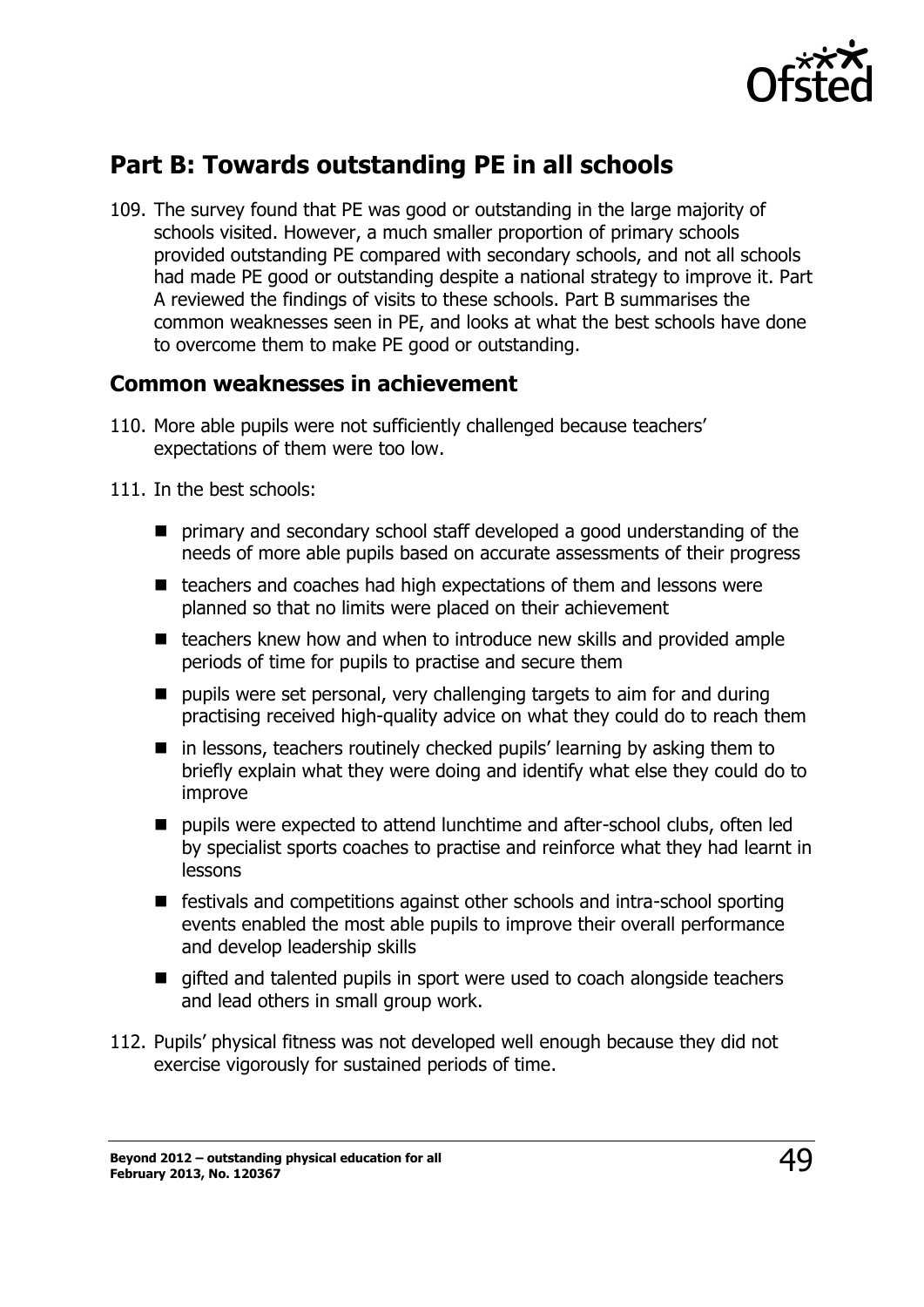

- 113. In the best schools:
	- $\blacksquare$  fitness, health and well-being were prioritised in lessons; pupils were expected to work hard, even when they tired, and learnt the value of strenuous exercise in improving their fitness
	- warm-ups were made enjoyable but also included high intensity, short duration exercise that thoroughly tested pupils' speed, stamina, strength and flexibility
	- when skills had been learnt in unopposed practices and drills, pupils were challenged further by repeating them at pace and applying them in highly competitive play against opponents
	- staff liaised with subject leaders of personal, social and health education, and science to gain their support in reinforcing learning about the importance of being healthy and avoiding the risks attached to smoking, drinking, substance misuse and leading a sedentary lifestyle
	- liaison with parents and carers and local health services ensured that overweight and obese pupils received additional support tailored to their needs to keep them active and healthy.
- 114. This school made sure that there was enough *physical* in physical education:

In this primary school, pupils make swift progress and attain high standards, especially in swimming and gymnastics, due to the high-quality teaching they receive from teachers and external coaches. They acquire new skills and knowledge at a rapid pace and apply them well in a broad range of activities. Pupils are confident when evaluating their own and others' performances and make useful and accurate suggestions on what to do to improve further. They show high levels of perseverance because they want to learn more and improve their performance. An excellent level of physical fitness enables them to sustain hard work throughout lessons. Most of them choose to keep fit by being active at breaks and lunchtimes. All pupils spoken to said how much they enjoyed PE and recognised that everyone was expected to do their very best at all times.

- 115. In primary schools, a few pupils left school unable to swim 25 metres and without the basic skills needed to remain safe in and around open water.
- 116. In the best schools:
	- **P** primary subject leaders in primary schools had gained the support of their headteacher and governors to provide regular swimming lessons
	- headteachers had established good links with other schools and leisure services to secure enough pool time to teach swimming effectively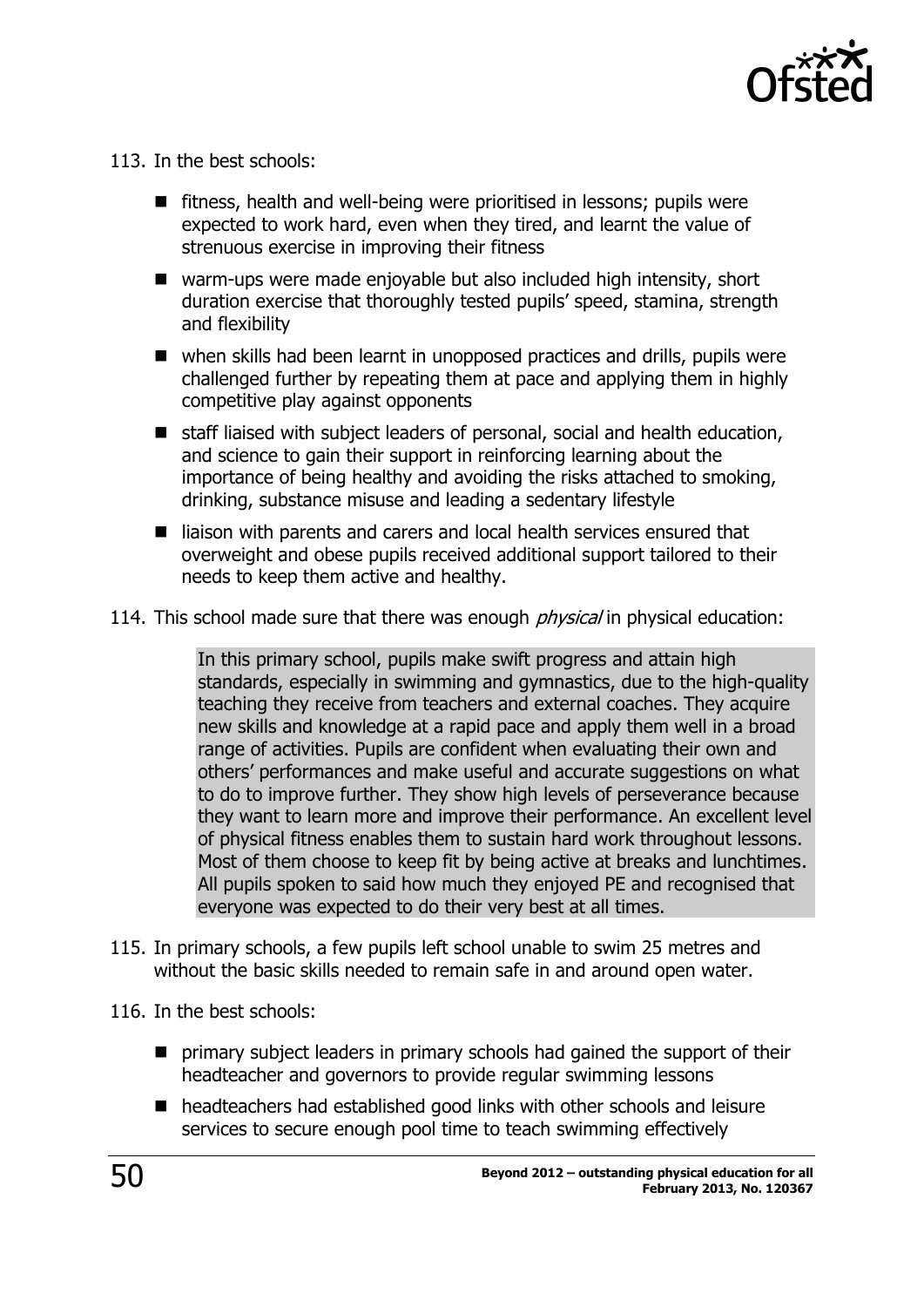

- $\blacksquare$  teachers liaised with external swimming instructors to maintain a detailed record of individual pupils' progress and identify which pupils needed to attend further lessons to ensure that they could swim
- regular swimming lessons were continued after pupils had attained minimum expectations, enabling them to gain awards for swimming long distances, diving and learning safe rescue techniques.
- 117. This school's 'belt and braces' approach ensured that every pupil could swim by the end of Year 6.

In this primary school, swimming was viewed as an essential skill for life and a basic entitlement of all pupils. Those unable to swim by the end of the term or year of swimming lessons continued with swimming lessons the following year, joining pupils in younger classes until they met the minimum expectations for swimming. A few pupils in Year 6 still unable to swim were provided with short, intensive swimming lessons during one week of the summer term to make sure that they could swim by the time they left school.

- 118. In secondary schools, GCSE PE results fluctuated from year to year or remained persistently low.
- 119. In the best schools:
	- **P** programmes were tailored to suit pupils of different abilities and interests; fewer traditional, outdoor games were taught to enable all pupils to compete on an equal basis; netball and basketball were used to teach ball skills, principles of games-play and sports leadership because all pupils were familiar with them; net games such as table tennis appealed to pupils of all abilities; cricket was replaced by rounders or softball to enable boys and girls to learn alongside each other
	- when class numbers were large enough, boys and girls were taught in single gender groups, by male and female PE staff
	- specialist coaches and instructors were used to teach ball games and more aesthetic activities such as dance and trampolining
	- $\blacksquare$  changes to the school's PE kit enabled girls to wear leggings, tracksuit bottoms and sweatshirts, which gave them added confidence in mixedgender classes
	- greater emphasis was placed on learning in PE theory lessons and making sure that pupils were well prepared for tests and examinations

**Beyond 2012 – outstanding physical education for all February 2013, No. 120367** 51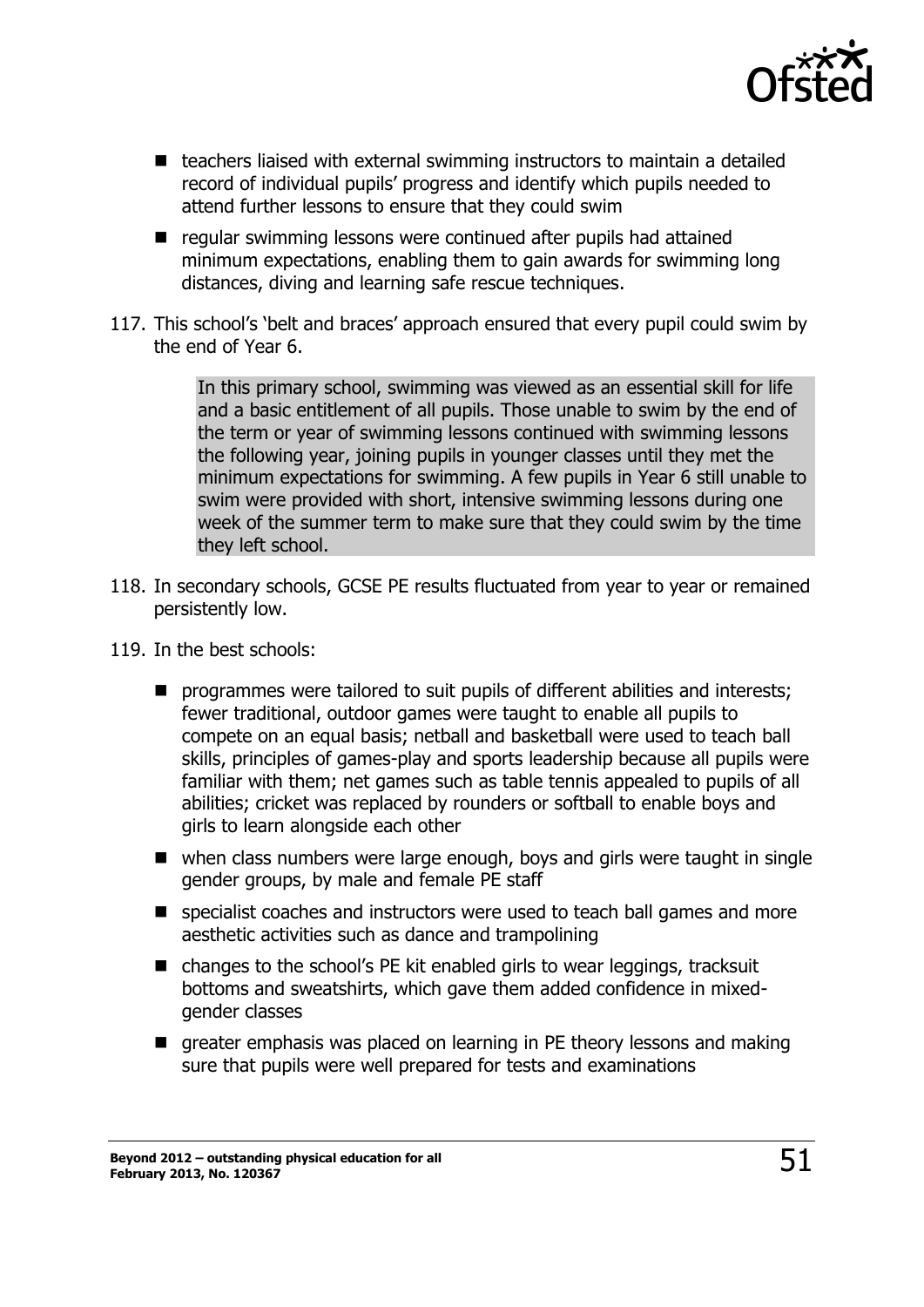

- **P** professional development led by examination board personnel helped teachers understand the expectations and demands of the course and how to teach each aspect of it well
- subject leaders surveyed pupils to find out their views about what activities they would prefer to engage in
- Pupils who were struggling with coursework were expected to attend GCSE PE revision classes and homework clubs
- links between staff and pupils' coaches or sports clubs enabled external assessments of pupils' performance in their chosen sports, to boost their practical examination marks.

#### <span id="page-51-0"></span>**Common weaknesses in teaching**

- 120. Teacher's lack of detailed subject knowledge limited the quality of feedback given to pupils about what they needed to do to improve. They were unsure about the step-by-step stages in teaching skills, and were unaware of the standards that pupils should achieve by the end of each key stage.
- 121. In the best schools:
	- **P** primary subject leaders had enlisted the support of school sport coordinators and specialist coaches to build staff confidence and competence in introducing and developing new skills, and raising their expectations of what pupils could and should attain by the end of each key stage
	- commercial resources were purchased to improve the quality of teaching by illustrating the introduction and development of skills in gymnastics, games and dance
	- **P** professional development had shown non-specialist teachers how to plan learning for pupils of different ages and abilities, and assess their progress against the National Curriculum attainment target for PE
	- subject leaders provided their colleagues with an up-to-date scheme of work for PE that enabled them to plan collaboratively; they used this guidance to agree what to teach and how to teach it well; if commercial packages were used they were tailored to suit the school's context and information that was not part of the school's PE curriculum was removed
	- secondary teachers had modelled effective practice for others in the department and in the wider school
	- $\blacksquare$  training led by coaches from local clubs and national governing bodies of sport provided clear guidance on how to teach technical aspects of games and newly introduced activities such as trampolining and forms of dance.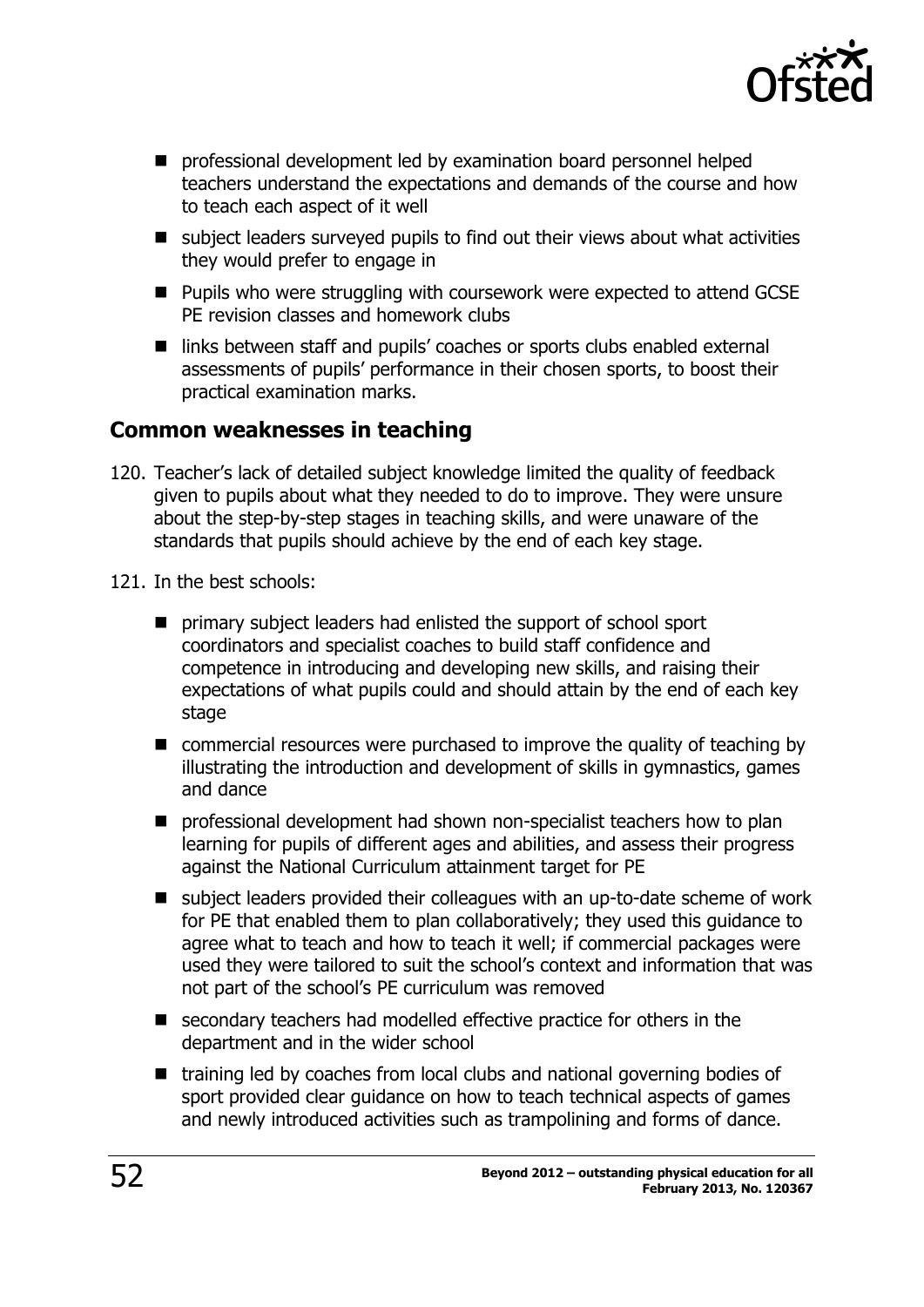

122. Weak assessment procedures did not provide an accurate measure of how well individuals or groups of pupils were achieving in PE in primary schools and in core PE in secondary schools. The lack of data meant that teachers were unable to illustrate that time allocated to core PE was being used effectively to raise pupils' achievement.

123. In the best schools:

- assessment data was systematically collated and reviewed to check the progress of different groups of pupils in all key stages and to intervene to provide additional support for those who needed it
- $\blacksquare$  teachers shared assessment data with pupils and encouraged them to compare their progress with the PE attainment target level descriptors and examination criteria, to illustrate what they were expected to achieve and to set targets for improvement
- $\blacksquare$  time was not wasted observing others performing and filling in assessment forms, rather than practising to improve performance.
- 124. Good practice was not shared regularly with colleagues to promote greater consistency, and some inadequate practice went unchallenged.
- 125. In the best schools:
	- **E** lesson observations by primary school leaders were regular and helped teachers and coaches to recognise what they did well and what they needed to do to improve their effectiveness
	- secondary subject leaders used their specialist knowledge of PE to carry out regular, formal lesson observations and provided colleagues with clear feedback on the quality of teaching and its impact on pupils' learning
	- when teaching was found to require improvement, targets were agreed, training was provided and further observations were made to make it good; these procedures were systematic and rigorous and usually led to improvement
	- subject leaders kept colleagues well informed about developments in PE by sharing resources and ideas, and using local expert teachers and coaches to demonstrate best practice.
- 126. The benefits of sharing best practice among staff were evident in this outstanding school.

Teaching is inspiring at times. Pupils feed off this and strive for excellence. Teachers have very secure subject knowledge, which they use expertly to capture the interest of pupils and provide them with the confidence and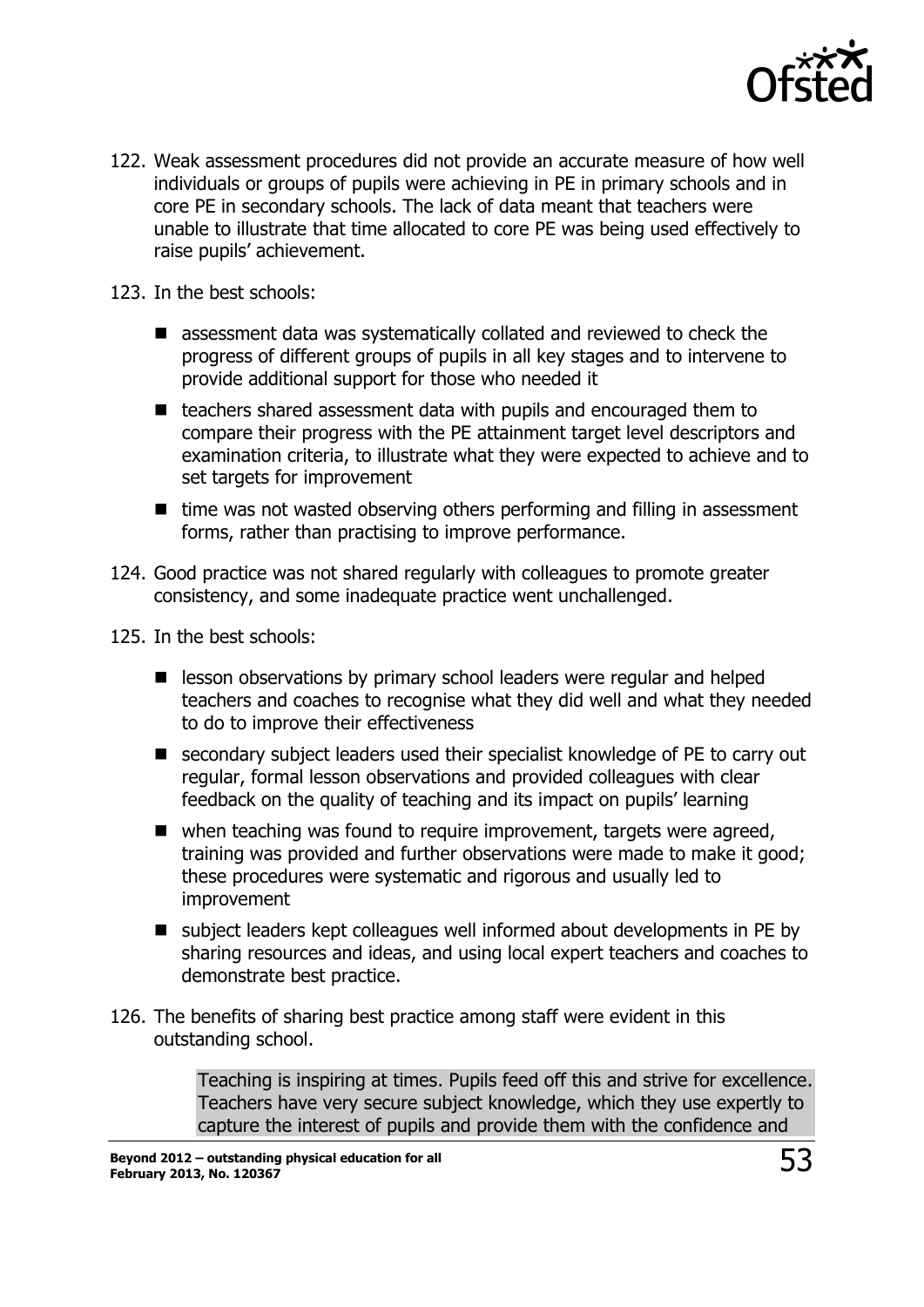

competence to develop advanced PE skills, knowledge and understanding. Teacher's delivery is vibrant, enthusiastic and highly focused. A combination of guided learning and opportunities to work independently encourages pupils to be creative, problem-solve and work effectively together. There is a big emphasis on making learning enjoyable and encouraging everyone to participate and achieve well. These high expectations, coupled with the excellent rapport that staff build with pupils, and highly focused, engaging activities, underpin pupils' success.

#### <span id="page-53-0"></span>**Common weaknesses in the curriculum**

- 127. Insufficient time was allocated to PE to enable all pupils to achieve well and meet all National Curriculum PE requirements.
- 128. In the best schools:
	- **P** primary leaders and governors actively supported the values of regular participation in physical activity and fostered high levels of pupils' interest and enthusiasm for PE and sport; they timetabled two hours of PE each week to enable pupils to meet all National Curriculum PE requirements and lead a healthy, active lifestyle
	- primary schools providing significantly less than two hours of PE lessons illustrated through their monitoring that most pupils were physically active at breaks and lunchtimes, attended after-school clubs and fixtures, or participated in local mini-festivals of sport on a weekly basis
	- **P** primary leaders and governors provided regular swimming lessons and enabled pupils to continue to attend swimming lessons throughout Key Stage 2 until they all could swim 25 metres
	- $\blacksquare$  teachers enlisted the support of coaches, parents and other volunteers to run sports teams after school, or organise sporting events to enable pupils to compete against pupils in other schools
	- $\blacksquare$  in secondary schools, core PE of two hours each week throughout Key Stages 3 and 4 was viewed by senior leaders as a basic entitlement for all pupils
	- $\blacksquare$  the core curriculum was highly valued by teachers and pupils; subject leaders could illustrate through their self-evaluation and monitoring data that in Years 10 and 11, the time allocated to PE was used effectively to enable pupils of all abilities to achieve high standards in PE
	- qualifications in GCSE PE, BTEC Sport and leadership and sports coaching were offered to pupils alongside core provision rather than encroaching on pupils' basic entitlement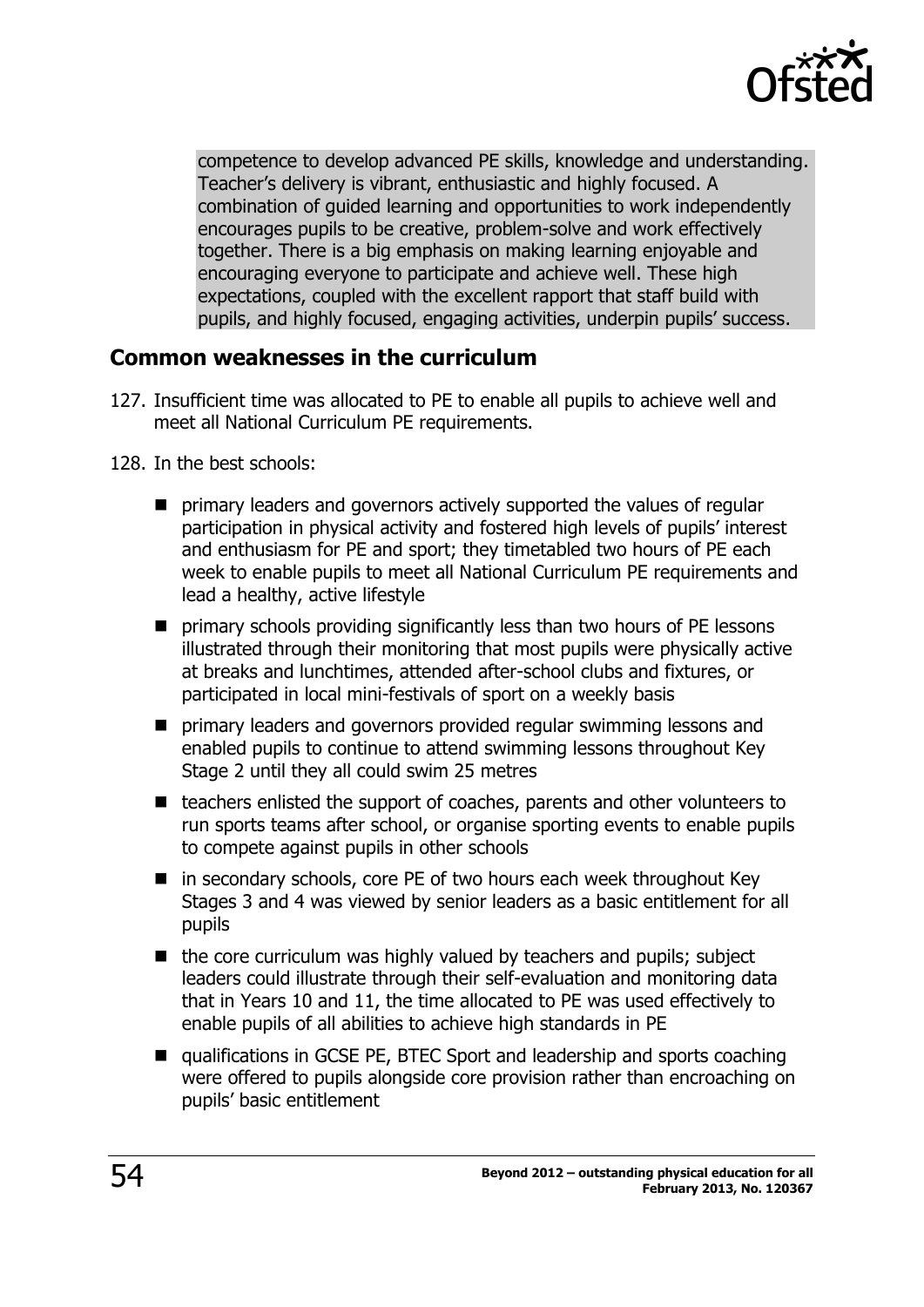

- $\blacksquare$  a wealth of sports activities before, during, and after school, led by pupils, teachers and coaches, complemented the PE curriculum well and enabled large numbers of pupils of all abilities to remain physically active
- rigorous monitoring of participation rates in extra-curricular activity enabled subject leaders to coordinate additional programmes for those who did not regularly engage, including disabled pupils and those with special educational needs, including obese pupils.
- 129. This primary school engaged fully in events organised between local schools.

Pupils from across the age range regularly compete against other schools, and participate in festivals of sport and in multi-skills activities. They take part in the schools mini-Olympics and non-traditional activities. Lunchtime supervisors and older pupils have completed training led by the school sports coordinator to act as play leaders and this has led to a variety of interesting and well-supported games being enjoyed by pupils every day.

- 130. Specific activities were not taught in sufficient depth to generate high standards of team and individual performance.
- 131. In the best schools:
	- an excellent balance had been achieved between maximising participation in PE and generating elite performance; learning in lessons was reinforced by additional specialist coaching, and clubs and competitions after school; pupils were expected to reinforce what they had learnt in lessons by attending extra-curricular sports clubs and representing school and house teams
	- high-quality teaching and regular competitive fixtures enabled pupils to apply the skills and knowledge learnt in lessons in extra-curricular sport to attain a higher level of performance
	- specialist coaches, particularly those with links to local sports clubs, worked alongside teachers in lessons and in extra-curricular activities to foster pupils' interest in sport outside of school and generate exceptional levels of sporting performance.
	- curriculum time was used wisely to balance the range of activities taught with extended periods of time to learn specific activities in depth and provide pupils with the skills and detailed knowledge needed to excel in sport
	- pupils showing early signs of talent and commitment were steered towards junior sections of local clubs in the community to enable them to benefit from expert coaching.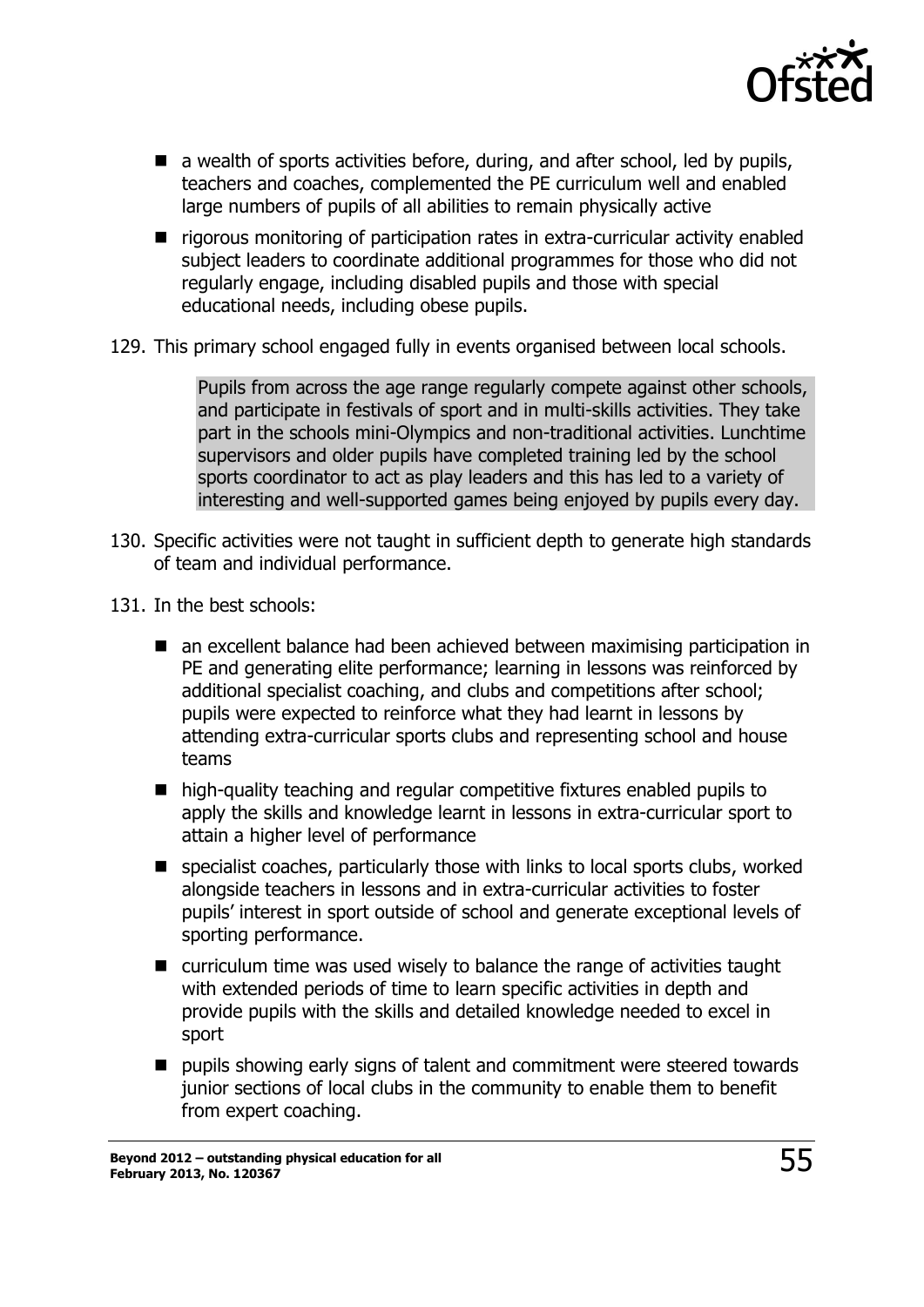

### <span id="page-55-0"></span>**Common weaknesses in leadership and management**

- 132. In primary schools, senior leaders did not systematically monitor subject leadership or the quality of teaching and assessment in PE. They did not provide sufficient support or challenge when teaching was not good enough.
- 133. In the best schools:
	- headteachers included the monitoring of PE in their programme of lesson observations to gain a clear view of the strengths and weaknesses in teaching; they had high expectations of subject leaders, requiring them to evaluate the subject's effectiveness, provide evidence of pupils' achievement and support other staff to teach PE effectively
	- headteachers and governors valued PE highly; their shared enthusiasm for PE and sport had inspired staff and pupils; they had raised its profile by encouraging and securing regular participation by pupils in a wide range of sports activities and events, and by celebrating sporting success in assemblies, displays and newsletters to parents.
- 134. Primary and secondary subject leaders did not evaluate accurately the strengths and weaknesses of PE. Improvement plans focused too much on enhancing curriculum provision, rather than improving the quality of teaching in order to raise pupils' achievement.
- 135. In the best schools:
	- primary school subject leaders took full responsibility for driving improvements in PE; they were enthusiastic, knowledgeable and wellinformed about new initiatives in PE and school sport; improvements were based on a clear vision for the subject
	- they prepared detailed schemes of work for other non-specialist teachers to follow, and taught alongside them to build their confidence in teaching specific skills and techniques
	- they implemented plans to raise achievement based on thorough and honest self-evaluation and these plans had led to significant improvements in provision and generated consistently high standards sustained over time
	- $\blacksquare$  rigorous monitoring of these plans was exceptional; plans were checked systematically to see if targets and timescales had been met, and what impact actions had made on pupils' enjoyment and achievement in PE
	- $\blacksquare$  in secondary schools, routine lesson observations confirmed that the quality of teaching was consistently good; when it fell short of this, plans were put in place to provide additional support and training for teachers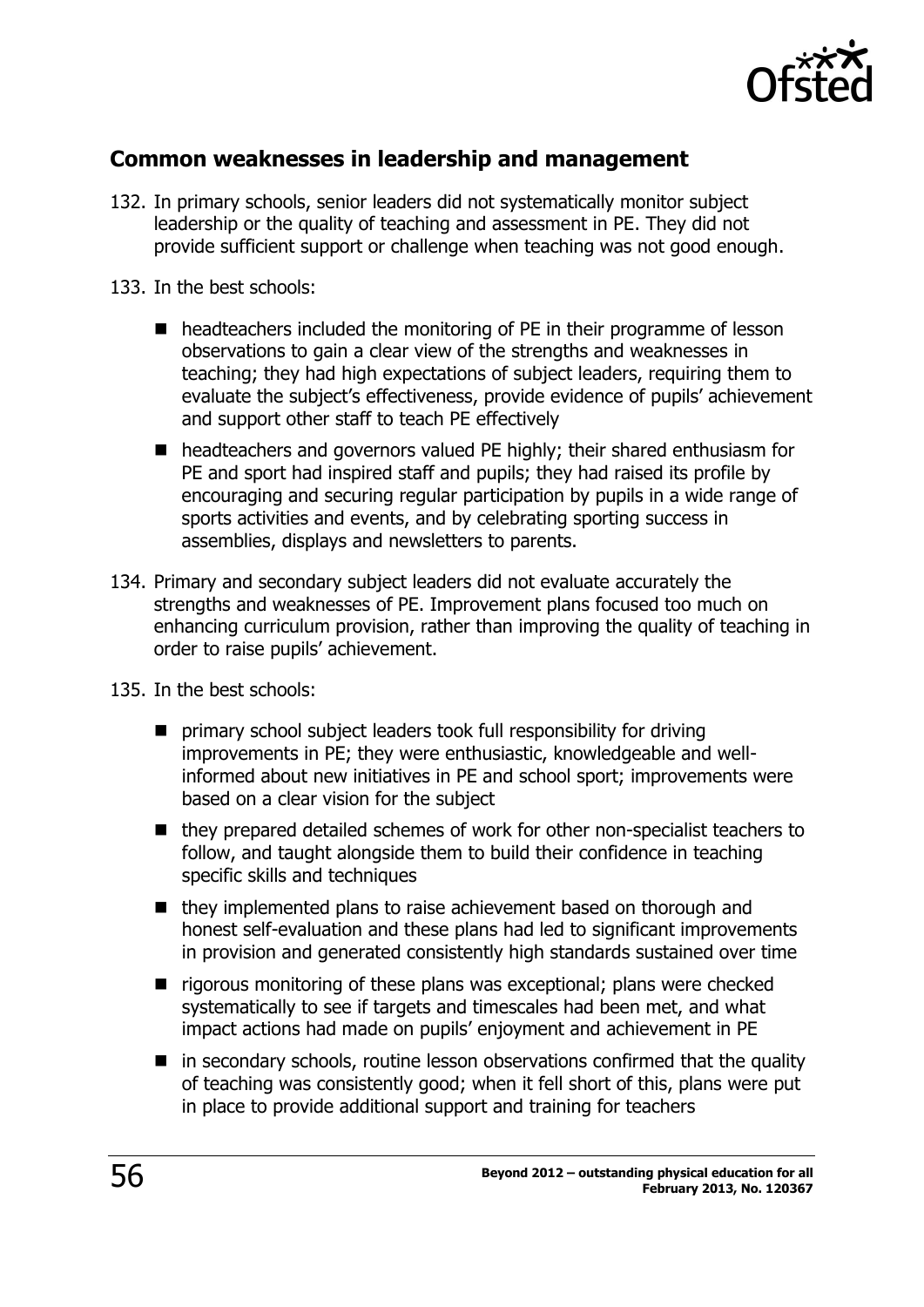

- day-to-day and summary assessment procedures were firmly established and individual pupils' progress was measured systematically and accurately; performance data were scrutinised to spot underachievement early and identify emerging trends that could be improved further
- PE leaders were well informed of current developments in the subject and took every opportunity to increase participation, raise achievement and celebrate students' success; they maintained a relentless focus on improvement
- $\blacksquare$  they had gained the full commitment of staff and a range of external coaches and sporting organisations to maximise participation both in and outside of school by making it a hub for community sport
- PE and sport were marketed extensively within and outside of school and enjoyed a high profile; success in sport was celebrated in school and within the local community.
- 136. The impact of high-quality leadership and management of PE was clearly evident in these two schools, one primary and one secondary.

In this primary school, an experienced and knowledgeable subject leader has engendered the enthusiasm and commitment of other staff and provided them with good-quality guidance to support their teaching and assessment of pupils in PE. She coordinates the work of teachers and a large number of external coaches. Self-evaluation is accurate and informs improvement planning well. Good partnerships ensure that the school is well placed to benefit from training opportunities and new initiatives.

PE enjoys a very high profile in the school and beyond. The head of department, ably supported by the head of girls' PE, has strategically moulded a team of high calibre PE professionals with complementary skills, who share a common ethos and work together exceptionally well. Student outcomes are superb because of skilful management that focuses on promoting excellence, enjoyment and a passion for sport. The department runs like clockwork, with clear systems and structures that guide staff and students very well. Rigorous appraisal and quality assurance ensure there is an accurate view of strengths and weaknesses. Scrutiny of the PE self-evaluation and action plans shows key leaders' sound grasp of PE pedagogy, while regular training keeps staff up-to-date with current thinking in the subject.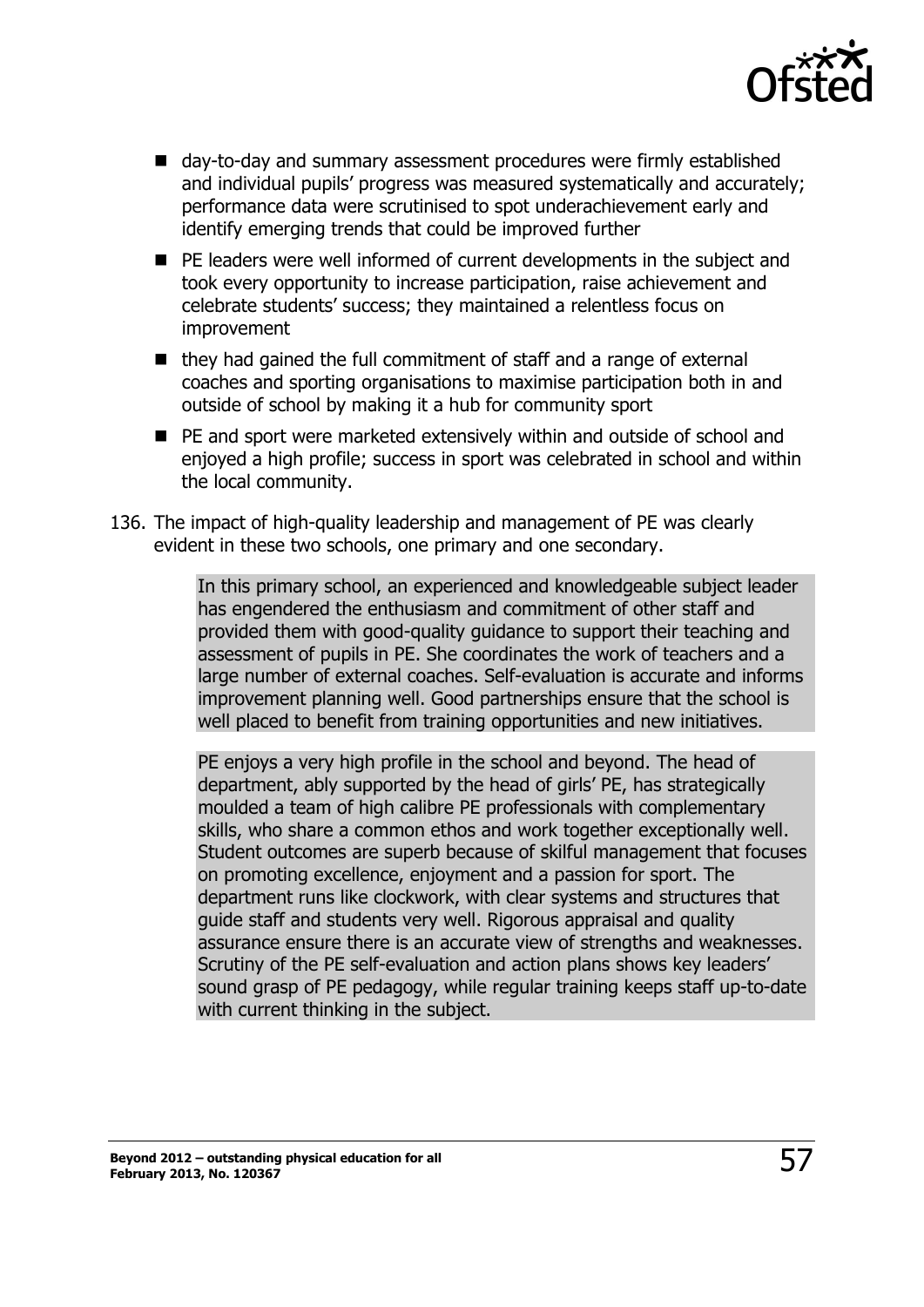

## <span id="page-57-0"></span>**Notes**

This report is based on evidence from survey inspections of 120 maintained primary schools, each of one day; 110 secondary schools, each of two days; and seven special schools, across England between September 2008 and July 2012. No school judged to be inadequate in its last section 5 inspection was included in the survey. Thirty-two secondary schools were specialist sports colleges. A small proportion of schools had converted to academy status. The report also includes national PE examination data from Key Stage 4 and school sixth forms during the same period. The report also draws on evidence from four visits to schools to observe good practice in PE, but these schools are not included in the figures and proportions quoted above.

Further sources of evidence include the previous Ofsted PE survey report (2008) and the Ofsted survey report of school sport partnerships (2011). Other publications are referenced throughout the report. The evidence for the report was also informed by discussions with those involved in primary and secondary school PE, including: teachers and pupils; teaching assistants; midday supervisors and parent volunteers; sports coaches and sports club representatives; school sports coordinators; and senior leaders in schools, including school governors. All PE survey visits were carried out by Her Majesty's Inspectors and Additional Inspectors.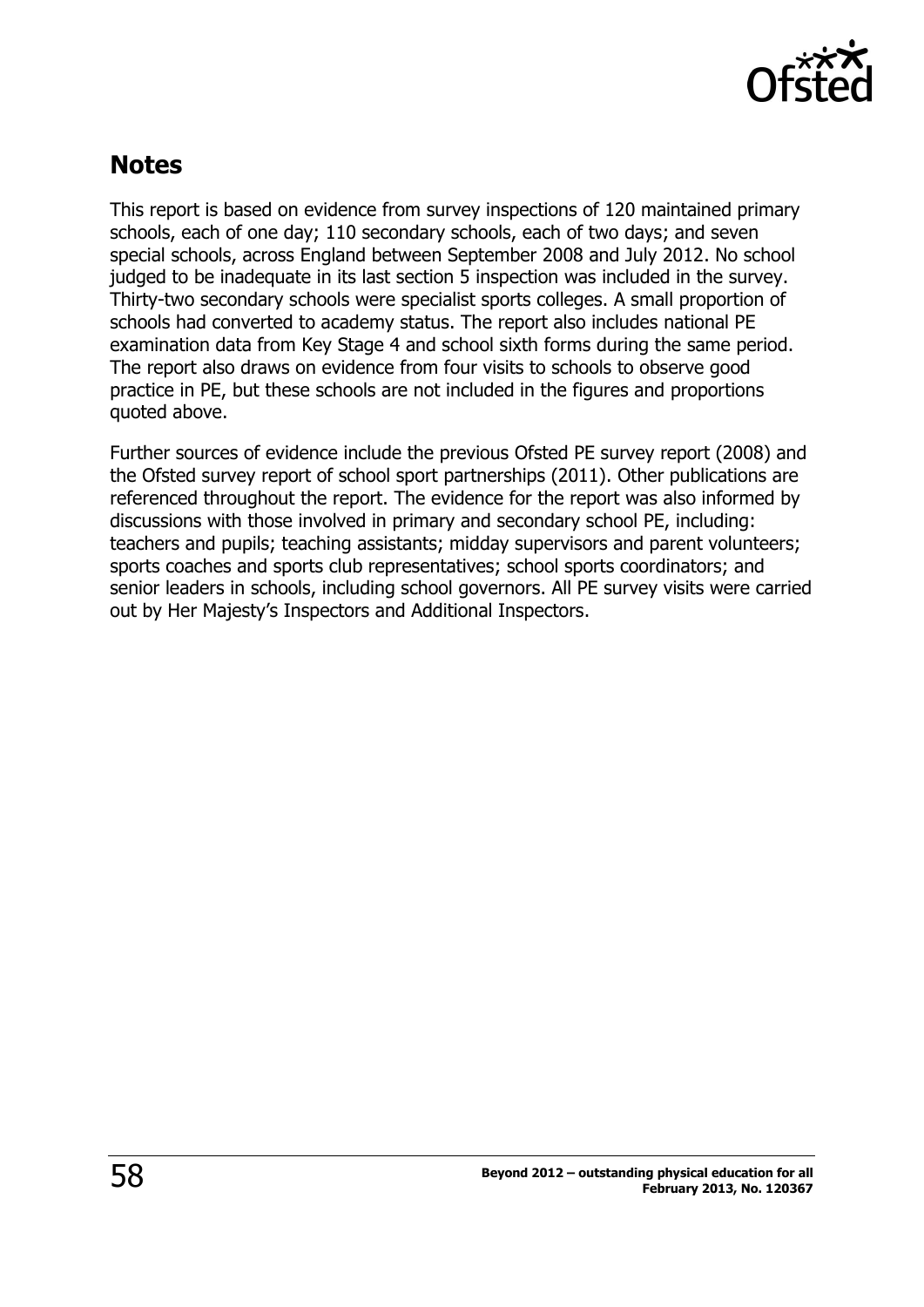

## <span id="page-58-0"></span>**Further information**

#### **Ofsted publications**

Physical education in schools 2005/2008: working towards 2012 and beyond (080249), Ofsted, 2009; [www.ofsted.gov.uk/resources/080249.](http://www.ofsted.gov.uk/resources/080249)

School sport partnerships (100237), Ofsted, 2011; [www.ofsted.gov.uk/resources/100237.](http://www.ofsted.gov.uk/resources/100237)

#### **Other publications**

The National Curriculum, Department for Education, 1988; [www.gov.uk/national](http://www.gov.uk/national-curriculum/overview)[curriculum/overview.](http://www.gov.uk/national-curriculum/overview)

The Physical Education and Sports Strategy for Young People (PESSYP), Department for Children, Schools and Families, 2008; [www.ssp](http://www.ssp-websolutions.co.uk/PESSYP_small.pdf)[websolutions.co.uk/PESSYP\\_small.pdf.](http://www.ssp-websolutions.co.uk/PESSYP_small.pdf)

Refocusing sport in schools to build a lasting legacy of the 2012 Games, Department for Education, 2010; [www.education.gov.uk/inthenews/inthenews/a0065473/refocusing-sport-in-schools](http://www.education.gov.uk/inthenews/inthenews/a0065473/refocusing-sport-in-schools-to-build-a-lasting-legacy-of-the-2012-games)[to-build-a-lasting-legacy-of-the-2012-games.](http://www.education.gov.uk/inthenews/inthenews/a0065473/refocusing-sport-in-schools-to-build-a-lasting-legacy-of-the-2012-games)

#### **Websites**

[www.nhs.uk/Change4Life/Pages/change-for-life.aspx.](http://www.nhs.uk/Change4Life/Pages/change-for-life.aspx)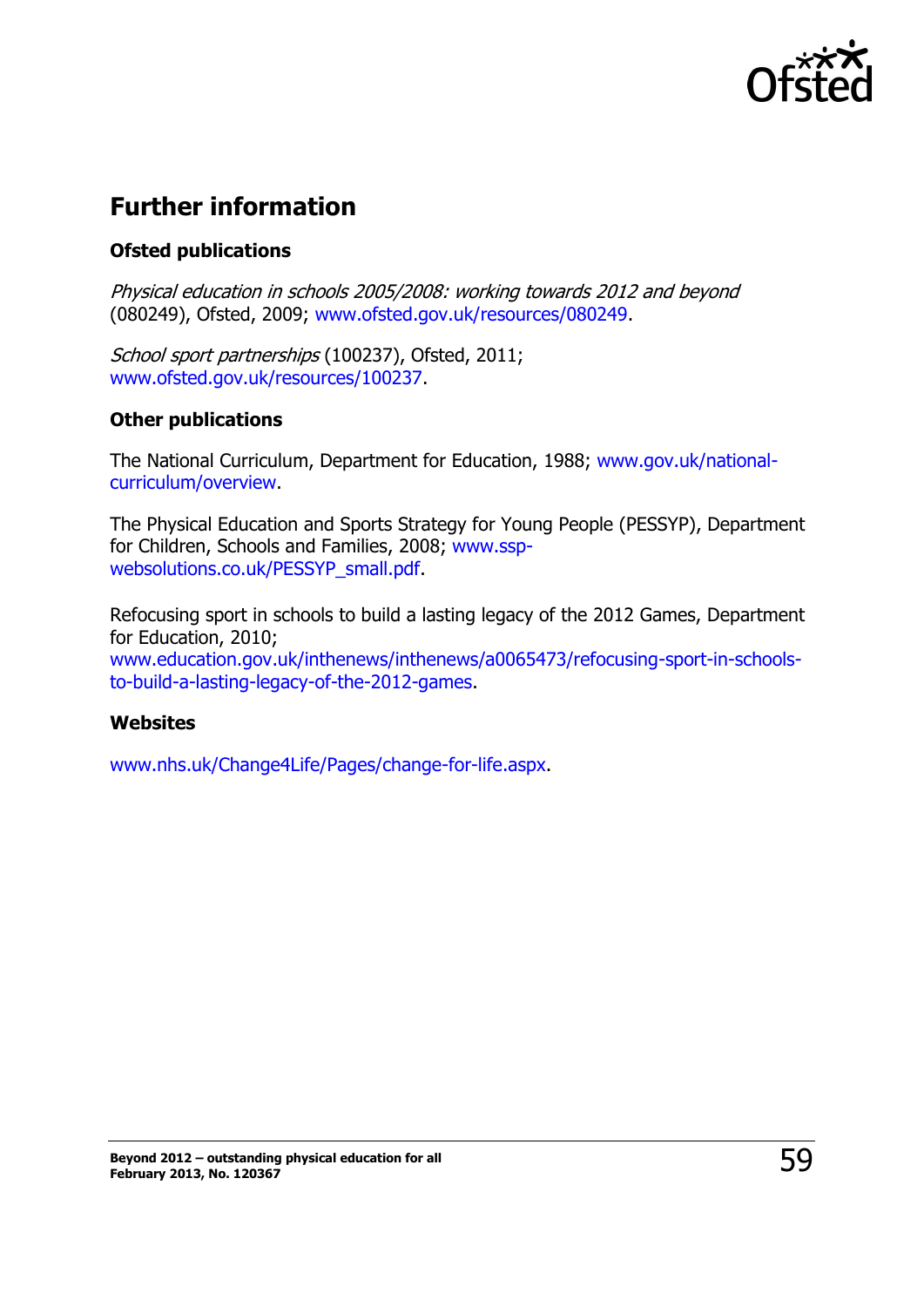

## <span id="page-59-0"></span>**Annex: Schools visited**

# **Primary schools Local authority**

| Addingham Primary School                                                           | <b>Bradford</b>                 |
|------------------------------------------------------------------------------------|---------------------------------|
| All Saints Upton Church of England Voluntary Controlled<br><b>Primary School</b>   | Halton                          |
| <b>Allerton Primary School</b>                                                     | <b>Bradford</b>                 |
| Ashby Fields Primary School                                                        | Northamptonshire                |
| Avonmouth Church of England Primary School                                         | Bristol, City of                |
| <b>Banwell Primary School</b>                                                      | North Somerset                  |
| Binfield Church of England Primary School                                          | <b>Bracknell Forest</b>         |
| <b>Birchfield Primary School</b>                                                   | Leeds                           |
| <b>Birdwell Primary School</b>                                                     | <b>Barnsley</b>                 |
| Bocking Church Street Primary School                                               | <b>Essex</b>                    |
| Box Church of England Primary School                                               | Wiltshire                       |
| <b>Brabins Endowed School</b>                                                      | Lancashire                      |
| <b>Bradley Primary School</b>                                                      | Lancashire                      |
| Brightwalton Church of England Aided Primary School                                | <b>West Berkshire</b>           |
| <b>Brinkley Grove Primary School</b>                                               | <b>Essex</b>                    |
| <b>Broadford Primary School</b>                                                    | Havering                        |
| Bulmer St Andrew's Church of England Voluntary<br><b>Controlled Primary School</b> | <b>Essex</b>                    |
| Chandag Junior School                                                              | Bath and North East<br>Somerset |
| <b>Charles Dickens Primary School</b>                                              | Southwark                       |
| Chase Side Primary School                                                          | Enfield                         |
| Checkendon Church of England (A) Primary School                                    | Oxfordshire                     |
| Cherry Willingham Primary School                                                   | Lincolnshire                    |
| Chilton Foliat Church of England Primary School                                    | Wiltshire                       |
| Claydon Primary School                                                             | <b>Suffolk</b>                  |
| Coalway Junior School                                                              | Gloucestershire                 |
| Coomb Briggs Primary School                                                        | North East Lincolnshire         |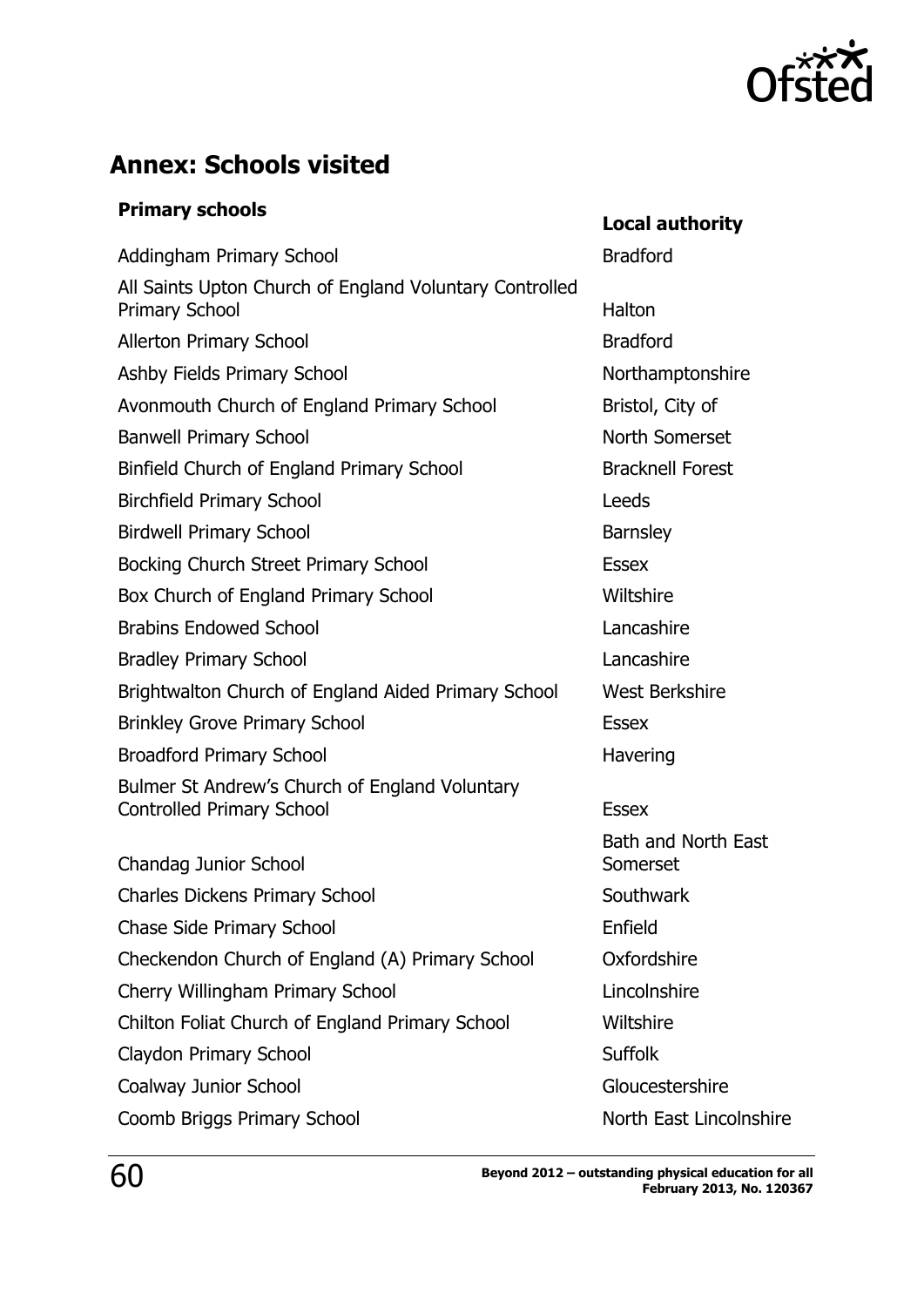

Coombe Hill Junior School **Kingston upon Thames** Coughton Church of England Primary School Warwickshire Crossley Hall Primary School Bradford Dovedale Primary School Derbyshire Easton Community Primary School Suffolk Eaton Primary School Norfolk Fishergate Primary School **The Contract Contract Contract Contract Contract Contract Contract Contract Contract Contract Contract Contract Contract Contract Contract Contract Contract Contract Contract Contract Contract Co** Forest Hall Primary School North Tyneside Frenchwood Community Primary School Lancashire Gaddesden Row JMI School **East Contract Contract Contract Contract** Hertfordshire George Street Primary School Hertfordshire Giles Brook Primary School Milton Keynes Glynne Primary School Dudley Gobowen Primary School Shropshire Great Abington Primary School Cambridgeshire Great Steeping Primary School **Lincolnshire** Great Tey Church of England Voluntary Controlled Primary School **Essex** Guillemont Junior School **Hampshire** Halesowen Church of England Primary School Dudley Hatherden Church of England Primary School Hampshire Hazelbury Bryan Primary School **Dorset** Highfield Primary School Lancashire Highover Junior Mixed and Infant School Hertfordshire Hullavington Church of England Primary School Wiltshire Huncote Community Primary School\* Leicestershire Hurstbourne Tarrant Church of England Primary School Hampshire Kensington Junior School **Derbyshire** Keresforth Primary School **Barnsley** Kimpton Primary School **Hertfordshire** Liskeard Hillfort Primary School Cornwall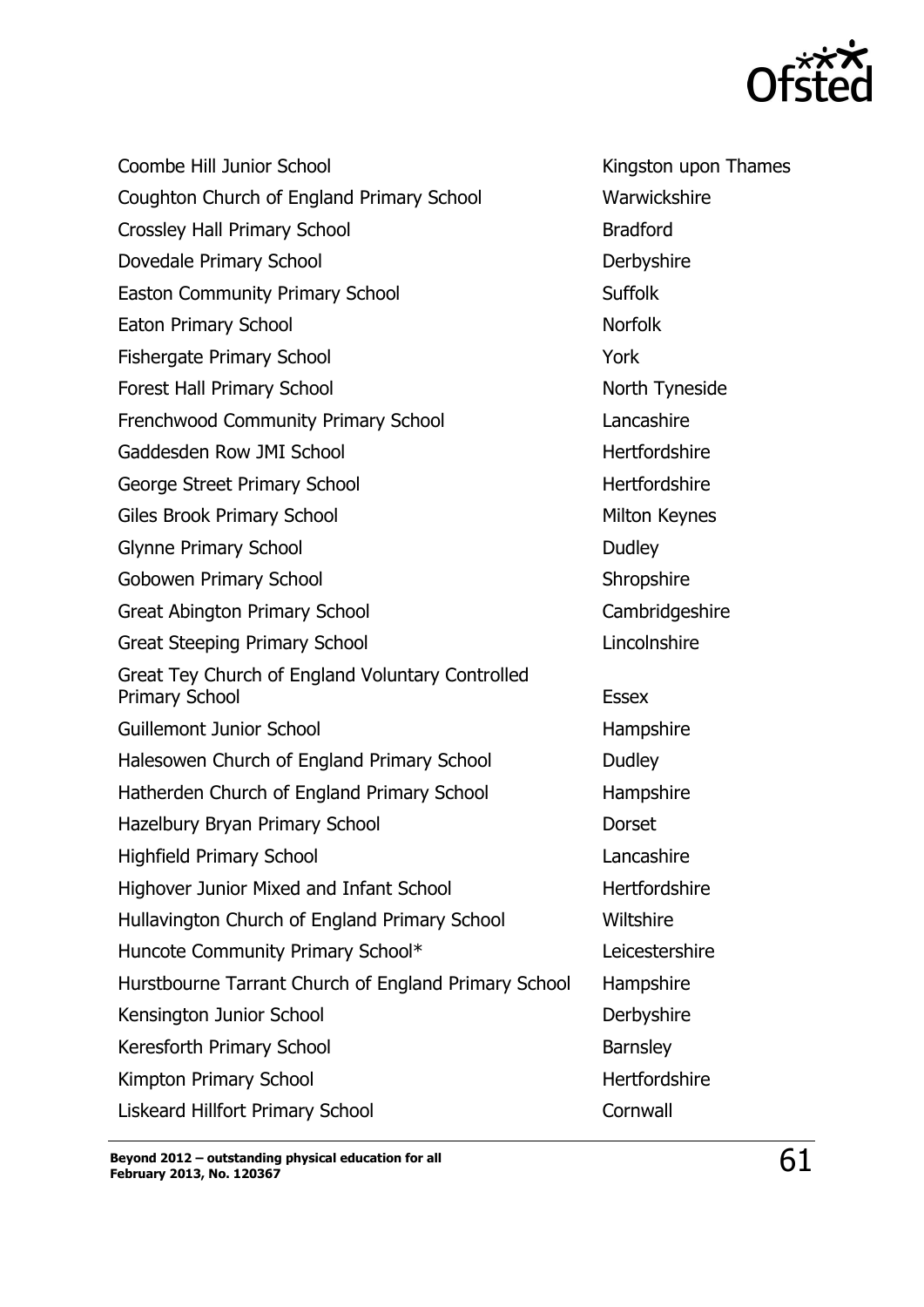

| Little Hoole Primary School                                   | Lancashire                   |
|---------------------------------------------------------------|------------------------------|
| <b>Little Snoring Primary School</b>                          | <b>Norfolk</b>               |
| Long Lane Primary School                                      | <b>West Berkshire</b>        |
| Loxwood Primary School                                        | <b>West Sussex</b>           |
| Ludlow Junior School*                                         | Southampton                  |
| <b>Malmesbury Primary School</b>                              | <b>Tower Hamlets</b>         |
| Mandeville Primary School                                     | Hertfordshire                |
| Manston St James Church of England Primary School*            | Leeds                        |
| Mary Swanwick Community Primary School                        | Derbyshire                   |
| <b>Mawsley Primary School</b>                                 | Northamptonshire             |
| Mile Cross Primary School                                     | <b>Norfolk</b>               |
| Morley Memorial Primary School                                | Cambridgeshire               |
| <b>Mossford Green Primary School</b>                          | Redbridge                    |
| Newnham Primary School                                        | Northamptonshire             |
| Old Hutton Church of England School                           | Cumbria                      |
| Orford Church of England Voluntary Aided Primary<br>School    | <b>Suffolk</b>               |
|                                                               |                              |
| Penketh Community Primary School                              | Warrington                   |
| <b>Reynolds Primary School</b>                                | North East Lincolnshire      |
| Ringwood Junior School                                        | Hampshire                    |
| Rose Hill Primary School                                      | <b>Suffolk</b>               |
| Saint Vincent de Paul Catholic Primary School                 | Hertfordshire                |
| Sandridge Primary School                                      | Hertfordshire                |
| Shaw Church of England Voluntary Controlled Primary<br>School | Wiltshire                    |
| South Hill Primary School                                     | Hertfordshire                |
| St Aloysius' Catholic Primary School                          | Oxfordshire                  |
| St Andrews Church of England Primary School,<br>Blunsdon*     | Swindon                      |
| St Anne's Catholic Primary School                             | Derbyshire                   |
| St Bede's Roman Catholic Primary School*                      | Darlington                   |
| St Cuthbert's Church of England Primary School                | <b>Blackburn with Darwen</b> |
|                                                               |                              |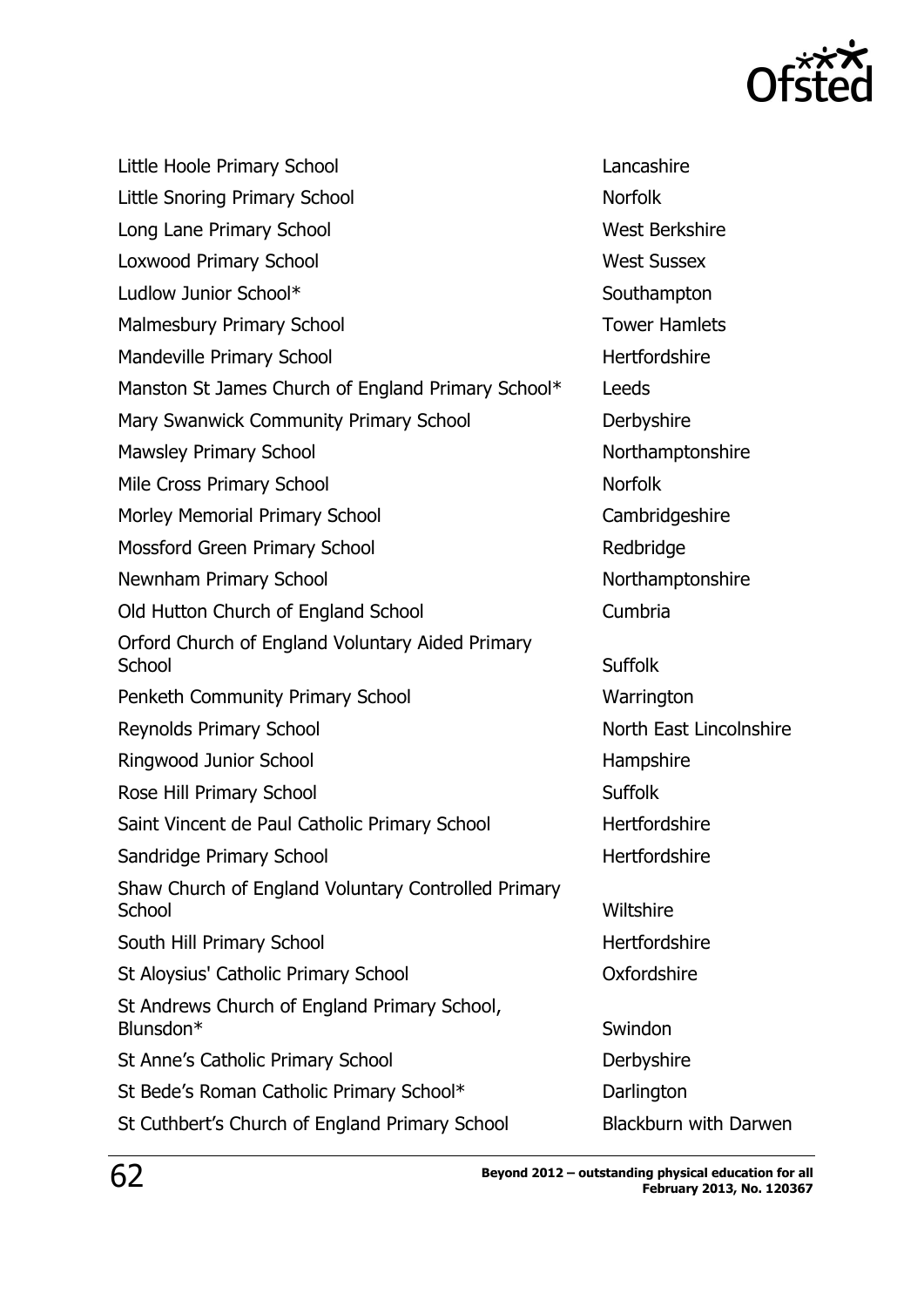

St Edward's Roman Catholic Primary School Westminster St George's Church of England Junior and Infant School\* Birmingham St Giles' Church of England Primary School Hertfordshire St John Fisher Catholic Primary School, Alvaston\* Derby St John Roman Catholic Primary School\* Hertfordshire St John's Ladywood Church of England Primary School\* Birmingham St Leonard's Church of England (A) Primary School Staffordshire St Leonard's Church of England Primary School Oxfordshire St Leonard's Church of England Primary School Lambeth St Luke's Church of England Primary School Salford St Mary Magdalene Catholic Primary School Milton Keynes St Mary's Roman Catholic Primary School, Littleborough Rochdale St Nicholas of Tolentine Catholic Primary School\* Bristol City of St Pancras Catholic Primary School, Ipswich Suffolk St Peter's Catholic Primary School Doncaster St Peter's Catholic Primary School **Buckinghamshire** Buckinghamshire St Petroc's Church of England Voluntary Aided Primary School\* Cornwall St Thomas Aquinas Catholic Primary School Milton Keynes St Wilfrid's Catholic Primary School North Yorkshire Stottesdon Church of England Primary School Shropshire The Kirkby-on-Bain Church of England Primary School Lincolnshire The Leys Primary and Nursery School The Leys Primary and Nursery School Trotts Hill Primary and Nursery School **Hertfordshire** Victoria Junior School **Hounslow** Hounslow Warren Hills Community Primary School Leicestershire Waulud Primary School **Luton** Luton Wellesbourne Church of England Primary School Warwickshire West Hill Primary School Kent West Lynn Primary School, King's Lynn Norfolk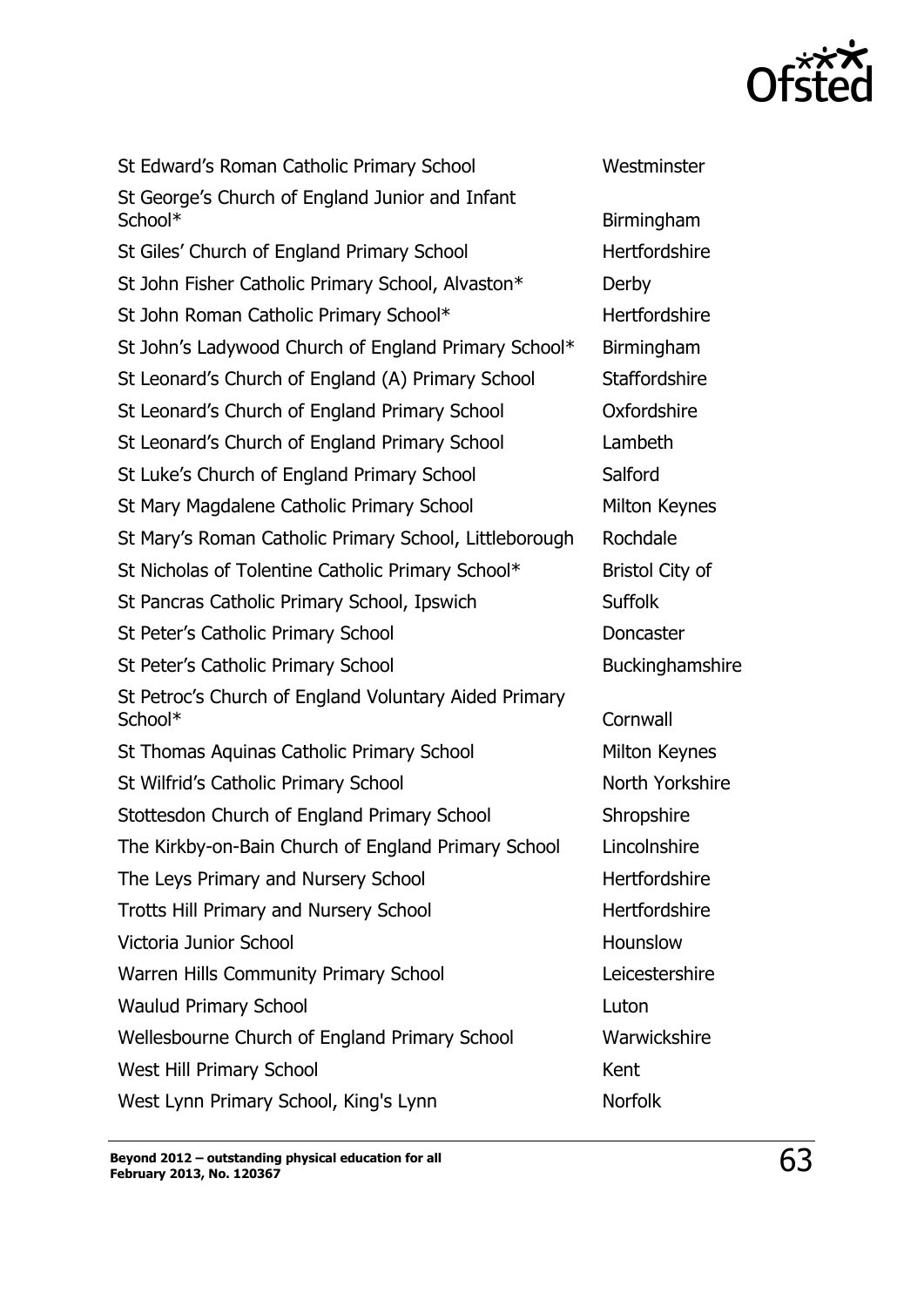

Walsall

Hackney

Coventry

| Westwood Primary School*                                                  | Essex  |
|---------------------------------------------------------------------------|--------|
| Whetstone Field Primary School                                            | Walsal |
| <b>William Patten Primary School</b>                                      | Hackno |
| Wolborough Church of England (Aided) Nursery and<br><b>Primary School</b> | Devon  |
| <b>Wyke Primary School</b>                                                | Dorset |
| Wyken Croft Primary School                                                | Covent |

# **Secondary schools Local authority**

| Acle High School*                                             | <b>Norfolk</b>         |
|---------------------------------------------------------------|------------------------|
| <b>Acton High School</b>                                      | Ealing                 |
| All Saints Catholic College                                   | Tameside               |
| Almondbury High School and Language College                   | <b>Kirklees</b>        |
| Ashington Community High School                               | Northumberland         |
| Audenshaw School*                                             | Tameside               |
| <b>Avon Valley College</b>                                    | Wiltshire              |
| Bassingbourn Village College*                                 | Cambridgeshire         |
| <b>Beaufort Community School</b>                              | Gloucestershire        |
| <b>Bemrose School</b>                                         | Derby                  |
| Bishop Barrington School A Sports with Mathematics<br>College | Durham                 |
| Borden Grammar School*                                        | Kent                   |
| Boston Spa School                                             | Leeds                  |
| <b>Branston Community Academy</b>                             | Lincolnshire           |
| Bridgewater High School                                       | Warrington             |
| Brookfield Community School*                                  | Derbyshire             |
| Bucklers Mead Community School*                               | Somerset               |
| Campion School*                                               | Warwickshire           |
| Canon Slade Church of England School                          | <b>Bolton</b>          |
| Caterham High School                                          | Redbridge              |
| <b>Chiltern Edge Community School</b>                         | Oxfordshire            |
| <b>Colston's Girls' School</b>                                | <b>Bristol City of</b> |
|                                                               |                        |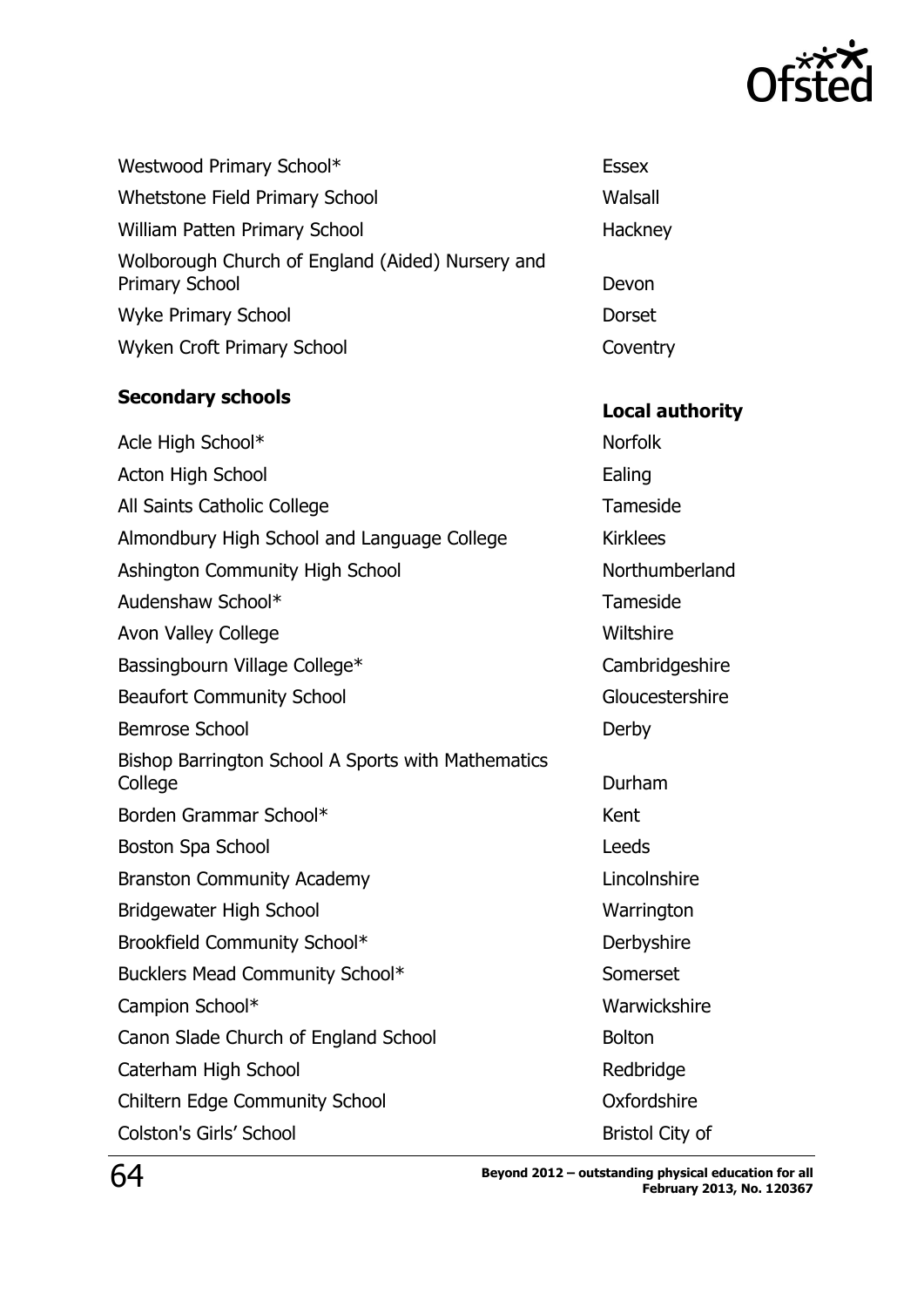

| Cottenham Village College*                                         | Cambridgeshire                     |
|--------------------------------------------------------------------|------------------------------------|
| Crofton High School – Specialists in Maths and<br>Computing*       | Wakefield                          |
| Crown Hills Community College                                      | Leicester                          |
| Don Valley School and Performing Arts College*                     | <b>Doncaster</b>                   |
| Dowdales School                                                    | Cumbria                            |
| East Bergholt High School*                                         | <b>Suffolk</b>                     |
| Ellesmere Port Catholic High School                                | <b>Cheshire West &amp; Chester</b> |
| Exmouth Community College*                                         | Devon                              |
| <b>Farringdon Community Sports College</b>                         | Sunderland                         |
| <b>Forest Gate Community School</b>                                | Newham                             |
| Gaynes School                                                      | Havering                           |
| Gosforth High School*                                              | Newcastle upon Tyne                |
| Haberdashers' Aske's Hatcham College                               | Lewisham                           |
| Hartford High School A Specialist Languages and Sports<br>College* | <b>Cheshire West &amp; Chester</b> |
| Haughton Community School*                                         | Darlington                         |
| Holy Cross Catholic High School, A Sports and Science<br>College   | Lancashire                         |
| Holy Trinity Church of England Secondary School,<br>Crawley        | <b>West Sussex</b>                 |
| Houghton Kepier Sports College: A Foundation School*               | Sunderland                         |
| Isleworth and Syon School for Boys*                                | Hounslow                           |
| Kemnal Technology College*                                         | <b>Bromley</b>                     |
| King Alfred's (A Specialist Sports College)*                       | Oxfordshire                        |
| King Edmund Community School*                                      | South Gloucestershire              |
| King Edward VII Science and Sport College*                         | Leicestershire                     |
| Kirkbie Kendal School*                                             | Cumbria                            |
| Knottingley High School and Sports College*                        | Wakefield                          |
| Lysander Community High School*                                    | Warrington                         |
| Manchester Academy                                                 | Manchester                         |
| Mark Rutherford Upper School and Community College                 | <b>Bedford</b>                     |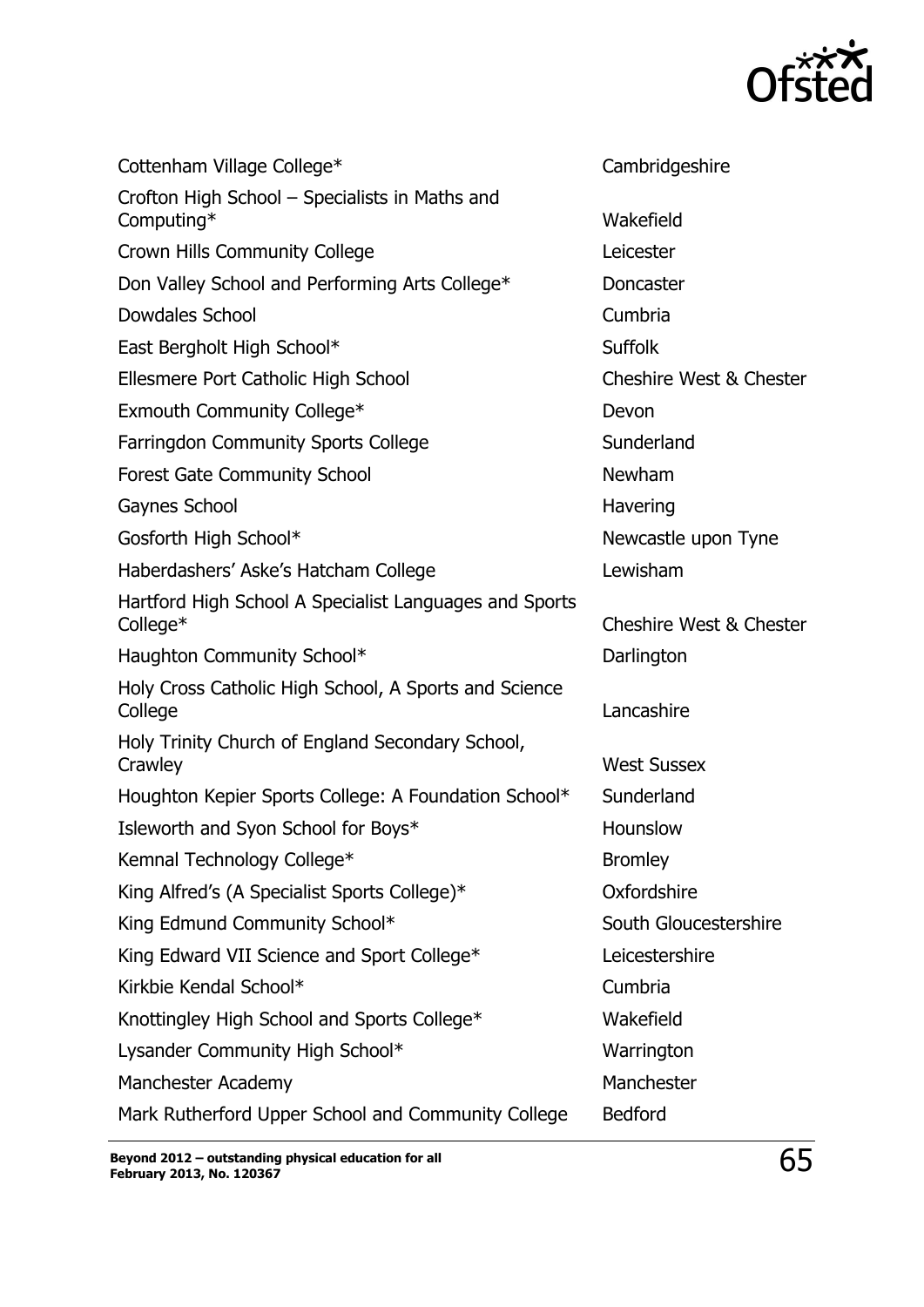

| <b>Matravers School</b>                                                                    | Wiltshire                   |
|--------------------------------------------------------------------------------------------|-----------------------------|
| <b>Matthew Arnold School</b>                                                               | Oxfordshire                 |
| Nailsea School*                                                                            | North Somerset              |
| North Walsham High School                                                                  | <b>Norfolk</b>              |
| Park View School*                                                                          | Birmingham                  |
| Pimlico Academy                                                                            | Westminster                 |
| Pittville School                                                                           | Gloucestershire             |
| Portchester School*                                                                        | <b>Bournemouth</b>          |
| Prestwich Arts College                                                                     | Bury                        |
| <b>Prudhoe Community High School</b>                                                       | Northumberland              |
| Queensbury Upper School*                                                                   | <b>Central Bedfordshire</b> |
| Radcliffe Riverside School                                                                 | <b>Bury</b>                 |
| Redden Court School*                                                                       | Havering                    |
| Rhodesway School*                                                                          | <b>Bradford</b>             |
| Ridgewood School*                                                                          | <b>Doncaster</b>            |
| Rossington All Saints Church of England (VA) School - A<br>Sports College*                 | <b>Doncaster</b>            |
| Royds Hall High School                                                                     | <b>Kirklees</b>             |
| Saint Mary's Catholic School                                                               | Hertfordshire               |
| saltash.net community school*                                                              | Cornwall                    |
| Sedgehill School                                                                           | Lewisham                    |
| Shevington High School                                                                     | Wigan                       |
| <b>St Aidan's Catholic School</b>                                                          | Sunderland                  |
| St Aidan's Church of England High School*                                                  | North Yorkshire             |
| St Bede's Roman Catholic High School                                                       | Blackburn with Darwen       |
| St Bernard's Catholic High School, Specialist School for<br>the Arts and Applied Learning* | Rotherham                   |
| St Cuthbert's Catholic Community College for Business<br>and Enterprise                    | <b>St Helens</b>            |
| St Dunstan's Community School*                                                             | Somerset                    |
| St Edmund's Church of England Girls' School and Sports<br>College                          | Wiltshire                   |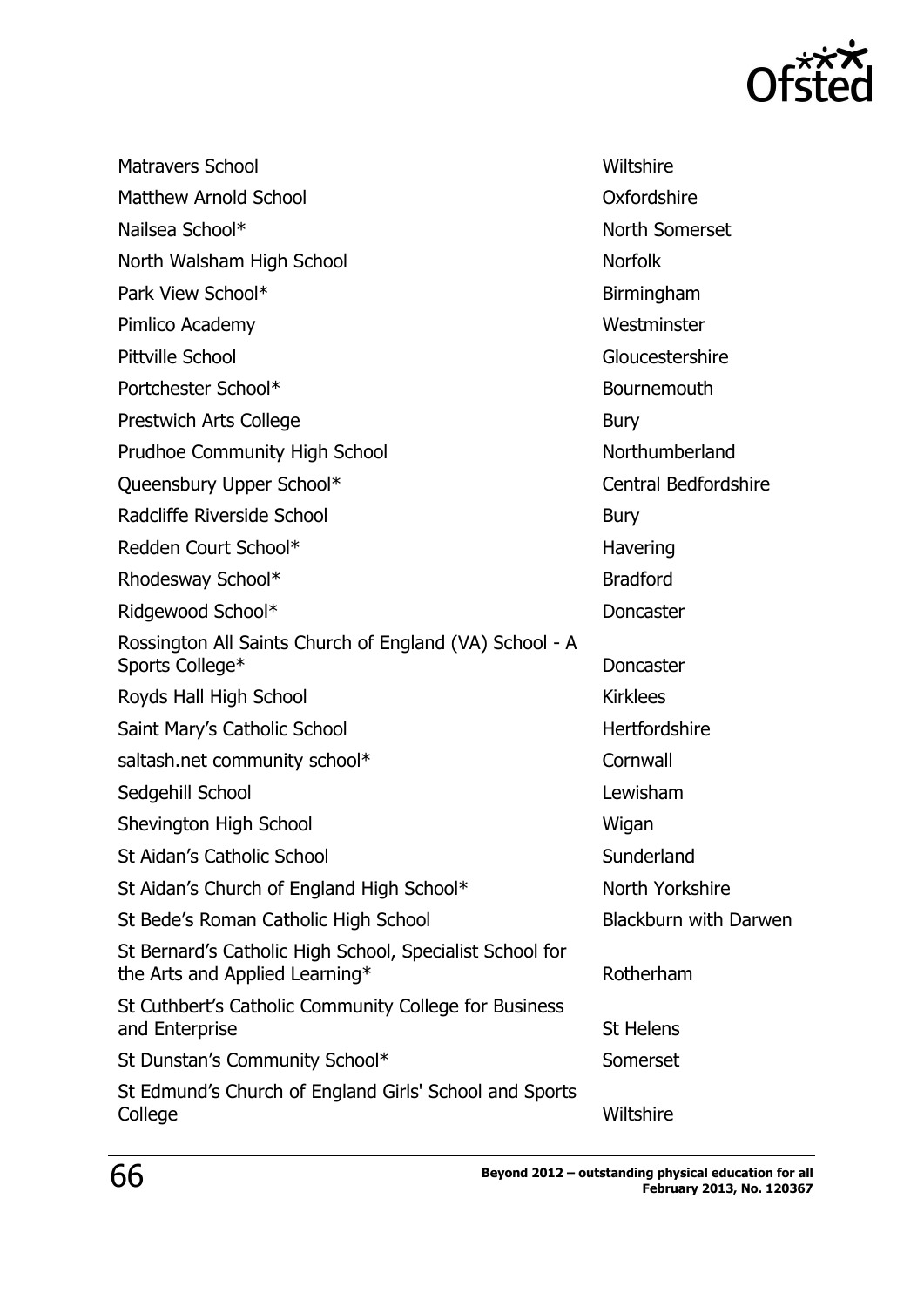

| St Gregory Roman Catholic High School                     | <b>Brent</b>                           |
|-----------------------------------------------------------|----------------------------------------|
| St John Plessington Catholic College*                     | Wirral                                 |
| St Joseph's Catholic School                               | Wiltshire                              |
| St Margaret's Church of England High School*              | Liverpool                              |
| St Mary's College                                         | Kingston upon Hull City of             |
| St Michael's Church of England High School*               | Lancashire                             |
| St Peter's Catholic School and Specialist Science College | Solihull                               |
| St Peter's School*                                        | Cambridgeshire                         |
| St Thomas More Catholic College                           | Stoke-on-Trent                         |
| <b>Stanley High School</b>                                | Sefton                                 |
| Temple Moor High School Science College                   | Leeds                                  |
| Tendring Technology College*                              | <b>Essex</b>                           |
| The Becket School*                                        | Nottinghamshire                        |
| The Bishop David Brown School                             | <b>Surrey</b>                          |
| The Coopers' Company and Coborn School*                   | Havering                               |
| The Cotswold School*                                      | Gloucestershire                        |
| The Friary School                                         | <b>Staffordshire</b>                   |
| The Hayling College                                       | Hampshire                              |
| The Kingstone School*                                     | <b>Barnsley</b>                        |
| The Lacon Childe School                                   | Shropshire                             |
| The Lancaster School                                      | Leicester                              |
| The Oldershaw School*                                     | Wirral                                 |
| The Romsey School*                                        | Hampshire                              |
| The Woodroffe School                                      | <b>Dorset</b>                          |
| Thistley Hough High School                                | Stoke-on-Trent                         |
| <b>Thomas Becket Catholic School</b>                      | Northamptonshire                       |
| Two Trees Sports College*                                 | Tameside                               |
| Wallington High School for Girls                          | Sutton                                 |
| Wellsway School*                                          | <b>Bath and North East</b><br>Somerset |
| <b>Wexham School</b>                                      | Slough                                 |